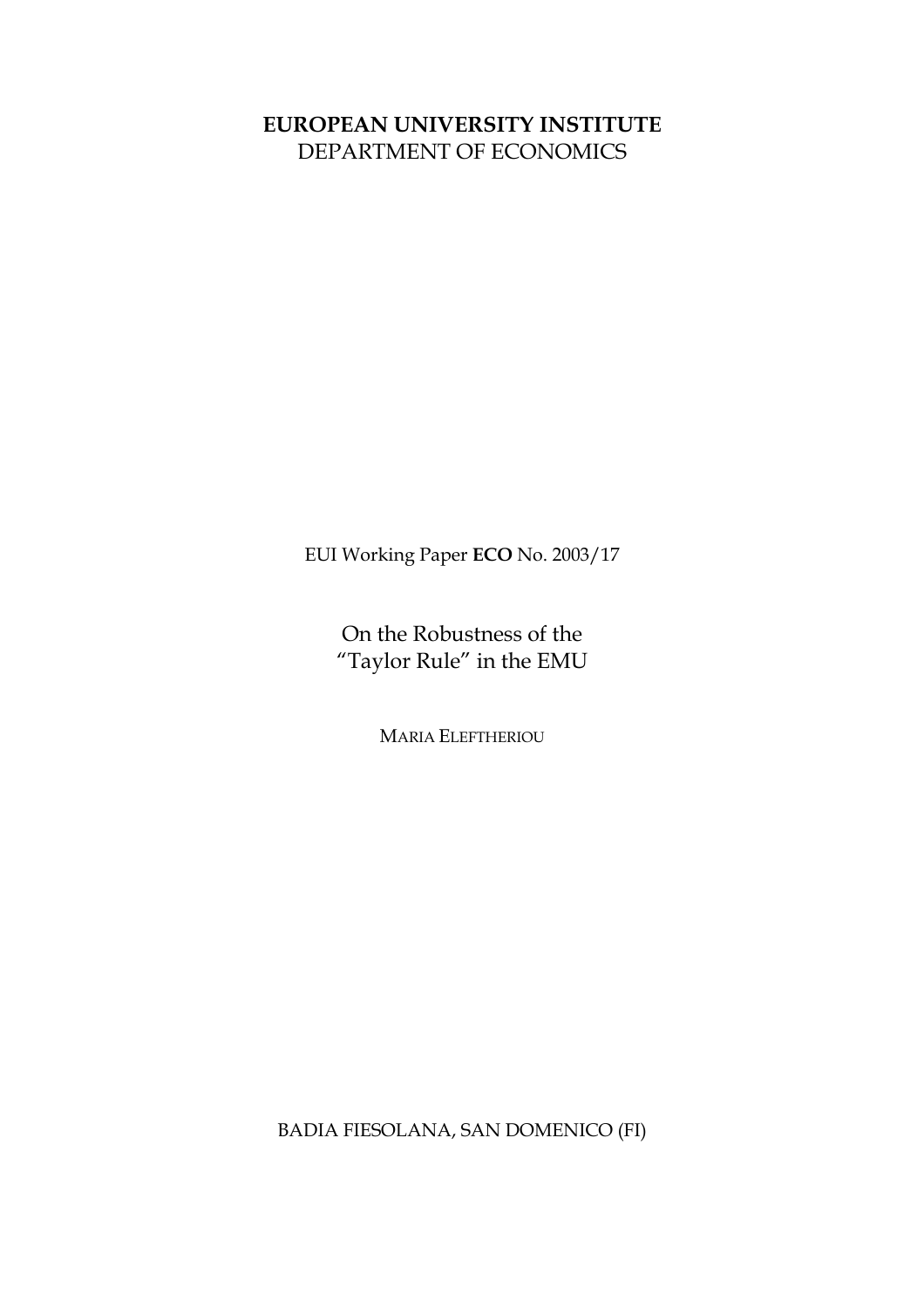All rights reserved. No part of this paper may be reproduced inany form Without permission of the author(s).

> ©2003 Maria Eleftheriou Published in Italy in June 2003 European University Institute Badia Fiesolana I-50016 San Domenico (FI) Italy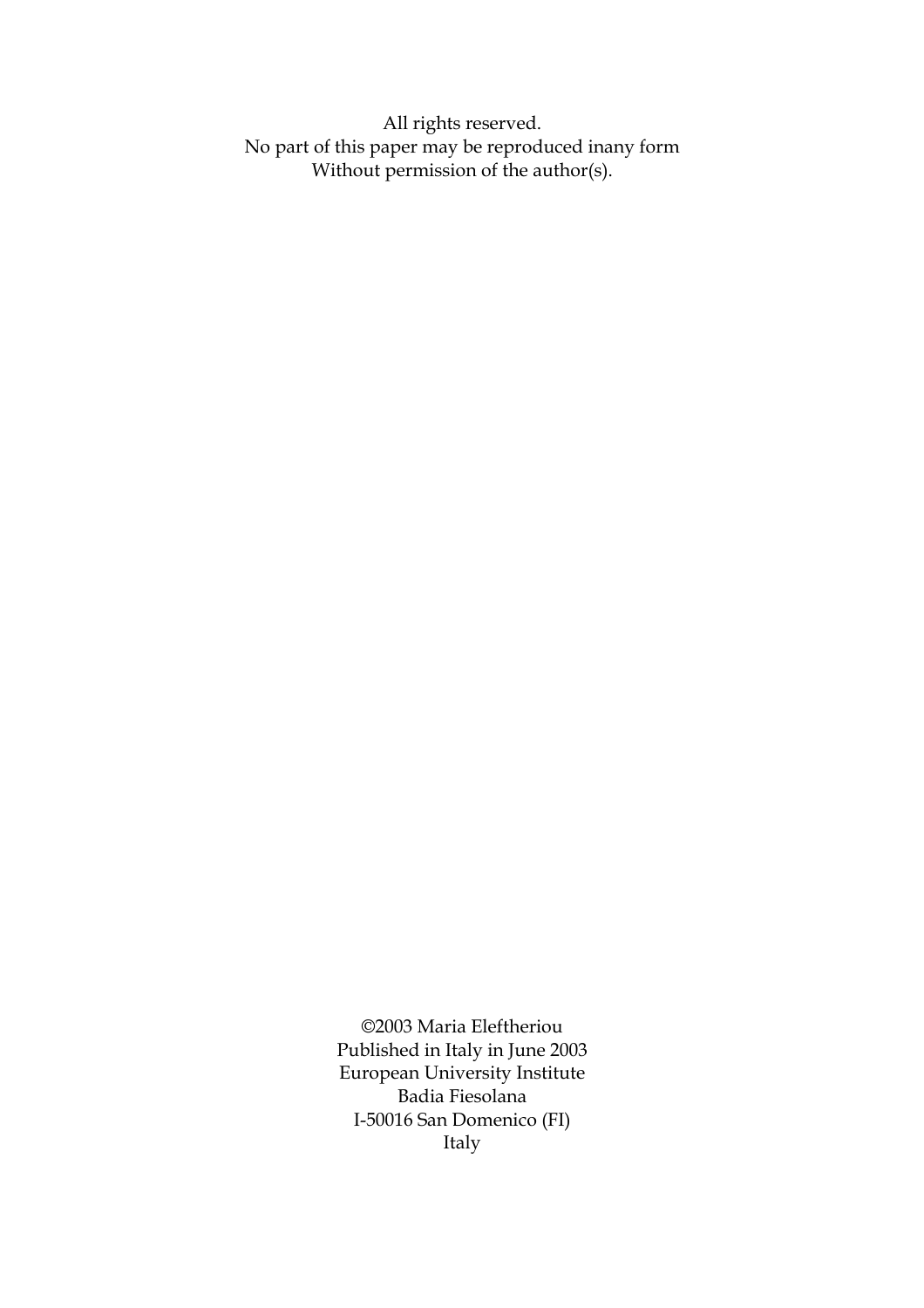# On the robustness of the "Taylor Rule" in the EMU

Maria Eleftheriou<sup>∗</sup>

25 June 2002

#### Abstract

Following a policy rule mechanically when operating monetary policy is neither realistic nor practical. Nevertheless, monetary policy rules have received a great deal of attention in recent macroeconomic research. The paper focuses on a famous interest rate rule, namely the Taylor Rule, to show that the rule parameters are robust to most of the output gap measures and the specifications considered, i.e. the inflation coefficient is above unity and the output gap coefficient is positive. The estimated rule is shown to track the actual policy performance during the EMU period remarkably well. In addition, the estimated rule is used as an indicator of macroeconomic convergence in the union and it is demonstrated that the optimal EMU rate has not been in accordance with domestic conditions in certain countries.

JEL-classification: E58

<sup>∗</sup>European University Institute, Economics Department, Villa San Paolo, Via della Piazzuola 43, 50133 Florence, Italy [Tel.: +39 (055) 4685.928, Fax: +39 (055) 4685.902] . Email: Maria.Eleftheriou@iue.it. The first version of this paper was submitted in December 2002 to the Economics Department of the European University Institute, as part of the doctoral programme requirements.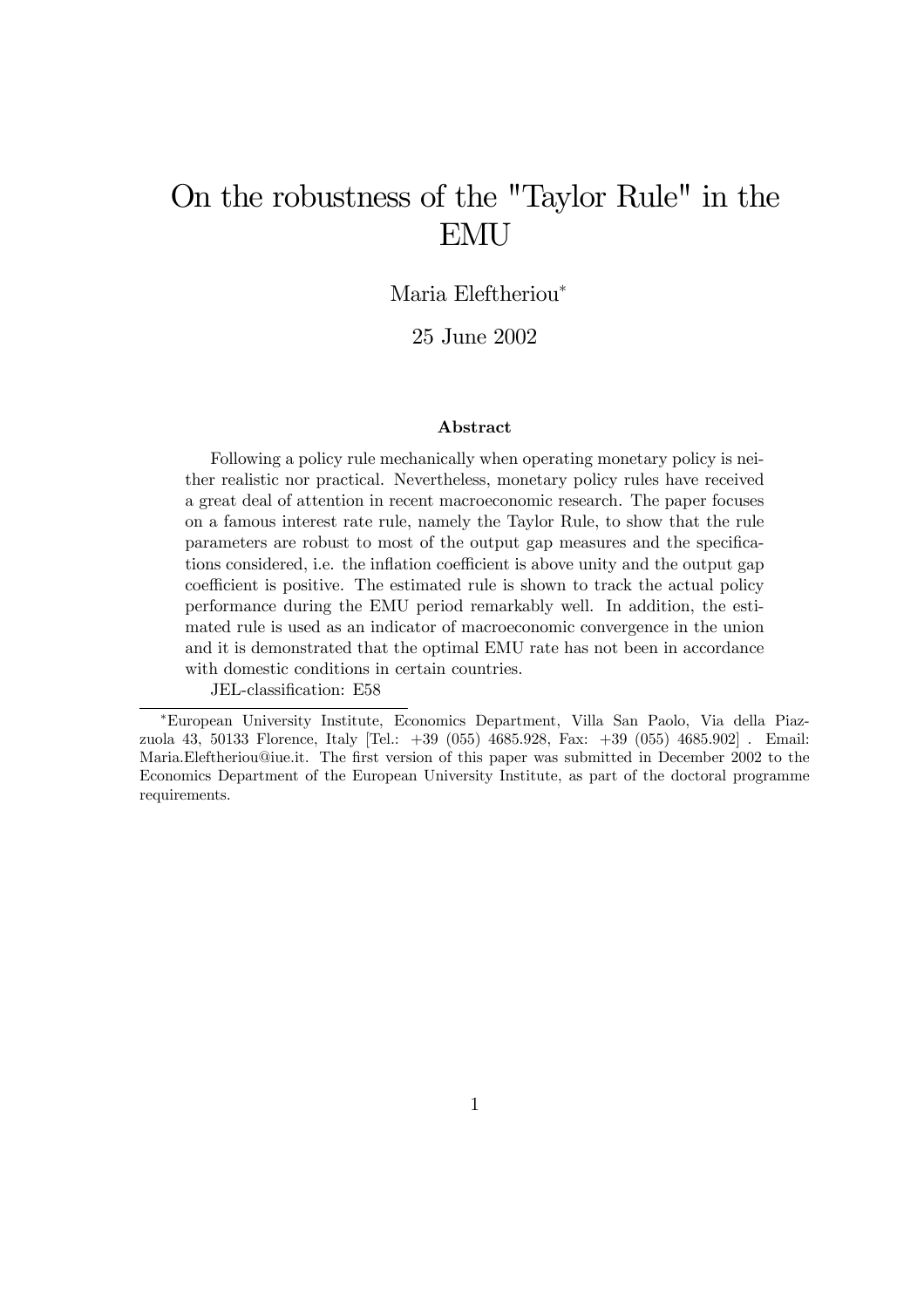### 1 Introduction

Following a policy rule mechanically when operating monetary policy is neither realistic nor practical; it would be deceptive and simplistic to believe that a simple policy rule can be implemented in the daily conduct of policy by the central bank. A first reason is that such a rule would be incapable of processing all the information that is indicative of macroeconomic developments and may help to interpret the current economic situation. Furthermore, given that different sources of shocks call for different policy responses, a simple rule is too restrictive to be used as the sole reliable indicator. Moreover, there are practical difficulties in the actual implementation of such rules, since some of the variables entering the rule are not directly observable, and are likely to be prone to real time mismeasurement.

Nevertheless, monetary policy rules have received a great deal of attention in recent macroeconomic research. Quoting from the European Central Bank (from now on abbreviated as ECB) Monthly Bulletin (October 2001, p.38): "The emphasis on rule-guided monetary policy... is generally welcome [because] it provides a salutary antidote to the perennial risks of a discretionary, ad-hoc approach to policy-making."

Speaking of the virtues ascribed to the simple rules, it should be emphasised that they are easily verified ex-post by the private sector, and they simplify the communication of policy orientations to the general public. And as the ECB acknowledges, "... an understanding of the central's banks actions is important for its credibility and, therefore, its effectiveness in achieving its objectives"(Monthly Bulletin October 2001, p.38). This last feature of the simple monetary policy rules offered me the motivation to explore the properties of the Taylor rule.

Thus, this paper focuses on a simple feedback rule for the Euro-Area. Based on the relevant academic literature and the ECB publications, I specify the theoretical relationship between the short-run interest rate and the macroeconomic conditions, and then, by using Euro-Area aggregate data, I estimate its parameters. My main interest is the robustness properties of the rule and, for this purpose, I estimate it for various output gap measures and for two price indices. Additionally, making use of the estimated rule, I investigate the convergence in the macroeconomic conditions in the Euro-Area by checking the optimality of the implied EMU target rate for the member countries. To be more specific, in section 2, I briefly review the literature on interest rate rules, and in section 3, I give information on the method and the data used for the estimation. More interestingly, in section 4, I present the results of the robustness analysis, and, in section 5, I select one specification and check whether it fits the data. In section 6, I examine the optimality of the rule-indicated EMU target for the member countries with the intention to comment on convergence. Finally, section 8 offers concluding remarks.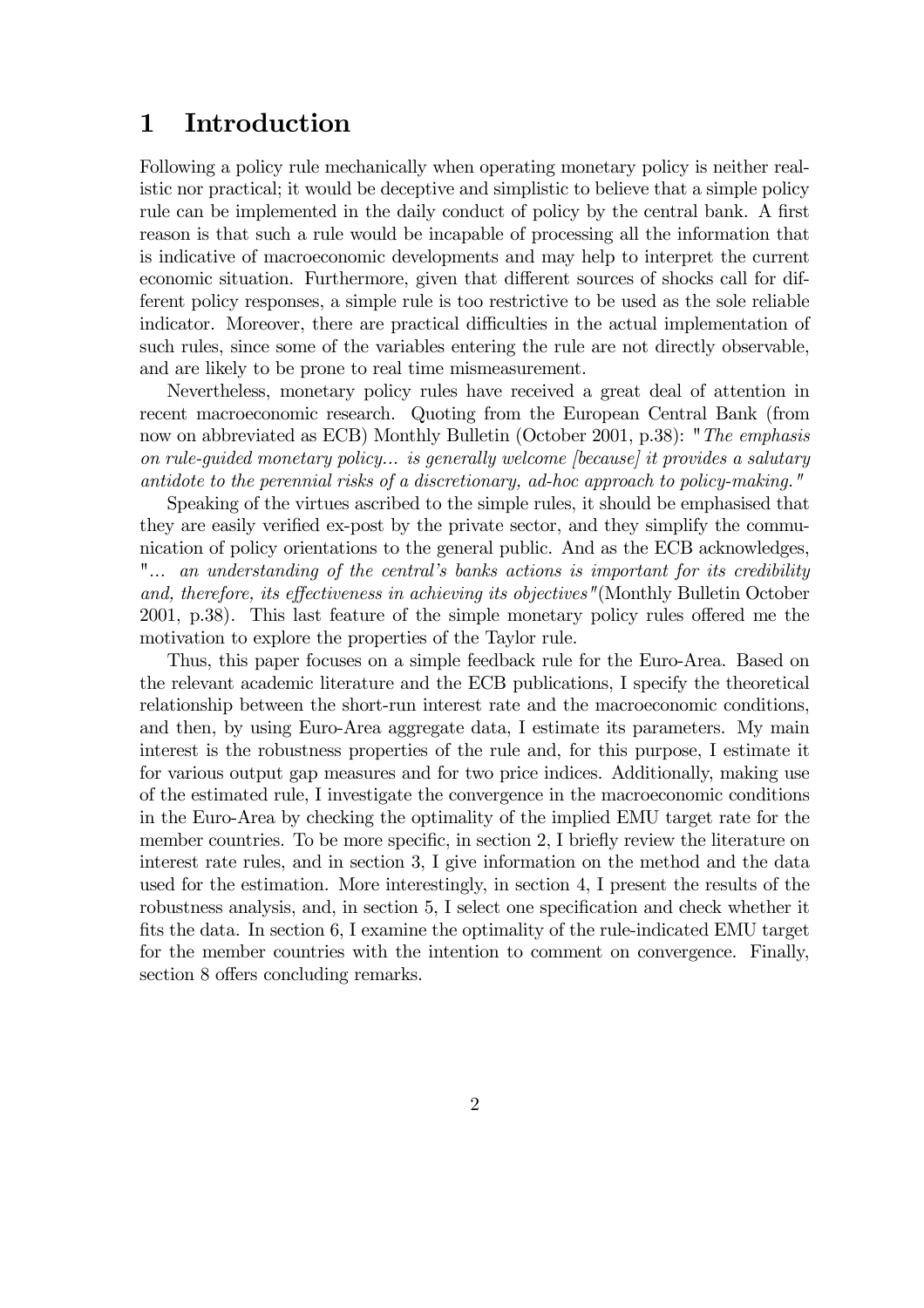### 2 The benchmark monetary policy rule

The behavior of an independent central bank is typically captured by a pair of equations. The first is the economic structural equation, which describes how a set of endogenous variables (including, for example, inflation and output) is related to a set of variables outside the control of the central bank, to current and past values of the interest rate set by the central bank and to a random shock. The second equation is the reaction function, which describes how the central bank responds to the macroeconomic conditions of the country. In the EMU framework, the national banks' reaction functions have been replaced by a single reaction function, which responds to the EMU state of economy. As recognized by the ECB, "...the central bank's operational framework, by and large, makes it more natural to think of the interest rate as the policy instrument rather than the monetary base" (Monthly Bulletin, October 2001, p.38).

In this section, I describe the developments concerning the monetary policy rule that I make use of in the following sections. This particular benchmark is the socalled Taylor rule; a simple rule that gives the optimal interest rate as a function of the conditions of the economy, and that "has become rather popular both in academic literature and among professional central bank watchers in recent years", according to the ECB Monthly Bulletin (October 2001, p.40).

To be more specific, Taylor (1993) proposed a simple monetary rule which was found to track actual monetary policy in the United States surprisingly well in his empirical testing on data from the late 1980s until 1992. The original formulation was

$$
i_t^* = \pi_t + \theta_1(\pi_t - \pi_t^*) + \theta_2(y_t - y_t^*) + \overline{r_t},
$$
\n(1)

where  $\theta_1, \theta_2$  are parameters,  $i_t, \pi_t$ , and  $y_t$  denote the federal funds rate, inflation and output respectively,  $*$  denotes target values and  $\overline{r_t}$  is the equilibrium long-run real rate. In words, monetary authorities adjust the short-term interest rate in response to inflation deviations from its target level, and to the size of the output gap. Equation (1) can be rewritten as:

$$
\begin{array}{rcl}\ni_t^* & = & \overline{i_t} - \beta \pi_t^* + \beta \pi_t + \gamma (y_t - y_t^*), \\
i_t^* & = & \overline{i_t} + \beta (\pi_t - \pi_t^*) + \gamma (y_t - y_t^*),\n\end{array} \tag{2}
$$

$$
i_t^* = \alpha + \beta \pi_t + \gamma x_t, \tag{3}
$$

where  $x_t = y_t - y_t^*$  is the output gap,  $\overline{i_t} = \overline{r_t} + \pi_t^*$  is the equilibrium nominal rate,  $\beta = \theta_1 + 1, \gamma = \theta_2$  and the constant term is defined as  $\alpha \equiv \overline{i_t} - \beta \pi_t^*$ . According to

<sup>&</sup>lt;sup>1</sup>Although  $\pi_t^*$  and  $\overline{i_t}$  cannot be identified separately, using the estimates of  $\alpha$  and  $\beta$  it is possible to recover an estimate of the central bank's target inflation rate,  $\pi_t^*$ , for a given value of  $\overline{i_t}$ . See section 5.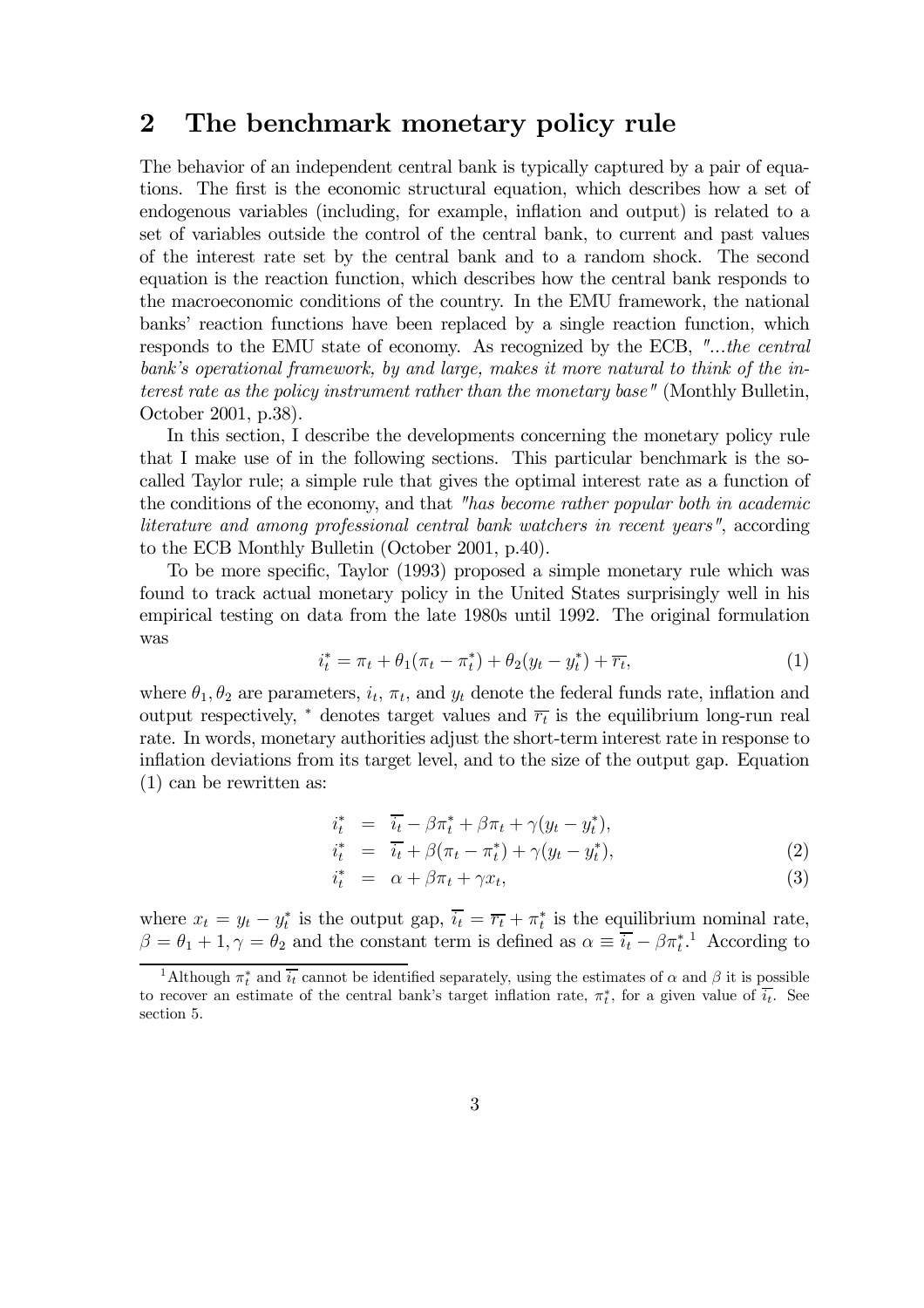Taylor,  $\theta_1 = \theta_2 = 0.5$ ,  $\pi_t^* = 2$ ,  $\overline{r_t} = 2$ , and he specified the rule as follows:

$$
i_t^* = \pi_t + 0.5(\pi_t - 2) + 0.5x_t + 2,\tag{4}
$$

$$
i_t^* = 1 + 1.5\pi_t + 0.5x_t.
$$
 (5)

While it is commonly acknowledged that, given the uncertainty of macroeconomic developments, neither the United States Federal Reserve nor the European Central Bank could consider giving up discretionary authority over monetary policy, the Taylor rule has received a great deal of attention due to its good tracking of policy moves. However, there are numerous uncertain issues concerning the specification of the rule. In what follows I refer to a number of surveys that have used some type of Taylor rule.

A first issue is whether the interest rate target should respond solely to actual and observed values, as it does in the Taylor (1993) rule, or to a measure of expected future inflation (the so-called forward-looking response). Clarida & Gertler (1996) used a forward-looking version of the simple Taylor (1993) rule to argue that monetary policy in the German economy, contrary to the conventional view according to which the Bundesbank was targeting a money aggregate, is well described by a Taylor rule rather than well modeled as a monetary targeting experience. Clarida et al. (1998) have investigated monetary policy-making in Europe by estimating various reaction functions, where the central bank adjusts the nominal short-term interest rate to respond to the gaps of expected inflation and output from their respective targets. Again they applied a forward-looking version of the Taylor rule, and offered evidence to support that their baseline forward-looking specification works quite well against various alternatives, including the backward-looking one.

In a more recent work, Clarida et al. (2000) have again estimated a forwardlooking monetary policy reaction function for postwar United States. They have pointed out that their specification nests the Taylor rule as a special case, and they observed that, when estimating the coefficients of the rule, results may be misleading in the case where neither lagged inflation nor any linear combination of lagged inflation and output gap are sufficient statistics for forecasting inflation. The reason for this is that, in addition to the size of the policy response, estimated coefficients capture the ability of each variable to forecast the state of the economy. Nonetheless, they have found that during the 1987- 1992 period analyzed by Taylor, their target rate tracks the actual rate about as well as the simple Taylor (1993) rule does. Moreover, they have observed that their main conclusions can be obtained from a backward-looking specification as well.

In the same context, Dornbusch, Favero & Giavazzi (1998a) have also worked on the monetary mechanism in Europe. They have estimated monetary policy reaction functions, assuming that the central bank adjusts the nominal short-term interest rate to respond to the state of the economy, which, according to these authors, is described by the deviations of expected inflation, output and nominal exchange rate from their target levels. Thus, they extend the closed-economy specification adopted by the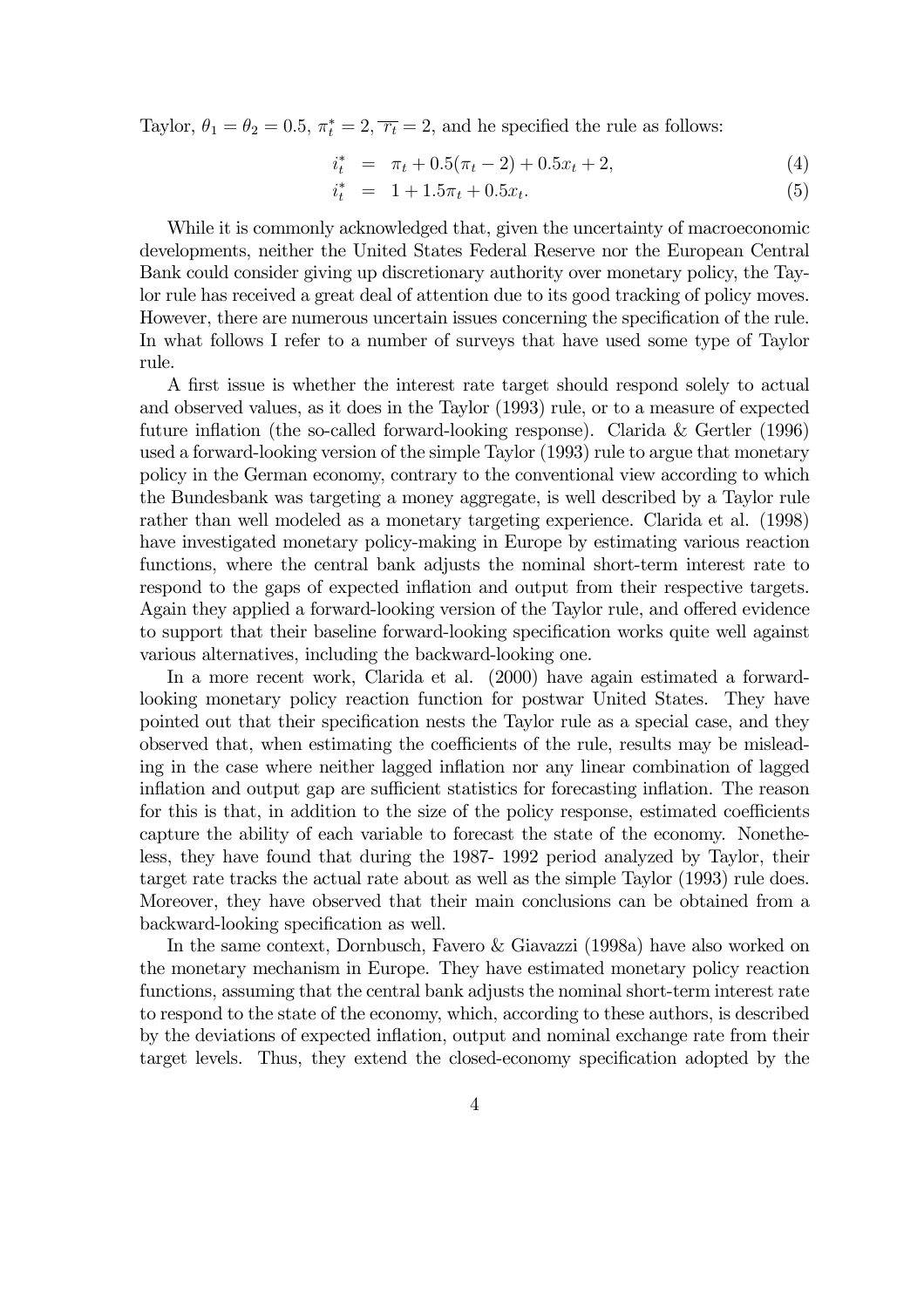previously mentioned authors to an open economy, and they comment that their results could have been produced from estimating either a forward-looking model or a genuine Taylor rule; the reason for this being that they focus on equilibrium parameters, and in equilibrium expectational errors are not relevant.

Regarding the question of whether an interest rate response to the forecast of inflation would work better than an interest rate response to the actual inflation rate, Taylor (1999) has argued that forward-looking rules are based on current and lagged data, since forecasts are based on them. As a result, in his opinion, inflation forecast rules are not more forward-looking than rules that explicitly react to current and/or lagged variables.

To continue, a second uncertain issue concerning the interest rate setting is whether the short-term interest rate should respond to other variables that describe the state of the economy, in addition to inflation and to the output gap. Goodfriend (1991) has argued that the central bank cares about smoothing changes in the interest rate, for fear of disrupting capital markets, or of losing credibility from sudden and large policy reversals, or in order to support policy changes, while Rudebusch (1995) has provided evidence on serial correlation of interest rate changes. In this perspective, Clarida et al. (1998), Dornbusch, Favero & Giavazzi (1998a) have included an adjustment mechanism in the reaction functions they have estimated. Thus, assuming that the central bank is concerned about smoothing changes in the interest rate, the actual rate adjusts accordingly:

$$
i_t = (1 - \rho)i_t^* + \rho i_{t-1} + \nu_t, \tag{6}
$$

$$
i_t = (1 - \rho)\alpha + (1 - \rho)\beta\pi_t + (1 - \rho)\gamma x_t + \rho i_{t-1} + \nu_t,\tag{7}
$$

where  $\rho \in [0,1]$  captures the degree of interest rate smoothing, and  $v_t$  is an *i.i.d.* disturbance representing exogenous shocks to the short rate, arising, for instance, in the market for reserves or in the exchange rate risk. Equation (7) combines the target equation (3) with the adjustment mechanism (6).

Speaking of additional variables that may influence rate setting, Dornbusch, Favero & Giavazzi (1998a) have considered deviations of the nominal exchange rate, while Clarida et al. (1998) have considered a number of alternatives including monetary aggregates and foreign countries' short-term interest rates. To include such a variable, say  $z_t$ , the target rate relation can be modified accordingly (Clarida et al. (1998)):

$$
i_t^* = \alpha + \beta \pi_t + \gamma x_t + \eta (z_t - z^*). \tag{8}
$$

A third uncertain issue is the size of the parameters; that is whether the interest rate should respond to actual inflation or real output by a larger or smaller amount than the benchmark rule. The central bank is assumed to choose the short-term interest rate in an environment with nominal rigidities where monetary policy affects real activity in the short-run; by varying the nominal rate, the central bank effectively varies the real rate. Clarida et al. (1998) have emphasized the importance of the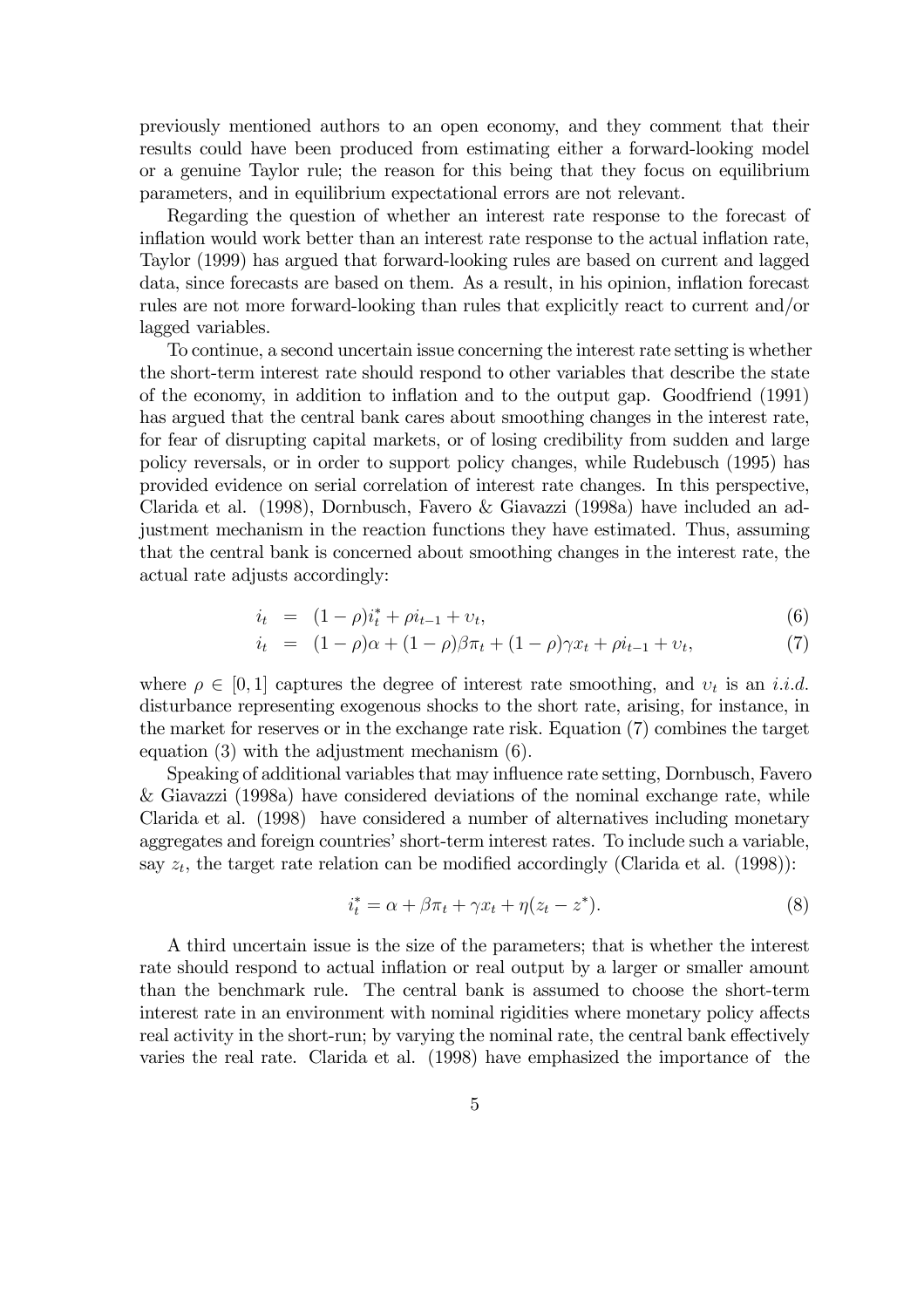inflation rate coefficient size, since it determines the stabilizing properties of the rule. If  $\beta < 1$ , the target rate adjusts to accommodate changes in inflation; this is because, even though the central bank raises the nominal rate in response to the rise in inflation, the increase is not sufficient to keep the real rate from declining. In the opposite case, where  $\beta > 1$ , the target rate adjusts to stabilize inflation, and if in addition  $\gamma > 0$ , output stabilizes as well.

In the same spirit, Smets (1998) has emphasized the crucial role of the output gap in the attempt to stabilize inflation. He notes that even if the central bank cares solely about inflation stabilization, it has to respond significantly to the output gap. Gerlach & Smets (1999) assert the central role of the output gap in the monetary transmission mechanism, particularly in a relatively closed economy such as the EMU area. They justify its importance to the practical conduct of monetary policy (even if the primary objective is to maintain price stability) by arguing that short-term interest rates influence aggregate demand and the output gap, which in turn affect inflation through a Phillips-curve relationship.

Indeed, it shall be pointed out that there is still great uncertainty about measuring potential GDP. Orphanides (2000) has argued that output gap mismeasurement problems, due to lack of information in real time, impose significant impediments to a successful stabilization policy. He argues that the work of the authors mentioned earlier in this section (and of many others)<sup>2</sup> on how reaction functions related to equation (3) describe the central bank's behavior is based on absence of informational problems. He considers this as an 'unrealistic informational assumption', and he believes that in order to construct a realistic and trustworthy policy alternative, the noise in the measurement of inflation and output gap should be taken into account. Smets (1998), focusing on the measurement error in the output gap, has proved that such error can partially explain why central banks respond relatively more to inflation than to the output gap, compared with a situation in which the output gap is known.

Despite the reduced efficiency caused by the poor estimation of the variables, the rule remains inherently stable. In this context, Taylor (1999) has simulated different interest rate rules in a seven-country large open economy model, and has found that simple policy rules, with the inflation coefficient above the unity critical threshold, are efficient and robust, even more robust than complex ones across a variety of models. Moreover, he argues that the basic results about simple policy rules designed for the United States seem to apply broadly to many countries. Thus, he suggests that the simple benchmark rule proposed in 1993 shall be used as a guideline for the ECB.

 $2$ To mention some, Ball (1997), Rotemberg & Woodford (1998) and Svensson (1997).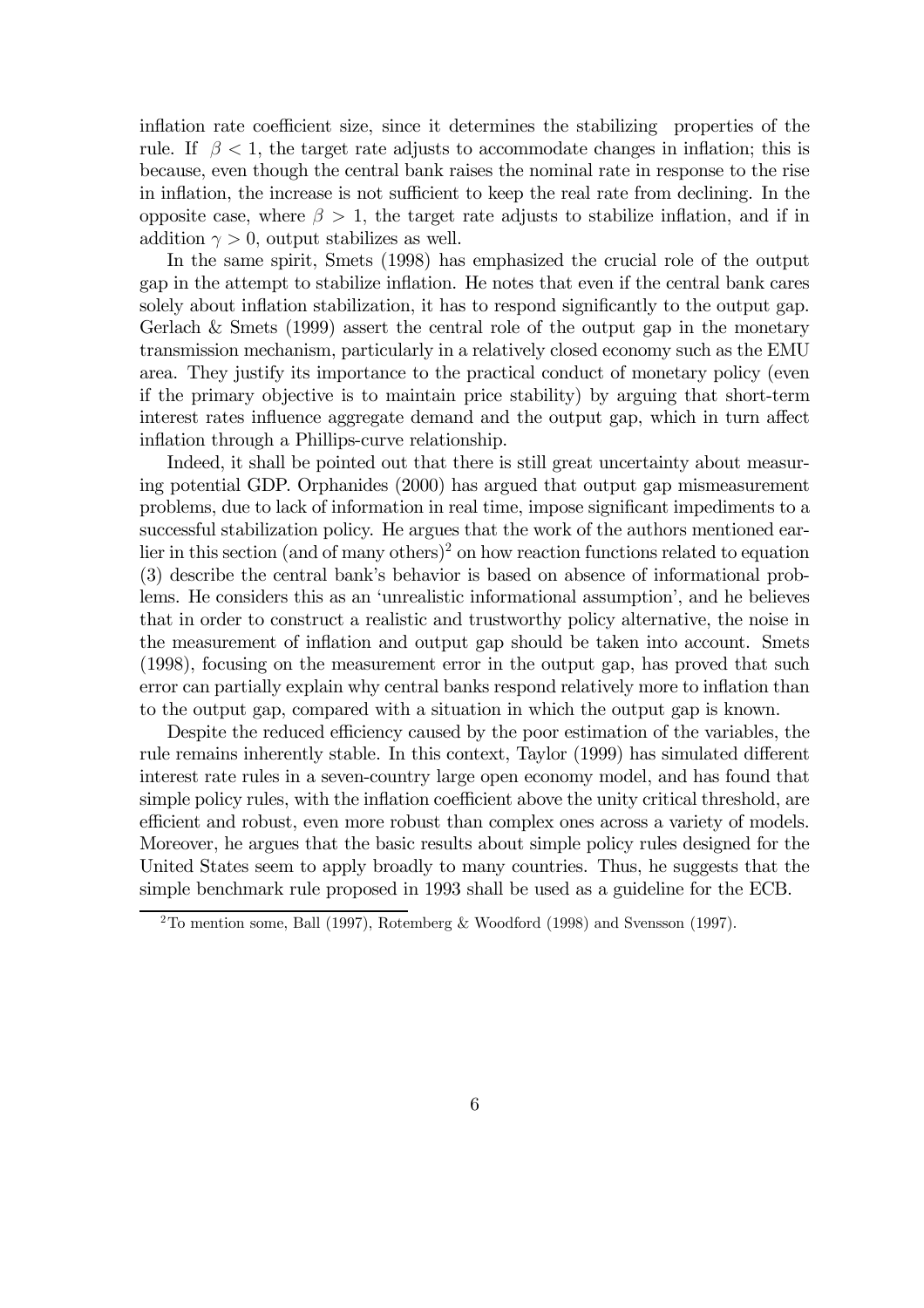### 3 An interest rate rule for the Euro-Area

#### 3.1 The unique nature of the exercise

Bearing in mind the numerous surveys supporting the good performance of the Taylor rule, in this section I use Euro-Area aggregate data to estimate such a rule for the EMU and check its robustness to various output gap measurement methods, and to price indices.

The Maastricht Treaty, which governs the ECB, assigns to the bank the mandate or the 'primary objective' to maintain price stability. Therefore, one can expect the inflation coefficient to be above the threshold of unity so as to ensure inflation stabilization. In addition, the ECB is encouraged, 'without prejudice to its primary objective', to support the general economic policies in the Community, which include a long list of desirables (e.g., a high level of employment). As a result, it is expected that the output gap coefficient will be positive, although not particularly high.<sup>3</sup>

With respect to the inclusion of the exchange rate, the Treaty states that 'the Council of Ministers may formulate general orientations for exchange rate policy' and adds that these orientations 'shall be without prejudice to the primary objective of the ECB'. However, devaluation could be expected to disturb ECB's principal target of price stability and therefore it may be a factor that determines rate setting. Thus, although nominal exchange rate deviation has no reason to appear among the regressors, its inclusion in the instrument list is plausible. As for the role of various monetary aggregates, the ECB has explained that it reaches its primary objective by means of a "two-pillar" strategy: the first pillar consists of a reference value for the growth of the broad money supply (M3) and the second of a collection of forecasts and indicators of inflation. Thus, the growth of M3 is a candidate variable to be included in the interest rate relation.

My attempt to estimate an interest rate feedback rule for the Euro-Area is, however, subject to pitfalls. In the first place, the ECB is a newly founded institution that began full operations in January 1999. Moreover, the Euro Area is itself a newly formed entity; thus, the Euro-Area published data is synthetic and calculated on the basis of weighted national data. However, it seems more appropriate to conduct the analysis using aggregate (rather than disaggregated) data because the ECB is expected to focus on EMU-wide developments; by doing so it avoids pressure to pay attention to country-specific conditions. An often-heard criticism of the empirical research on the EMU is that all conclusions and implications are based on historical pre-EMU data, and that a regime shift of the magnitude of a new monetary union can possibly invalidate any results obtained from past data. Much as I understand

<sup>&</sup>lt;sup>3</sup>One may argue that unless there is an explicit output smoothing objective, the information embodied in the current output gap is implicitly taken into account by the inflation forecast term. However, in a model estimated for an aggregate of five EU countries, Peersman& Smets (1998) have shown that even if the central bank focuses solely on inflation and attaches zero importance on output, the Taylor rule will include a strong response to the output gap.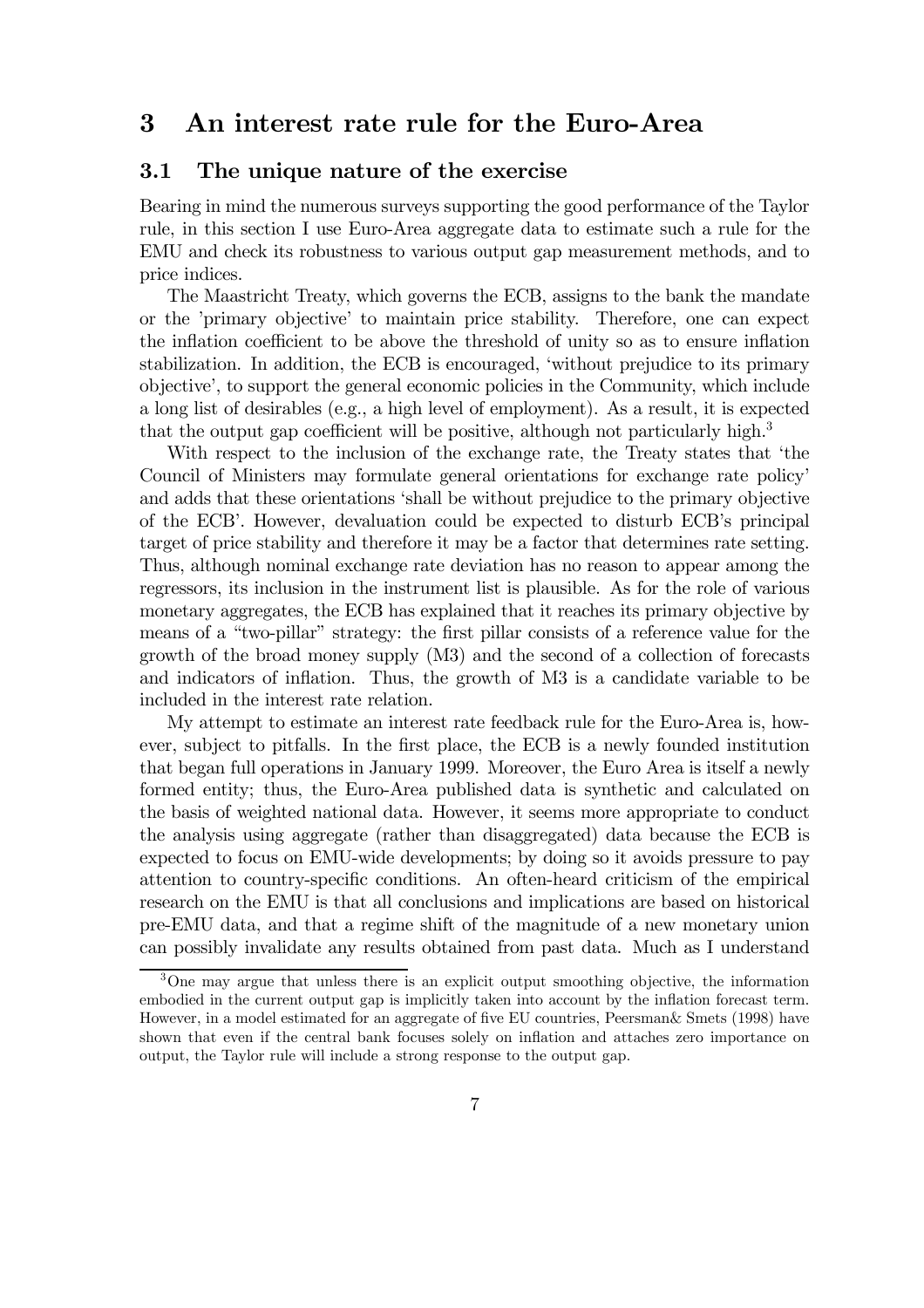that structures in member countries have changed significantly, it seems that the adjustments have not been so abrupt as to make historical data irrelevant.4 Besides, as Gerlach &Smets(1999) posit, the EMU policy environment is not a completely new environment, as it was preceded by a gradual process of monetary convergence.

**Similar exercises in the literature** Clausen & Hayo  $(2002)$  estimate an interest rate rule with current inflation rate. They use aggregate data constructed by weighting national data from Germany, France and Italy for the period 1979:1-1996:4 (the weights correspond to the shares of national GDP in the aggregate). Another comparable exercise has been presented by Mihov (2001). He estimates a forwardlooking interest rate rule with pooled data from Germany, France and Italy for the period 1990:3-1998:4, and uses the coefficients of this regression as a proxy for the Euro-Area reaction function. Gerlach & Schnabel (2000) regress the actual EMU-11 interest rate on the EMU output gap and the current inflation rate, accounting for exchange rate volatility in the EMS. They repeat the exercise for a forward-looking specification. Their sample period is 1990:1-1998:4 and the data is constructed by aggregating weighted data from the 11 European countries (using OECD weights).

None of the above surveys has considered the robustness of the rule to the output gap, an unobservable variable that is subject to great uncertainty and can be significantly affected by the method employed for its estimation. Moreover, none of the above makes use of the officially published Euro-Area data; instead they use self-constructed aggregate measures. Some of them work with only 3 out of the 11 member countries. Furthermore, their sample period stops before the start of the EMU.

Special reference will be made to the work of Gerdesmeier & Roffia  $(2003)^5$ . They evaluate whether alternative specifications of the original Taylor rule, based on the inclusion of additional variables or the use of different measures of the output gap and the inflation term, can better track the interest rate setting in the Euro-Area. Their data, which cover the years 1985 to 2002, are aggregated, and weighted national data of the EMU member countries for the period before January 1995 (or 1999 for some series), and thereafter official Euro-Area statistics are used.

#### 3.2 Alternative output gap measures

The output gap is the difference between the actual and the potential output of the economy: it measures the deviation of output from its equilibrium level, and as such offers information on the state of the economy. Nevertheless, neither the potential output nor the output gap can be observed directly, but instead they need to be estimated. The methods mentioned in the literature can be classified into three broad

<sup>&</sup>lt;sup>4</sup>Mihov (2001) provides statistical evidence against the presence of a structural break in January 1999.

<sup>&</sup>lt;sup>5</sup>Their work came out after the submission of the first version of the paper in December 2002.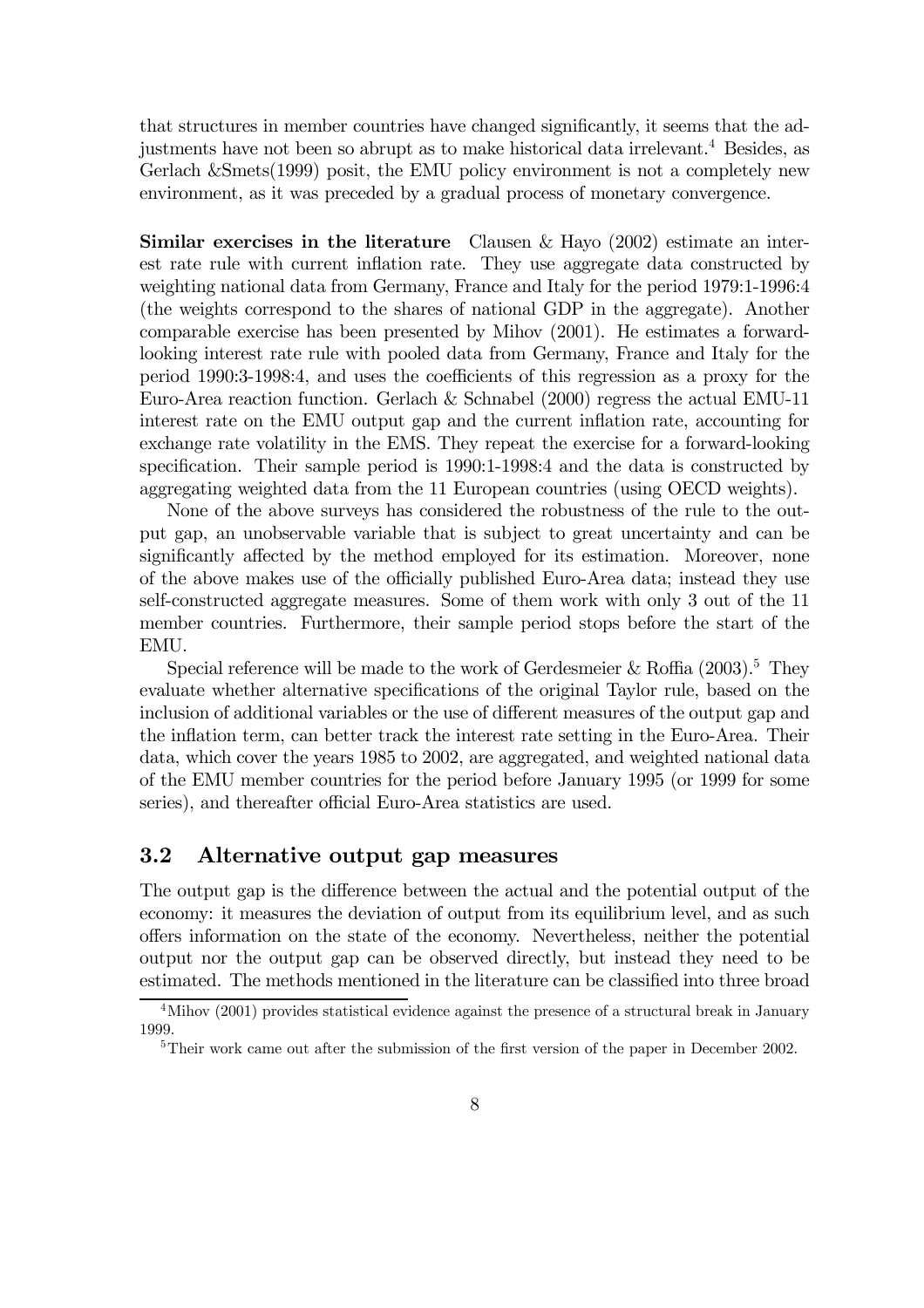categories: statistical methods, structural approaches and the production function method (Dimitz (2001)).

Following the literature, I construct for the Euro-Area a number of output gap measures that have been suggested for other economies. To be more specific, Clarida et al. (2000) use the deviation of log GDP from a fitted quadratic function of time, and alternatively the deviation of the unemployment rate from a similar time trendwith the sign of the series alternated. Clarida et al.(1998) detrend the log of industrial production using a quadratic trend. Similarly, Dornbusch, Favero & Giavazzi (1998a) consider a quadratic trend of industrial production as a proxy for the target output. In addition to these methods, I also construct an output gap series based on the univariate Hodrick-Prescott filter (from now on abbreviated as HP).6 Due to the non-availability of GDP data at a monthly frequency, I (like the above mentioned authors) construct my output gap measures using data on industrial production and unemployment.

The series named G\_QUADR is the deviation (multiplied by 100) of the natural logarithm of the industrial production from a quadratic function of time. The series named G UNEMPL is the deviation of the unemployment rate from a quadratic function of time with the sign switched around. Similarly, the series named G\_HP14 and G\_HP129 are the deviation (multiplied by 100) of the natural logarithm of the industrial production from its HP filter with the smoothing parameter  $\lambda$  equal to 14400 and 129600 respectively. The fifth output gap measure, G\_OECD, is the one published by the OECD based on the production function approach.7 Thus, I consider all the methods suggested by the literature on interest rate rules, plus the

 $6$ Concerning the HP filter, potential output is determined as the output level that simultaneously minimizes a weighted average of the gap between actual and potential output and the rate of change of the output trend. The only requirement for its calculation is output data, which makes the method simple. However, it has some disadvantages. One of these is the need to fix the so-called smoothing parameter. Another one is the so-called end-of-sample problem that arises because at the end and at the beginning of the sample period the penalty for letting potential output follow the trend of the data will be small, since the filter does not take the subsequent reversion of the trend into account and it simply extends the latest trend to the future. Thus, the otherwise symmetric HP filter becomes asymmetric towards the end of the series with a disproportionate emphasis placed on the last few observations. A way of dealing with this problem is to add projections of the series.

The smoothing parameter  $\lambda$  determines the smoothness of the trend estimates. A low value produces a filter that follows actual growth closely and is therefore very volatile, while a higher value produces smoother trend estimates that follow actual output less closely. In more detail, for monthly data, a filter with  $\lambda = 14400$  filters cycles lasting more than 20 years, or, in other words, it incorporates them into the trend, while cycles of 15-16 years are considered cyclical. In a filter with  $\lambda = 129600$ , cycles that last about 20 years are considered cyclical. The choice of  $\lambda$  values is based on Canova (1997), McMorrow& Roeger (2001) and Uhlig& Ravn (2001). For quarterly data, Hodrick & Prescott (1997) suggest  $\lambda = 1600$ .

<sup>7</sup>Here the potential output is calculated using a production function relationship and estimates of the factor inputs available in the economy; for more information, see Giorno et al. (1995). The output gap equals the difference of actual GDP from potential GDP as a percentage of potential GDP (OECD Economic Outlook).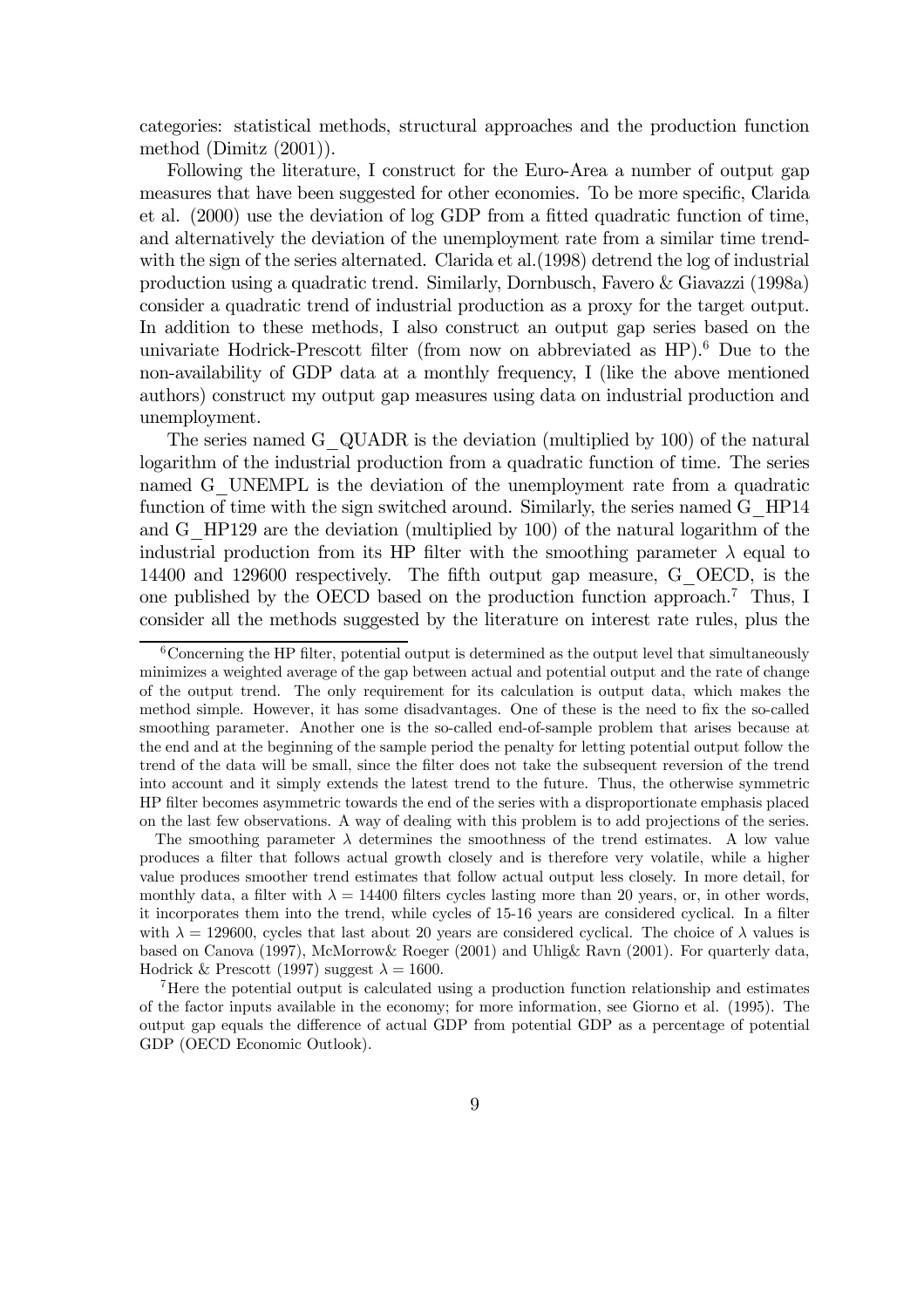HP filter, which is said to produce similar results with a number of other statistical and semi-structural methods, plus a production function method.

Nevertheless, the ECB ought to focus on overall GDP and not just on industrial production that is more volatile than GDP. Thus, it may be instructive to compare the results with estimations produced with output gap measures built on GDP data. For this purpose, I have created two gap measures based on quarterly GDP data, i.e. the deviation of log GDP from a fitted quadratic function of time (named G\_QUADR\_Q) and from a HP filter with  $\lambda=1600$  (named G\_HP14\_Q). These measures are then converted to monthly frequency using an interpolation method that assigns each value in the low frequency series to the last high frequency observation associated with the low frequency period, and places all intermediate points on straight lines connecting these points.

The output gap series are plotted in figure  $1<sup>8</sup>$ . The spectral analysis has not given rise to concerns, although there are differences in the autocorrelations and partial autocorrelations; the picture is similar for the measures based on the industrial production data ( G\_QUADR, G\_HP14 and G\_HP129), but differs for G\_UNEMPL and for G\_OECD.



Figure 1: Output gap series (from monthly and quarterly data)

<sup>&</sup>lt;sup>8</sup>Gerdesmeier & Roffia (2003) derive the potential output by fitting a trend (both in linear and quadratic terms) to the data (both industrial production and real GDP) and by employing the HP filter- with  $\lambda = 14400$  for monthly data and  $\lambda = 1600$  for quarterly data.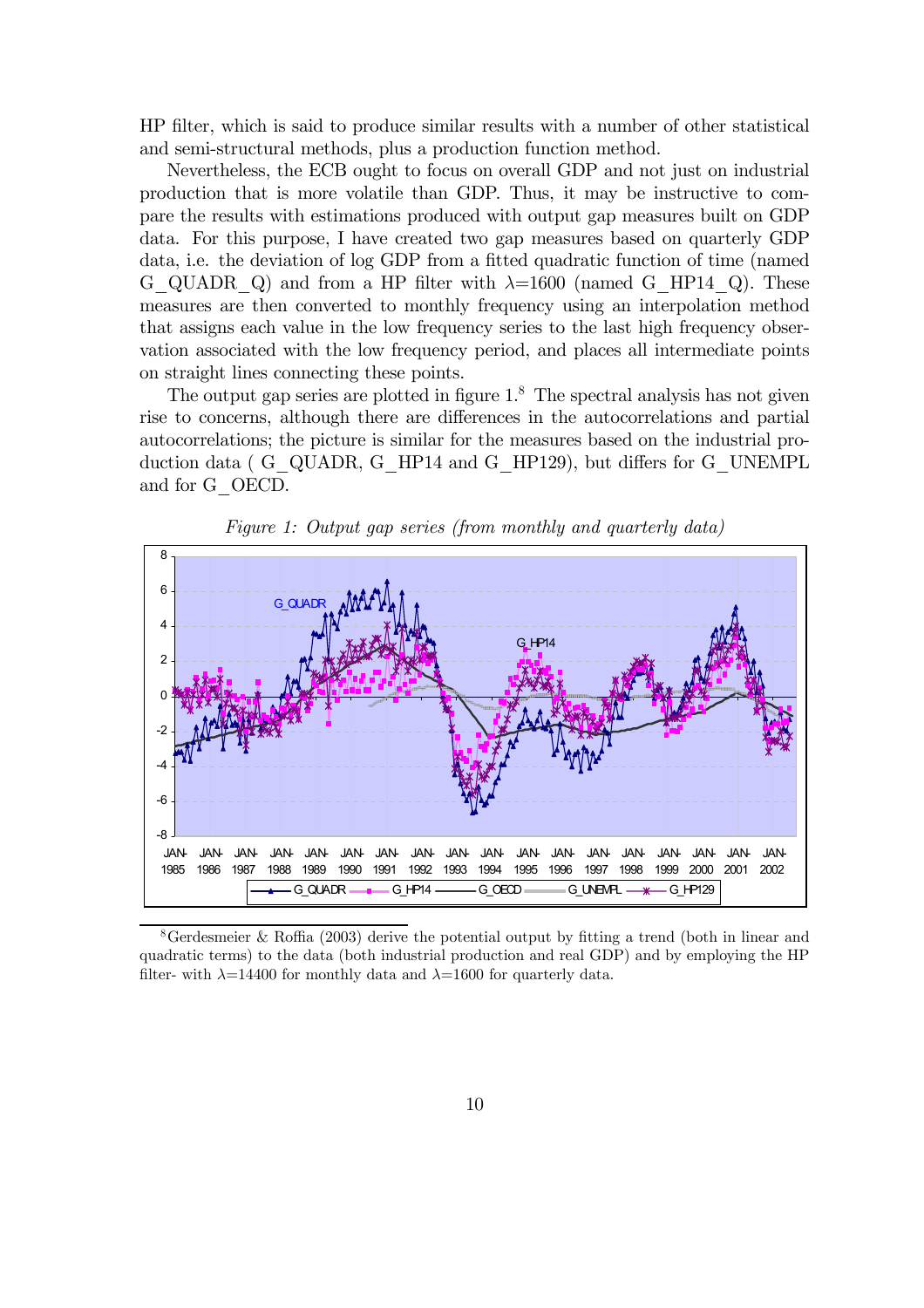

To explore further the robustness of the rule, I also consider an alternative measure of inflation, namely what the literature calls 'core inflation'. This measure excludes the relatively more volatile components of the Index of Consumer Prices.

#### 3.3 Data and method used for estimation

#### 3.3.1 Estimation method

An attempt to estimate an interest rate rule of the form  $i_t = c_1 + c_2\pi_{t+n} + c_3x_t + \varepsilon_t$ (for  $n > 0$ ) resulted in an *adjusted*  $R^2$  below 20% and in autocorrelation problems. To achieve a better specification, I considered including variables describing exchange rate and money supply. This resulted in a significant rise in the *adjusted*  $R^2$ , but the residuals were still autocorrelated. Accounting for interest rate smoothing produces estimations with high *adjusted*  $R^2$  and uncorrelated residuals. Therefore, the starting equation of my analysis is

$$
i_t = c_1 + c_2 \pi_{t+n} + c_3 x_t + \rho i_{t-1} + \varepsilon_t, \text{ for } n \ge 0.
$$
 (9)

Putting aside the issue of whether the rule ought to include current or future inflation, and of whether other factors affect rate setting, it is true that the output gap, a right-hand side variable, is measured with error and, to make matters worse, the interest rate is an important determinant of both inflation and output. All these may possibly imply  $cov(\pi_t, \varepsilon_t) \neq 0$  and/or  $cov(x_t, \varepsilon_t) \neq 0$ . This violation is known to result in biased and inconsistent Ordinary Least Squares estimators. In such a case, the standard approach is to implement an instrumental variables regression. The method applied here is the Two Stage Least Squares (TSLS from now on), a special case of the instrumental variables regression. All estimations are performed with EViews.

The instrument set includes lagged values (in most cases from the first to the sixth, the ninth and the twelfth lag and in no case more than 24 lags) of the output gap,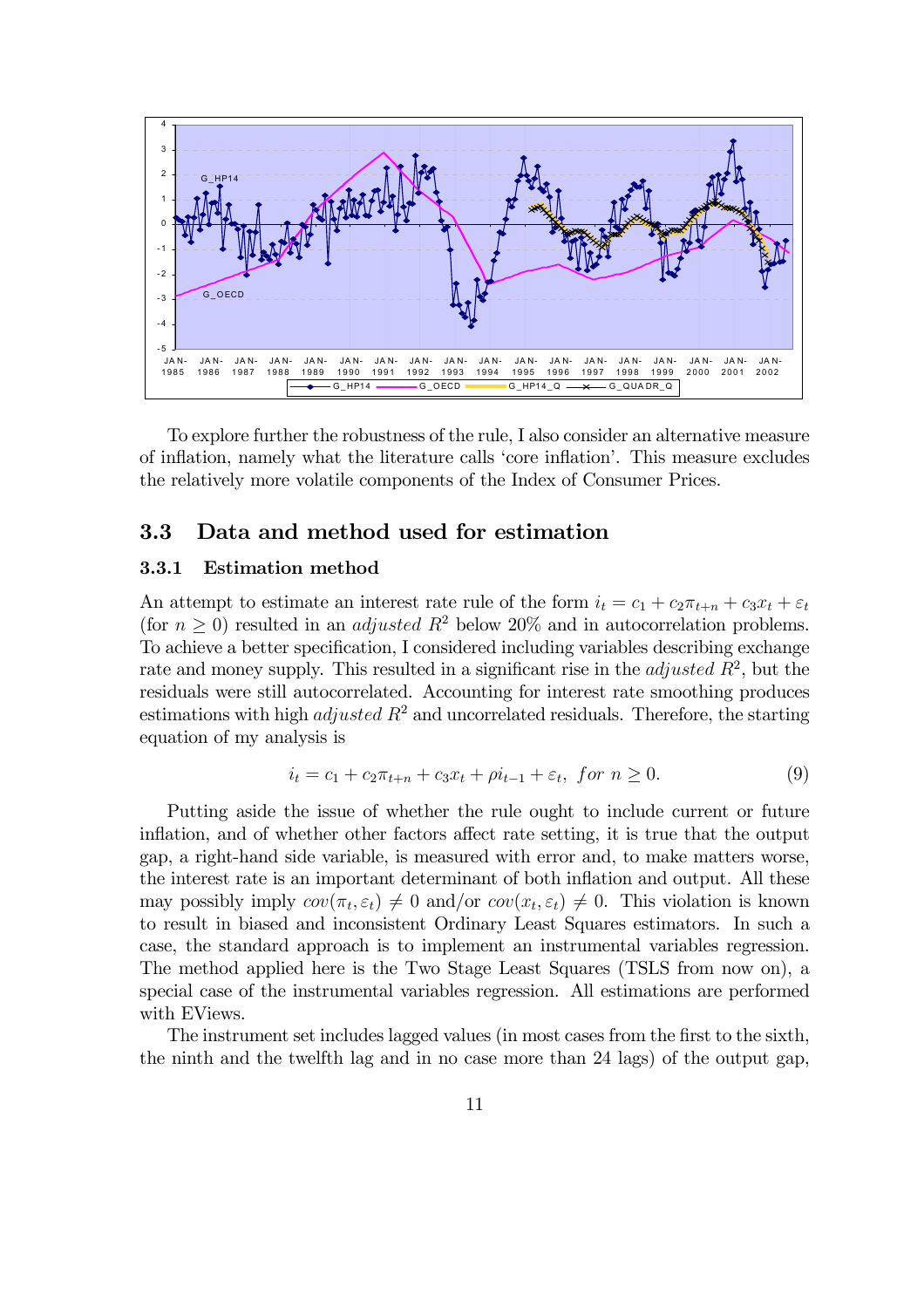the inflation rate, the interest rate, the United States core inflation rate, the monthly difference of the (logarithm) euro real effective exchange rate and the (percentage) deviation of (the natural logarithm of) the money supply from its HP trend (with  $\lambda = 14400$ ).<sup>9</sup>

In the forward-looking specifications, I use actual values, and not expected or forecasted ones. Apart from lacking reliable data, it is controversial to choose among forecasts, in the absence of official and commonly accepted forecasts. Besides, this is a common practice in the literature where official projections do not exist. However, it should be clear that in this way I assume perfect foresight.

Like most of the authors involved in the literature, I base my analysis on the fundamental assumption that within short samples short-term interest rates and inflation are stationary. Nevertheless, I have applied a number of unit root tests, to find that for the full sample, non-stationarity cannot be rejected for the inflation and the interest rate series, while for the post-1999 period there is strong evidence of stationarity.

#### 3.3.2 The data

My data are monthly time series for the Euro-Area and are obtained from the OECD Statistical Compendium unless otherwise indicated.<sup>10</sup> I use the Harmonized Index of Consumer Prices for all items (HICP) to measure inflation as the annual percentage change from the previous period level value:  $\pi_t = 100(HICP_t/HICP_{t-12} - 1)$ . The inflation rate series covers the period 1991:1 to 2002:07. To measure 'core inflation', I use HICP that excludes food, alcohol, beverage, tobacco and energy components. The inflation is again measured in annual percentage changes and the data spans the period 1991:01 to 2002:02.<sup>11</sup> As a variable to extract information on monetary policy, I use the Interbank deposit bid rates until December 1998 and from January 1999 the euro overnight index average (EONIA) as published by the European Central Bank. This series covers the period 1994:1 to 2002:07.

As explained, to measure the output gap, I have used monthly data on seasonally adjusted industrial production; this is an index series that equals 1 in 1995 and covers the period 1985:01 to 2002:6. As for the gap built on unemployment data, I have used the standardized and seasonally adjusted unemployment rate in monthly frequency for the period 1990:7 to 2002:2. As for the output gap series published by the OECD, given that the OECD's estimates are annual, I have converted them to monthly

<sup>9</sup>The choice of the instrument list basically follows Clarida et al. (1998), with some modifications to account for the specific features of the economy in question.

 $10$ Luxembourg is included in all the Euro-Area series, but not in the G\_OECD output gap series. This is not problematic given its small size, and for this reason the country is excluded from the analysis that follows.

 $11$ Both HICP are indices which take the value 1 in 1996, and are not seasonally adjusted. Mixing seasonally adjusted data with unadjusted data has not created any problems. However, it may be instructive to add seasonal dummies.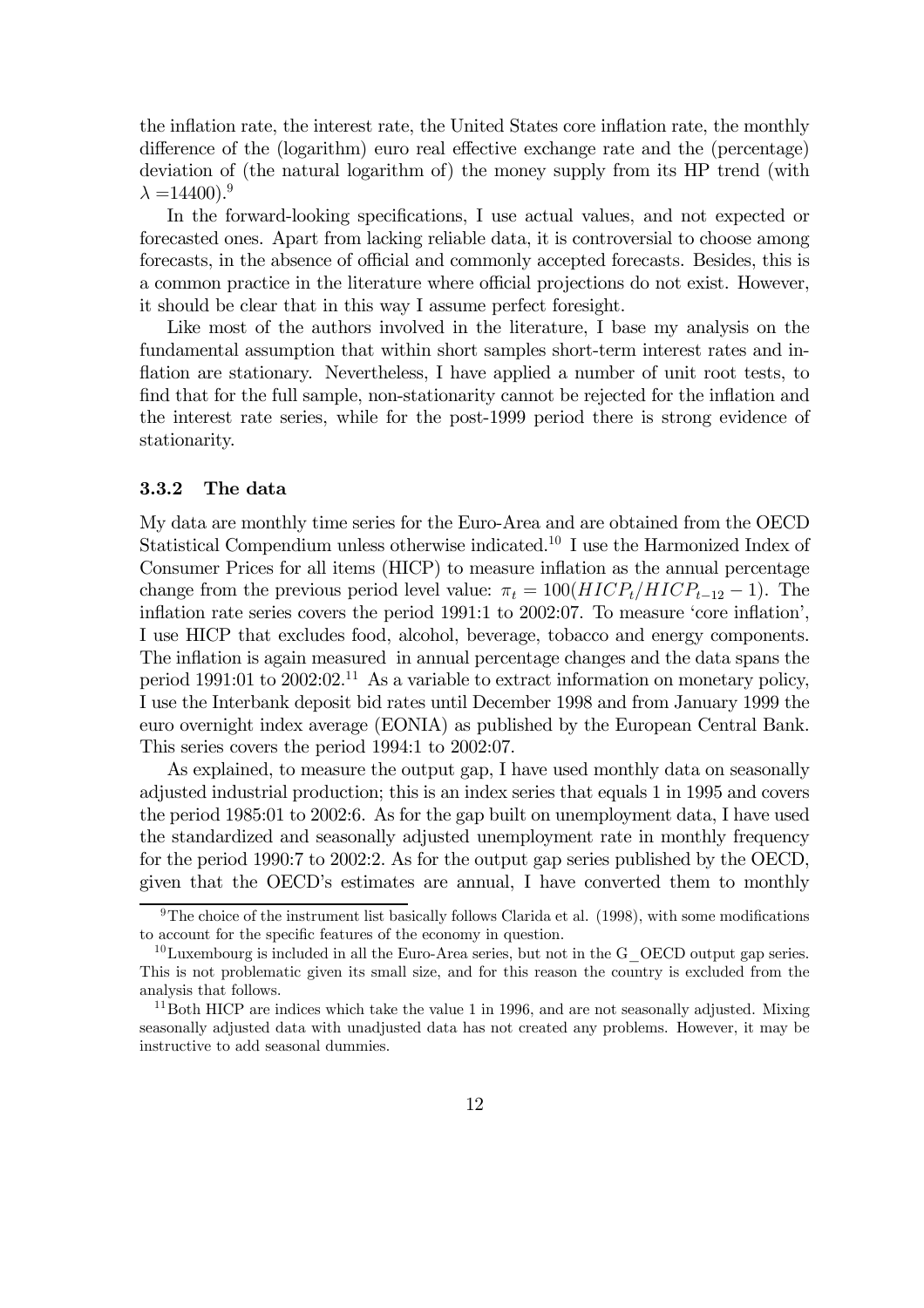frequency using a linear interpolation method. This series begins in 1985:01 and finishes in 2002:7, utilizing OECD projections for the last seven months. To estimate the potential output I have also used quarterly GDP data (seasonally adjusted, in constant 1995 prices and expressed in billion euro- that covers the period 1995:1- 2001:4).

Regarding the instruments, for the monetary aggregate I use the total M3 level measured at the end of each month, which is obtained from the ECB Monthly Bulletin for the months after 1998:1. The series starts in 1990:1 and finishes in 2002:7, and is not seasonally adjusted. As for the exchange rate, I use the real effective exchange rate (starting in 1990:1 and ending in 2002:7) as made available in the ECB Monthly Bulletin.<sup>12</sup> To measure US 'core inflation', I use an HICP that excludes food, alcohol, beverage, tobacco and energy components. The inflation rate is again measured in annual percentage changes and covers the period 1991:01 to 2002:02.

Given the various lengths of the series involved, the past values of the series used as instruments and the future values of inflation needed in the forward-looking specifications, in most of the estimations the sample period extends from 1995:1 to 2002:3, although it is shorter when core inflation and output gaps built on GDP enter the estimations.

### 4 Robustness Analysis

Three forms of uncertainty relevant to monetary policy can be identified: uncertainty about the state of the economy, about the structure and the functioning of the economy and about the strategic interaction between central banks and private agents. All of these may be increased by the regime shift associated with the formation of the EMU, which makes the ECB's job uniquely challenging. In the presence of important data and model uncertainty, it is highly desirable to ensure the "robustness" of any rule that may provide information either to the policy-makers or to the private agents. Thus, in this section I explore the robustness of the Taylor rule described earlier. This exercise is constructive, since, given that the ECB is a new institution, it needs to be predictable so as to prevent monetary policy itself from becoming a source of uncertainty.

I estimate various specifications for various output gap measures, and then compare the size of the estimated coefficients across a number of dimensions.<sup>13</sup> In this way, I may conclude whether the inflation coefficient exceeds unity or not, and whether the output gap coefficient is positive or negative. This comparison is made in terms

 $12$ Calculated as period averages using the CPI, it takes the value 100 in the first quarter of 1999. It refers to trade with the following countries: United States, Japan, UK, Sweden, Denmark, Norway, Canada, Australia, Hong Kong, Korea, Singapore.

<sup>&</sup>lt;sup>13</sup> Gerdesmeier & Roffia (2003) check the robustness of the rule to various gap measures by estimating one specification for various gap measures. This is their baseline specification, which is a current version of the rule.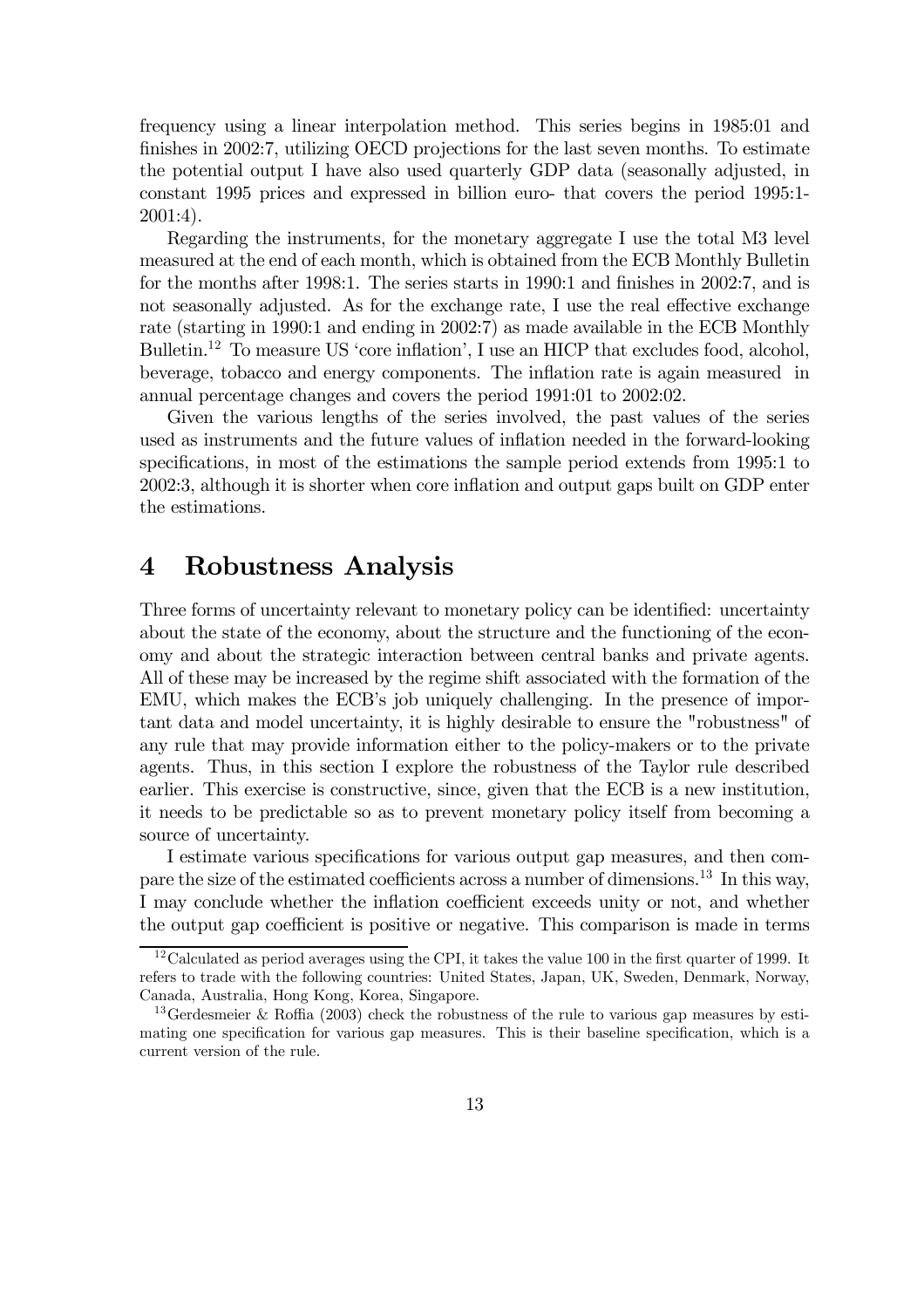of the target interest rate equation (equation (3)).

In other words, as explained in section 3.3.1, the starting equation of my estimations is equation (9). The parameters of the implied target equation are derived from the estimated one by dividing all the coefficients by one minus the coefficient of the lagged interest rate (see equation (7)), i.e.:

$$
i_t = c_1 + c_2 \pi_{t+n} + c_3 x_t + \rho i_{t-1} + \varepsilon_t
$$
  
\n
$$
i_t^* = \frac{c_1}{1 - \rho} + \frac{c_2}{1 - \rho} \pi_{t+n} + \frac{c_3}{1 - \rho} x_t
$$
  
\n
$$
i_t^* = \alpha + \beta \pi_{t+n} + \gamma x_t,
$$

where  $\beta$  is what I call the inflation coefficient, and  $\gamma$  the output gap coefficient. As in the discussion following equation (3),  $\alpha \equiv \overline{i_t} - \beta \pi_t^*$  from which the target inflation is derived, i.e.  $\pi_t^* = \frac{i_t - \alpha}{\beta}$ . The interest rate series (1994:1-2002:7) is sufficiently long to use the sample average as an approximation of the long-run nominal rate  $\overline{i_t}$ , i.e.  $\overline{i_t}$  = 4.389. Splitting the period in two, into pre-EMU and EMU, the interest rate averages are  $\overline{i_{PRE}} = 4.9$  and  $\overline{i_{EMU}} = 3.66$ . Analogously, the inflation sample averages for the same periods are:  $\overline{\pi_t} = 2.07$ ,  $\overline{\pi_{PRE}} = 2.09$  and  $\overline{\pi_{EMU}} = 2.05$ . Similarly for the core inflation:  $\overline{\pi_t^c} = 1.92$ ,  $\overline{\pi_{PRE}^c} = 2.19$  and  $\overline{\pi_{EMU}^c} = 1.49$ . In what follows, I compare the estimated target inflation  $\pi_t^*$  with the period's average; the closeness of  $\pi_t^*$  with  $\overline{\pi_t}$ may be an indication of good fit of the equation to the data. Nevertheless, the sample period varies across equations, and differs, more or less, from the period averages reported here. Therefore, the comparison between  $\pi_t^*$  and  $\overline{\pi_t}$  is just indicative.

### 4.1 Results for different specifications<sup>14 15</sup>

Firstly, I estimate for various output gap measures the current version, i.e.  $i_t = c_1 + c_2\pi_t + c_3x_t + \rho i_{t-1} + \varepsilon_t$ . All gap measures predict that  $\gamma > 0$  with the exception of G\_OECD, for which the coefficient is insignificant. As for  $\beta$ , G\_OECD, and G\_UNEMPL predict that it is around 1.5, whereas G\_HP14 gives a coefficient below unity and G\_QUADR, G\_HP129 give an insignificant coefficient. The predicted inflation target from all equations is well above the sample average inflation. To check the stability of parameters, I apply the Chow Breakpoint Test for 1999:1 and 1998:6, and find that constancy cannot be rejected for G\_OECD and G\_UNEMPL, but it is rejected for G\_QUADR, G\_HP129 and G\_HP14. There are no residual problems, and the *adjusted*  $R^2$  takes a satisfactorily high value.

Secondly, I estimate the forward-looking version, i.e.  $i_t = c_1 + c_2\pi_{t+n}$  +  $c_3x_t + \rho i_{t-1} + \varepsilon_t$ . After trying various expectation horizons, and comparing the

 $14$ In the appendix, I display the values of the estimated coefficients per specification and equation, as well as descriptive and other statistics.

<sup>&</sup>lt;sup>15</sup>The effects of core inflation measure and the gap measures produced with quarterly data are explored only for selected specifications. The selection criteria are discussed in the following section.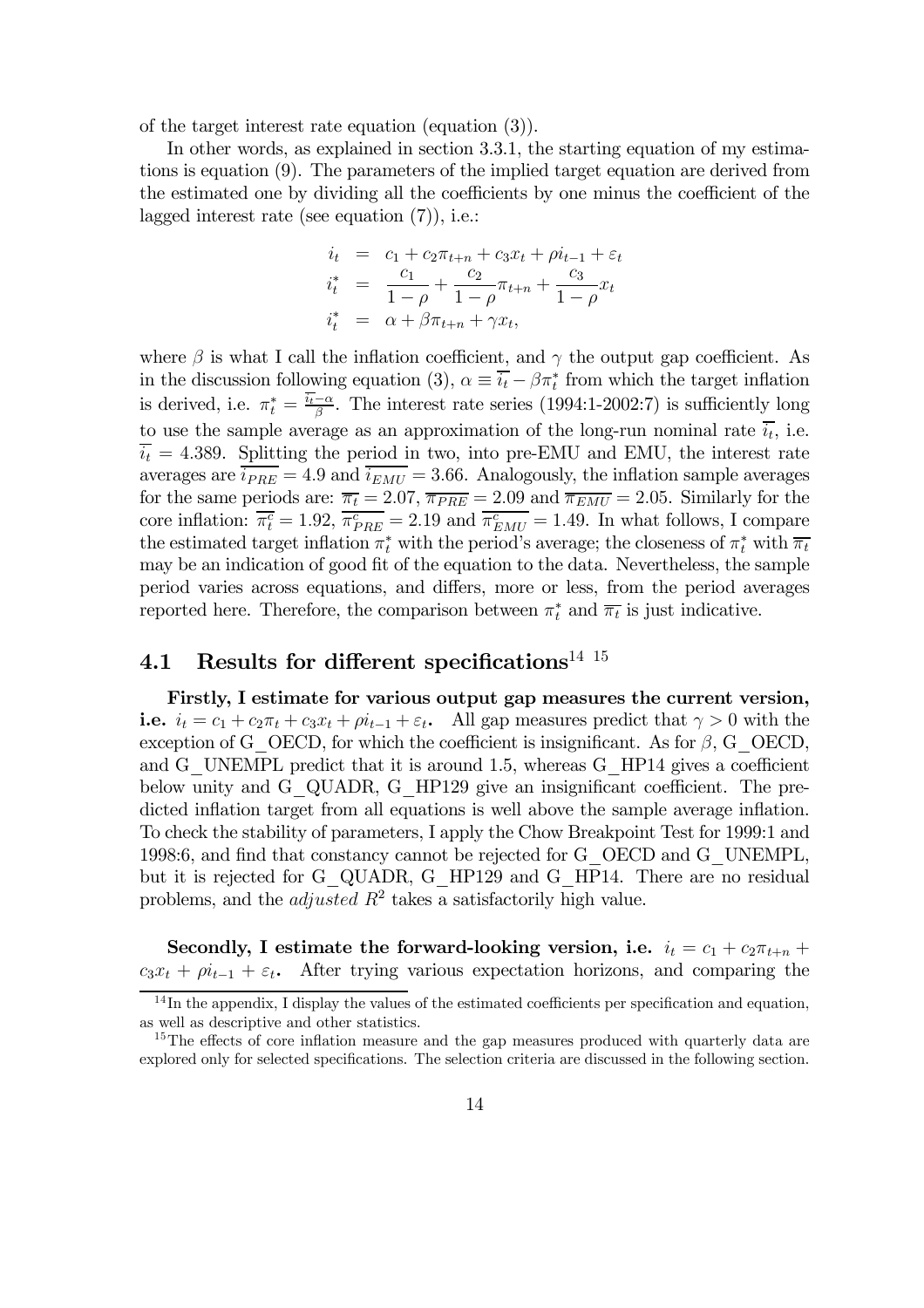adjusted  $R^2$  across equations, as well as the t-statistic of  $c_2$  and of the other coefficients, I set  $n = 2$ . This implies that the interest rate reacts to inflation two months ahead.

Except for G\_QUAD, the coefficient of which is insignificant, all gap measures give  $\beta > 1$ . As for  $\gamma$ , G\_QUADR, G\_HP14, G\_HP129 and G\_UNEMPL predict that it is positive, whereas G\_OECD produces a negative coefficient. There are no residual problems, and the *adjusted*  $R^2$  is large.

Checking for the stability of parameters with the Chow Breakpoint Test for January 1999, except for G\_QUADR and G\_HP129, the constancy hypothesis cannot be rejected. However, for 1998:6, only G\_OECD and G\_UNEMPL predict stability. Moreover, note that, in order to capture the interest rate smoothing in the equation with G\_OECD, apart from the first lag, the sixth one was included as well. Regarding the predicted inflation target, it is again above the period's average.

Concerning the output gap measures interpolated from quarterly GDP data, both predict a positive output gap coefficient, but neither gives a significant inflation coefficient. In addition, for both measures parameter stability is easily rejected.

As for the alternative inflation measure, the output gap measures predict that  $\beta >$ 1- with the exception of G\_HP14\_Q-, and  $\gamma > 0$  - with the exception of G\_QUADR, G\_OECD and G\_UNEMPL where the estimator is insignificant. And as previously, the hypothesis of stable parameters checked in 1999:1 can be rejected- only for G\_HP14\_Q it cannot. Regarding the predicted inflation target, this time for all equations it is very close to the period's average. Not least, it is worth pointing out that, when the interest rate is regressed on core inflation, the forward-looking horizon becomes larger; it equals six months, with the exception of G\_HP14\_Q for which  $n=1$ .

Thirdly, I consider the inclusion of a dummy variable to account for the start of the EMU. The dummy equals 0 for the pre-EMU period and 1 for the EMU period.

Version A:  $i_t = c_1 + c_2 \pi_{t+2} + c_3 x_t + \rho_{t-1} + c_4 d$ ummy +  $\varepsilon_t$ 

All gap measures predict significantly that  $\gamma > 0$ - except for G\_OECD whose coefficient is insignificant- and  $\beta > 1$ . There are no residual problems, and the value of *adjusted*  $R^2$  is satisfactorily large. Regarding the predicted inflation target, the majority of the gap measures predicts that the pre-EMU period inflation target is lower than that of the EMU period, although the relevant period averages suggest the opposite.16

<sup>&</sup>lt;sup>16</sup>This is because in every case  $\alpha_{EMU} < \alpha_{PRE}$ . (Remember that  $\pi_t^* = \frac{i_t - \alpha}{\beta}$ .) Besides,  $\overline{\pi_{PRE}}$  and  $\overline{\pi_{EMU}}$  differ slightly. In particular, for the months prior to January 1999, G\_QUADR, G\_HP14 and G\_hp129 produce values very close to  $\overline{\pi_{PRE}}$ , while G\_UNEMPL and G\_OECD values above it. As for the EMU period: all gap measures predict an inflation target value close to the period average (except for G\_UNEMPL whose target value exceeds the average by almost a unit).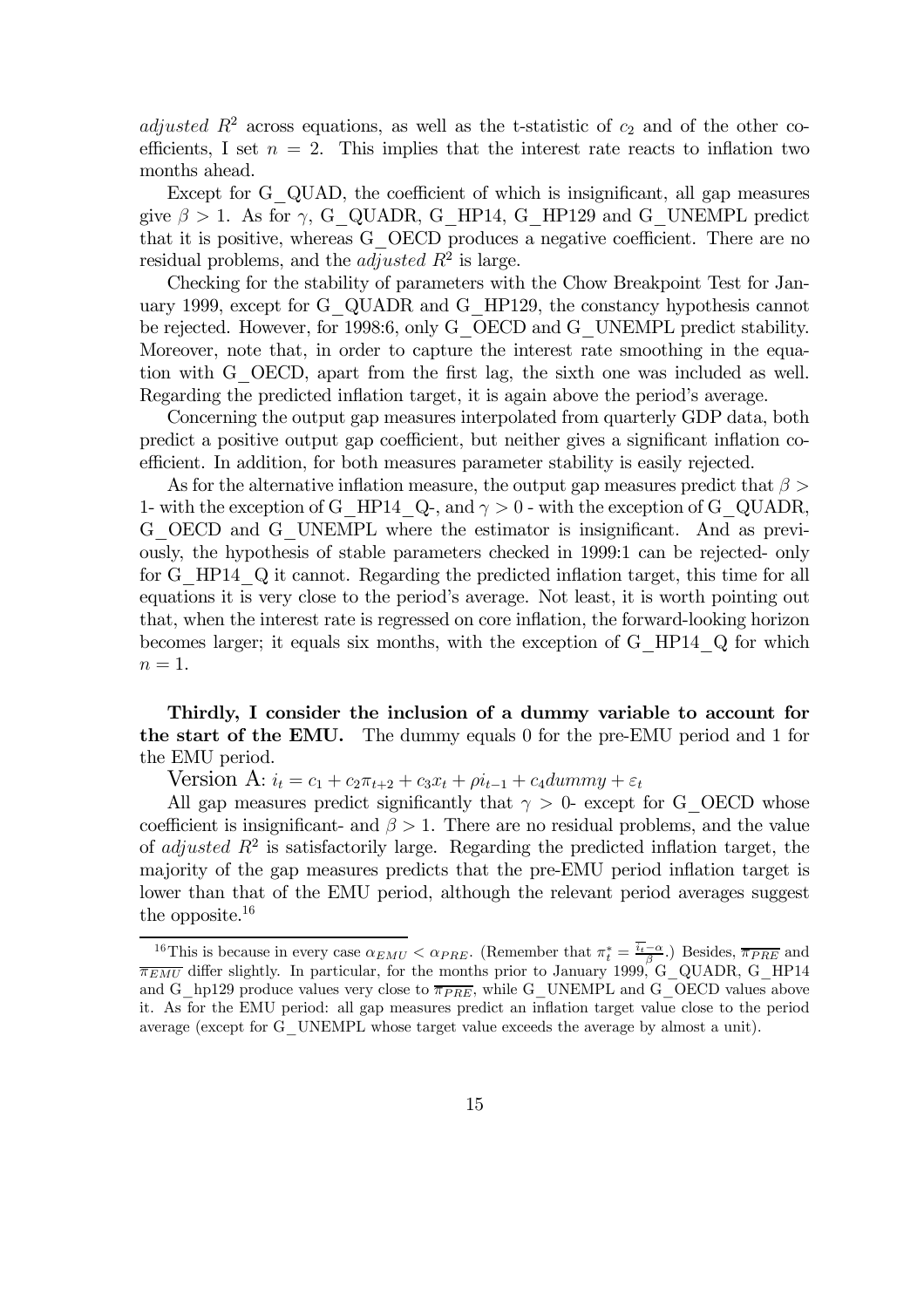Version B:  $i_t = c_1 + c_2\pi_{t+2} + c_3x_t + c_4dummy + c_5dummy * \pi_{t+2} + c_6dummy *$  $x_t + \rho i_{t-1} + \varepsilon_t$ 

For every one of the gap measures dummy and dummy  $*x_t$  turn out to be insignificant.

Version C:  $i_t = c_1 + c_2 \pi_{t+2} + c_3 \text{dummy} * \pi_{t+2} + c_4 x_t + \rho i_{t-1} + \varepsilon_t$ 

The dummy is significant for all gap measures, except for G\_OECD. G\_QUADR and G\_HP14 predicts that  $\gamma > 0$ ,  $\beta > 1$  for dates before 1999:1 and  $\beta < 1$  for the months after. G\_UNEMPL, G\_OECD, and G\_HP129 predict  $\beta > 1$  for the period before and after January 1999, and (apart from the equation of G\_OECD where the coefficient is insignificant)  $\gamma > 0$ . There are no residual problems, and the *adjusted*  $R<sup>2</sup>$  is satisfactorily large. Regarding the predicted inflation target, as in the previous specification, it happens that the pre-EMU predicted inflation target is lower than the EMU one.<sup>17</sup>

Concerning the output gap measures interpolated from quarterly GDP data, they both predict a positive output gap coefficient and in both equations the dummy is significant. However, although both give an inflation coefficient above unity for the period before January 1999, for the EMU period G\_HP14\_Q predicts that  $\beta < 1$ and G\_QUADR  $Q$  that  $\beta > 1$ .

As for the alternative inflation measure, note first that with the exception of G\_UNEMPL the dummy is insignificant. The output gap measures predict that  $\beta > 1$  and  $\gamma > 0$ - with the exception of G\_OECD and G\_UNEMPL where the estimator is insignificant. As for the expectational horizon,  $n = 2$  only for G\_HP14 and G\_HP129, whereas for G\_OECD  $n = 3$  and for the rest  $n = 6$ . Concerning the predicted inflation, there is a tendency for the various gap measures (the ones built on quarterly data included) to produce inflation targets close to the average. For G\_UNEMPL, where the dummy is significant, the EMU inflation target is lower than the pre- EMU.

The results concerning the coefficients' size are summarized in table 1, where in addition I report the results of a Wald test on whether the  $\beta$  and  $\gamma$  take simultaneously the values originally suggested by Taylor (see equation (5)) .

<sup>&</sup>lt;sup>17</sup>This is because in every case  $\beta_{EMU} < \beta_{PRE}$ . (Remeber that  $\pi_t^* = \frac{i_t - \alpha}{\beta}$ .) Besides,  $\overline{\pi_{PRE}}$ and  $\overline{\pi_{EMU}}$  differ slightly. In particular, for the preEMU period it happens for various gap measures (even the ones built on quarterly data) to produce inflation targets close or above the period average. For the EMU period, there is a tendency for the gap measures (even the ones built on quarterly data) to produce inflation targets close or slightly above the period average, with G\_UNEMPL and G\_QUADR\_Q giving the largest upward deviations.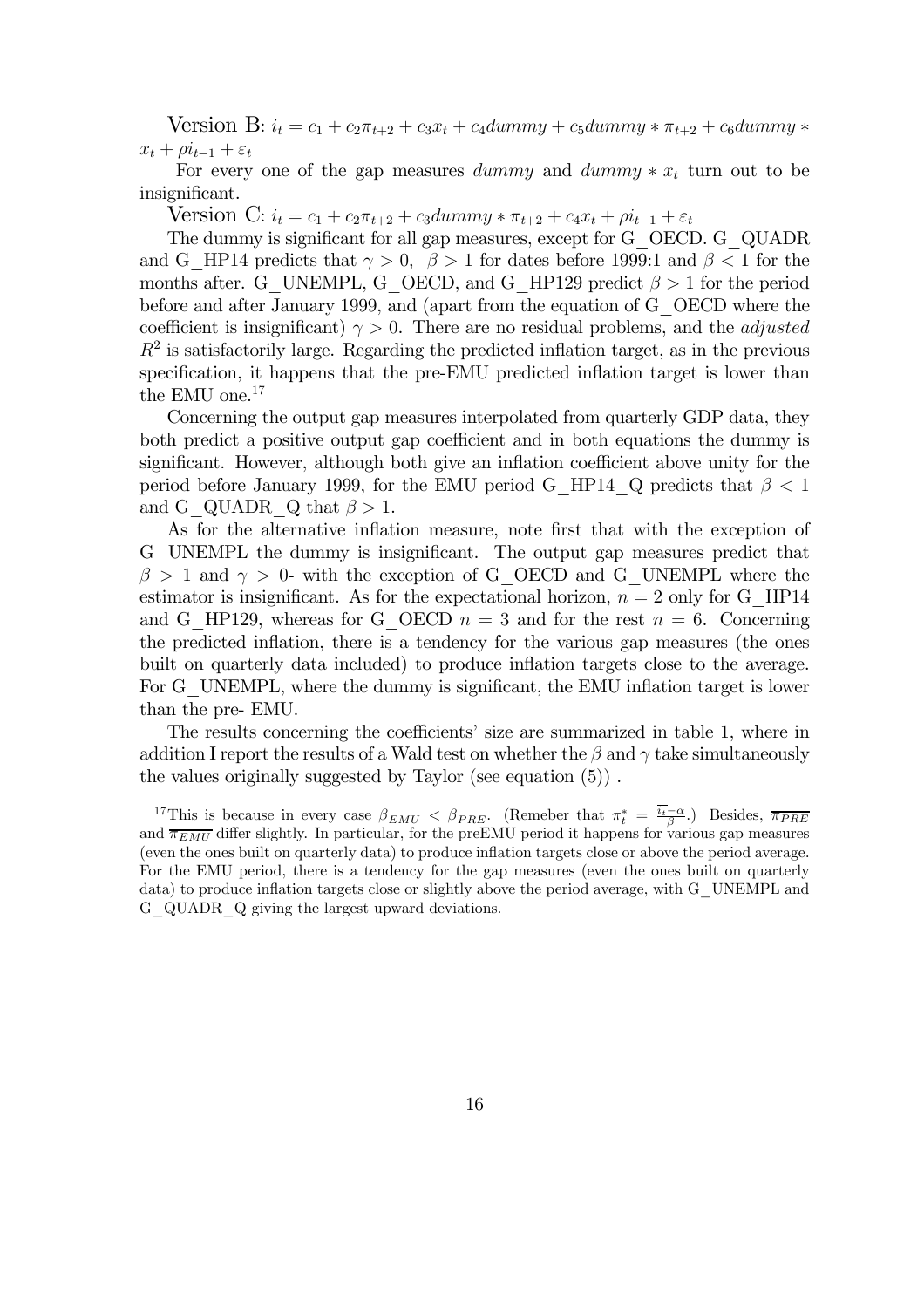|              | current                  |               |              |                          |          |              | forward-looking specification |             |                  |         |                  |                          |                       |
|--------------|--------------------------|---------------|--------------|--------------------------|----------|--------------|-------------------------------|-------------|------------------|---------|------------------|--------------------------|-----------------------|
|              |                          | specification |              |                          | dummy    |              |                               |             | dummy multiplied |         |                  |                          |                       |
|              |                          |               |              |                          | (simple) |              |                               | as constant |                  |         | with $\pi_{t+2}$ |                          |                       |
|              | β                        | $\sim$        | TR.          | В                        | $\sim$   | TR           | β                             | $\sim$      | TR               |         |                  | $\sim$                   | <b>TR</b>             |
|              |                          |               |              |                          |          |              |                               |             |                  | pre-EMU | EMU              |                          |                       |
| G QUADR      | $\overline{\phantom{0}}$ | >0            | $\checkmark$ | $\overline{\phantom{0}}$ | >0       | ✓            | >1                            | >0          | X                | >1      | $<$ 1            | >0                       | $\times\times$        |
| $G$ HP14     | $\leq$ 1                 | >0            | $\checkmark$ | >1                       | >0       | $\checkmark$ | >1                            | >0          | ✓                | >1      | $\leq$ 1         | >0                       | $\checkmark$ $\times$ |
| G HP129      | $\overline{\phantom{0}}$ | >0            | $\checkmark$ | >1                       | >0       | √            | >1                            | >0          | ✓                | >1      | $\leq$ 1         | >0                       | $\times\times$        |
| G OECD       | >1                       |               | $\times$     | >1                       | < 0      | X            | >1                            |             | √                | >1      |                  | $\overline{\phantom{0}}$ | ✓✓                    |
| G UNEMPL     | >1                       | >0            | $\checkmark$ | >1                       | >0       | √            | >1                            | >0          | ✓                | >1      | >1               | >0                       | ✓✓                    |
| G QUADR Q    |                          |               |              | $\overline{\phantom{0}}$ | >0       | $\times$     |                               |             |                  | >1      | >1               | >0                       | $\times\times$        |
| $G$ HP14 $Q$ |                          |               |              | $\overline{\phantom{0}}$ | >0       | $\times$     |                               |             |                  | >1      | $<$ 1            | >0                       | $\times\times$        |

Table 1a: Estimated coefficients for various gap measures (all items HICP)

Table 1b: Estimated coefficients for various gap measures (core inflation rate)

|           | forward-looking specification |          |           |                  |    |                |                       |  |  |
|-----------|-------------------------------|----------|-----------|------------------|----|----------------|-----------------------|--|--|
|           |                               |          |           | dummy multiplied |    |                |                       |  |  |
|           |                               | (simple) |           | with $\pi_{t+2}$ |    |                |                       |  |  |
|           |                               |          | <b>TR</b> |                  |    | $\gamma$       | <b>TR</b>             |  |  |
|           |                               |          |           | EMU<br>pre-EMU   |    |                |                       |  |  |
| G QUADR   |                               |          | X         | >1               | >0 | $\times\times$ |                       |  |  |
| $G$ HP14  | >1                            | >0       | $\times$  | >1               |    | >0             | ✓✓                    |  |  |
| G HP129   | >1                            | >0       | X         | >1               |    | >0             |                       |  |  |
| G OECD    | >1                            |          | $\times$  | >1               |    |                | $\checkmark$ $\times$ |  |  |
| G UNEMPL  | >1                            |          |           | >1               |    | ✓✓             |                       |  |  |
| G QUADR Q | >1                            | >0       |           | >1               | >0 | $\times\times$ |                       |  |  |
| HP14<br>G |                               | >0       | $\times$  | >1               |    | >0             |                       |  |  |

*Note*: The current specification is  $i_t = c_1 + c_2\pi_t + c_3x_t + \rho i_{t-1} + \varepsilon_t$ . The simple forward-looking specification is  $i_t = c_1 + c_2\pi_{t+2} + c_3x_t + \rho i_{t-1} + \varepsilon_t$ . The forward-looking specification with the dummy as a constant is  $i_t = c_1 + c_2\pi_{t+2} + c_3x_t + \rho i_{t-1} + c_4dummy + \varepsilon_t$ . The forward-looking with the dummy times  $\pi_{t+2}$  is  $i_t = c_1 + c_2\pi_{t+2} + c_3dummy * \pi_{t+2} + c_4x_t + \rho i_{t-1} + \varepsilon_t$ . The dummy equals 0 for the pre-EMU era and 1 for the EMU period. Regarding notation:  $\beta$  is the inflation coefficient,  $\gamma$  the output gap coefficient and "-" indicates insignificance at the 5% level. As for the column with the heading "TR" it reports whether the hypothesis of  $\beta = 1.5$  and  $\gamma = 0.5$  can be rejected; "X" indicates rejection and " $\checkmark$ " the opposite.

Fourthly, a measure of the money supply has been added to the regressors of the estimated equation. As discussed in section 3.1, it may be that the interest rate reacts to the growth of the broad money supply (M3). To explore this possibility, I estimate the following equation:  $i_t = c_1 + c_2\pi_{t+n} + c_3x_t + c_4z_t + \rho i_{t-1} + \varepsilon_t$ for  $n \geq 0$  and  $z_t = 100(\ln M3_t - \ln M3_{t-1})$  or  $z_t = 100(\ln M3_t - \ln M3_{t-12})$ . Accordingly, in the instrument list, the lags of the deviation of money supply from its HP trend are replaced by the lags of  $z_t$ . For both  $z_t$  definitions, and for all the gap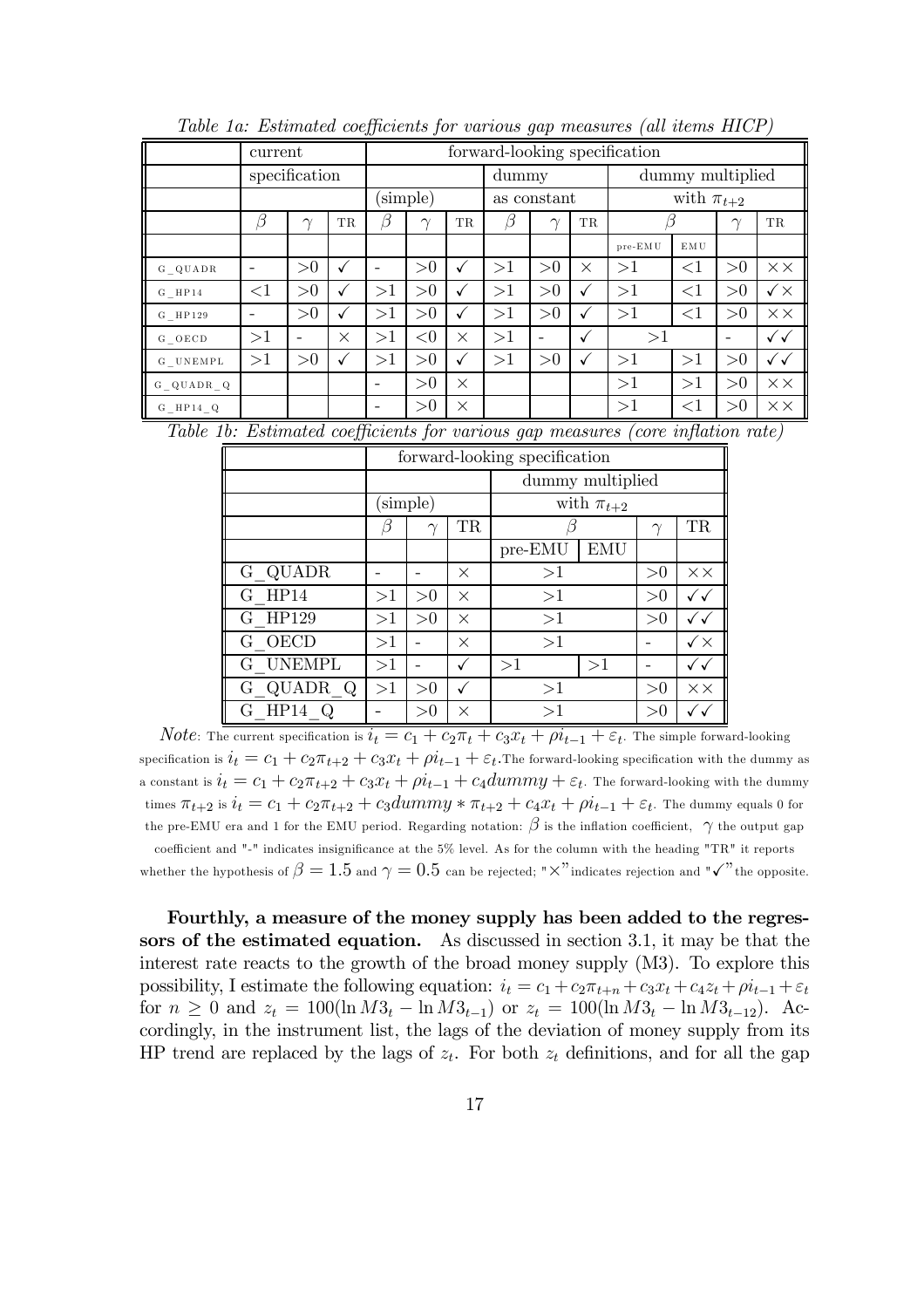measures considered, c<sup>4</sup> turns out to be negative. This is contrary to what one would expect, since higher money supply growth should provoke an interest rate increase in order to prevent inflation from rising. Due to this counterintuitive sign of the money growth coefficient, and to the fact that its addition does not result in a dramatically better fit nor does it change the predictions for  $\beta$  and  $\gamma$ , I have decided to continue without it.<sup>18</sup>

#### 4.2 Overall results: across output gap measures and specifications $^{19}$

The *adjusted*  $R^2$ , being an indication in favor of the estimated rule, varies from  $94\%$ to 97%. In addition, there are no serial autocorrelation problems with the residuals. Regarding the estimators, with a couple of exceptions, they have the expected sign and magnitude; as a rule, the output gap coefficient is significant and positive and the inflation coefficient is above unity, albeit only slightly.

G\_HP14 and G\_HP129 produce significant and very similar estimators in magnitude. G\_QUADR, in spite of its being a comparable method, does not give a significant inflation estimator very often. G\_UNEMPL, as a rule, produces the largest estimators; the output gap coefficient exceeds unity, and in many cases, it even exceeds 2. G\_OECD is certainly a particular case: as a rule, the output gap coefficient is insignificant and when it becomes significant it is negative! Moreover, concerning the interest rate smoothing it is occasionally necessary to include the sixth lag of the interest rate in addition to the first. On a regular basis, G\_OECD produces significant inflation coefficients whose values are among the highest. As for the inflation target, G\_UNEMPL and G\_OECD predict relatively higher values than the rest.

More interestingly, compared with the current version, the forward-looking produces larger inflation coefficients (that plainly exceed unity) and smaller output gap coefficient estimators (albeit positive), as well as a lower target inflation rate and an interest rate smoothing coefficient. Moving further, to compare the simple forwardlooking version with the forward-looking version with a dummy as a constant, the inflation coefficient exceeds unity even more. As for the level of the target inflation rate from the first specification, for some gap measures it is closer to the EMU period target inflation rate and for others closer to the pre-EMU one, as these are predicted from the second specification. More importantly note that the majority of the gap measures predicts a lower inflation target for the pre-EMU era than for the EMU period, contradicting what the period averages suggest.  $20$  To complete the

<sup>&</sup>lt;sup>18</sup>Gerdesmeier & Roffia (2003) report that money supply developments enter significantly as an additional variable in the rule, reducing the estimates of both  $\beta$  and  $\gamma$ ; this may be due to the way they construct their money supply indicator.

<sup>&</sup>lt;sup>19</sup>In these comparisons the gap measures from quartely GDP data are ignored because of their inferior fit to the data.

<sup>&</sup>lt;sup>20</sup>However, the difference between the two periods is not very large. Putting aside a couple of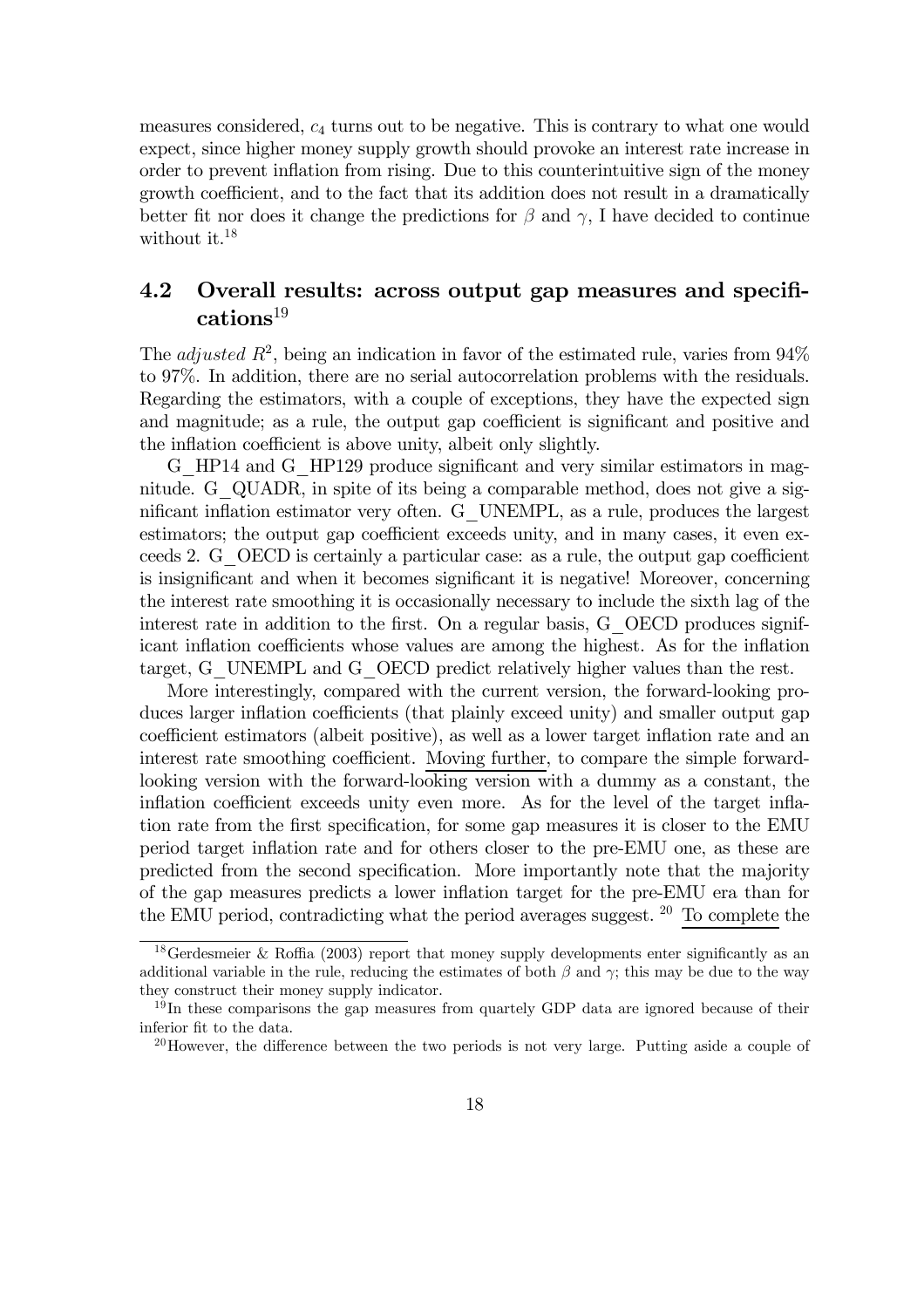comparison across specifications, let me focus on the forward-looking version with the dummy multiplied with the inflation rate. Juxtaposed with the simple forwardlooking version, it produces higher inflation rate coefficients when compared with the pre-EMU estimators and lower when compared with the EMU ones. Juxtaposed with the forward-looking version with a dummy as a constant, it produces higher pre-EMU inflation rate coefficients and alike EMU ones. In addition, the inflation target values are very similar for both periods across the two specifications. Note, however that, as previously, the pre-EMU target inflation rate is lower than the EMU target levelalthough the deviations are slight.

As for the output gap coefficient, it turns out that the current specification produces the highest estimators, followed by the simple forward-looking version and the dummy augmented forward-looking version. Lastly, as far as the interest rate smoothing coefficients are concerned, the current specification produces higher estimators compared to the simple forward-looking version, which produces higher estimators compared to the forward specification with the dummy as a constant, which in turn produces higher estimators when compared with the forward specification with the dummy multiplied with the inflation rate.

Regarding the alternative inflation measure, namely core inflation, it is instructive to make some comparisons. Firstly, comparing the results across gap measures, G\_HP14 and G\_HP129 produce similar estimators and target inflation levels and G\_OECD behaves as described previously. G\_UNEMPL still produces the highest inflation coefficient estimator, but the gap coefficient is insignificant in both specifications where the core inflation has been included. Secondly, between the two specifications that have been estimated with core inflation as a regressor, i.e. the simple forward-looking and the forward-looking with the dummy multiplied with the inflation rate, the simple one produces higher inflation coefficients (and higher interest rate smoothing coefficients), but lower (and more frequently insignificant) gap coefficients and target inflation levels. Thirdly, juxtaposed with the simple forwardlooking specification of the broad HICP inflation rate, the simple version of the core inflation produces higher inflation rate coefficients, but lower (and more frequently insignificant) gap coefficients, target inflation levels and interest rate smoothing coefficients. Juxtaposed with the forward-looking specification of the broad HICP inflation rate with the dummy multiplied with the inflation rate, in the analogous version of the core inflation the dummy is insignificant in almost all equations. In addition, it seems that the equations with core inflation produce lower gap coefficients (and interest rate smoothing coefficients), inflation rate coefficients that lie between the pre-EMU and EMU broad HICP ones, and inflation target values that are relatively closer to the pre-EMU value as predicted by the broad HICP. However, there are too many exceptions to have a clear-cut idea.<sup>21</sup>

exceptional values (namely the ones from G\_OECD and G\_UNEMPL), the two targets differ by less than half unit.

<sup>&</sup>lt;sup>21</sup> Gerdesmeier & Roffia (2003) have found that using a HICP index that excludes food and energy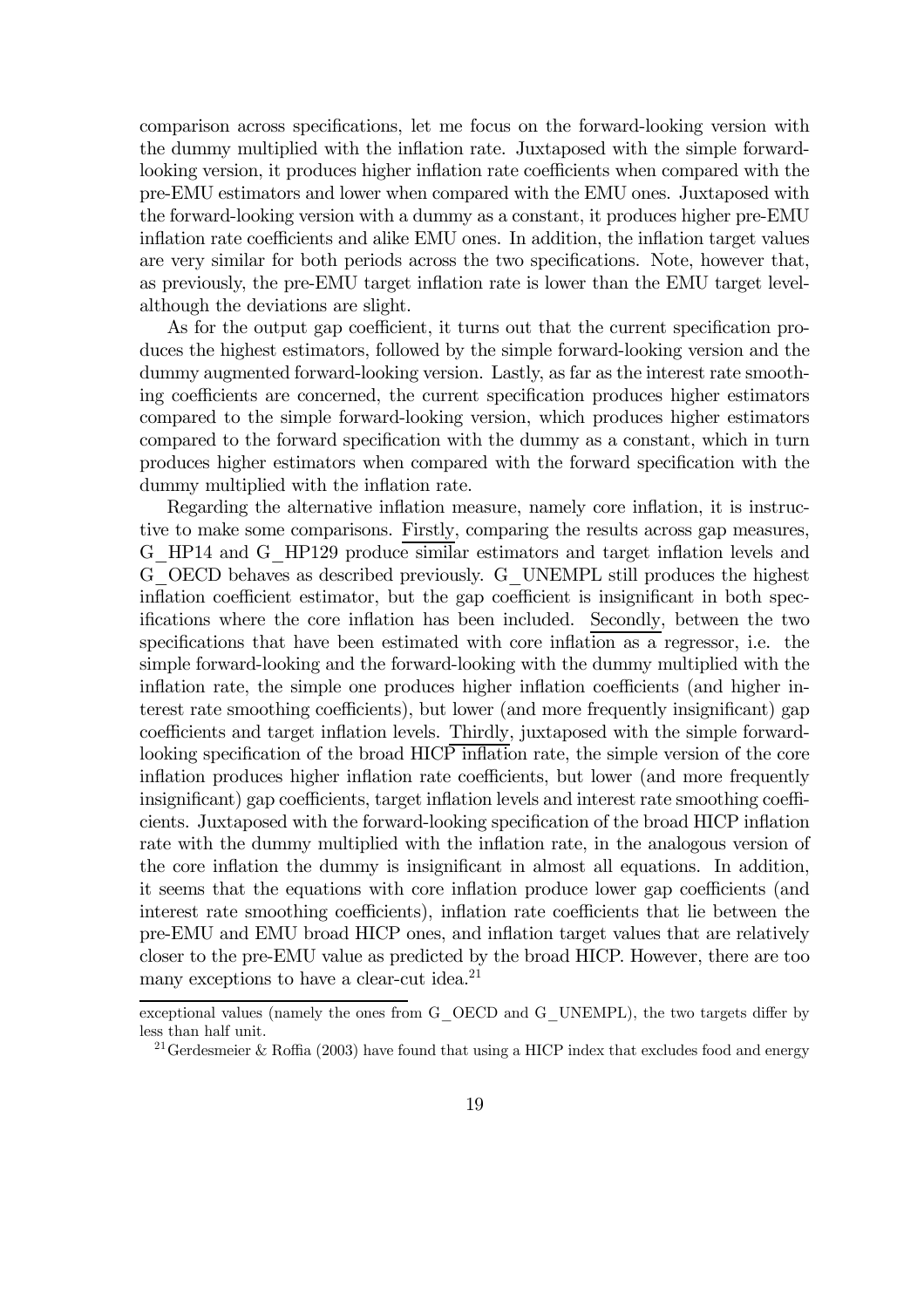### 5 The preferred interest rate target rule

#### 5.1 Specification Selection

To begin with, a choice between the current and the forward-looking specifications has to be made. To do so, the following equation is estimated:

$$
i_t = c_1 + c_{2a}\pi_{t+2} + c_{2b}\pi_t + c_3x_t + \rho i_{t-1} + \varepsilon_t.
$$

It turns out that for G\_OECD and G\_UNEMPL the coefficient of expected inflation is significant, while the coefficient of current inflation is insignificant. For the rest of the gap measures, both coefficients are simultaneously insignificant. Even with different expectational horizons, i.e.  $n = 3$  or 6, the results remain the same. In addition, the *adjusted*  $R^2$  for each equation is compared; in all cases, current or forward-looking, it is close to 96%. Therefore, based on the previous arguments, it seems more appropriate to adopt a forward-looking specification.

Next, I compare the various forward-looking specifications. In the specification,

$$
i_t = c_1 + c_2 \pi_{t+2} + c_3 x_t + c_4 dummy + c_5 dummy * \pi_{t+2} + c_6 dummy * x_t + \rho i_{t-1} + \varepsilon_t,
$$

the regressors dummy and dummy  $*x_t$  are insignificant for all the gap measures. Therefore, the specification,

$$
i_t = c_1 + c_2 \pi_{t+2} + c_3 dummy * \pi_{t+2} + c_4 x_t + \rho i_{t-1} + \varepsilon_t,
$$
\n(10)

is preferred to  $i_t = c_1 + c_2\pi_{t+2} + c_3x_t + \rho i_{t-1} + c_4dumm_y + \varepsilon_t$ .

To finish the specification selection, a choice ought to be made between equation (10) and  $i_t = c_1+c_2\pi_{t+2}+c_3x_t+\rho i_{t-1}+\varepsilon_t$ . Comparing the *adjusted*  $R^2$  of both specifications for each equation, I find that for every gap measure (with the sole exception of G QUADR Q), the dummy-augmented specification produces higher *adjusted*  $R<sup>2</sup>$  and better residuals (even in terms of autocorrelation). Besides, a dummy augmented specification incorporates the rejection of the parameters' stability hypothesis observed for the vast majority of the specifications. Thus, equation (10) is maintained for the rest of the analysis.

As for selecting among the various gap measures, the *adjusted*  $R^2$  among equations are compared to find that G\_HP14 produces the higher value (with the G\_HP129 producing the second value in order). This is a satisfying outcome given the results presented in the previous section, according to which G\_HP14 has not produced any estimators out of the ordinary.

To conclude, equation (10) with  $x_t$  standing for G\_HP14 prevails.

delivers a higher  $\beta$  and a lower  $\gamma$  estimate. In general, concerning the sensitivity of the results to the various output gap measures, they argue that the estimates do not seem fully robust. However, their conclusion is based on a single specification, which, according to the specification selection procedure adopted in the present paper, is not superior to the others.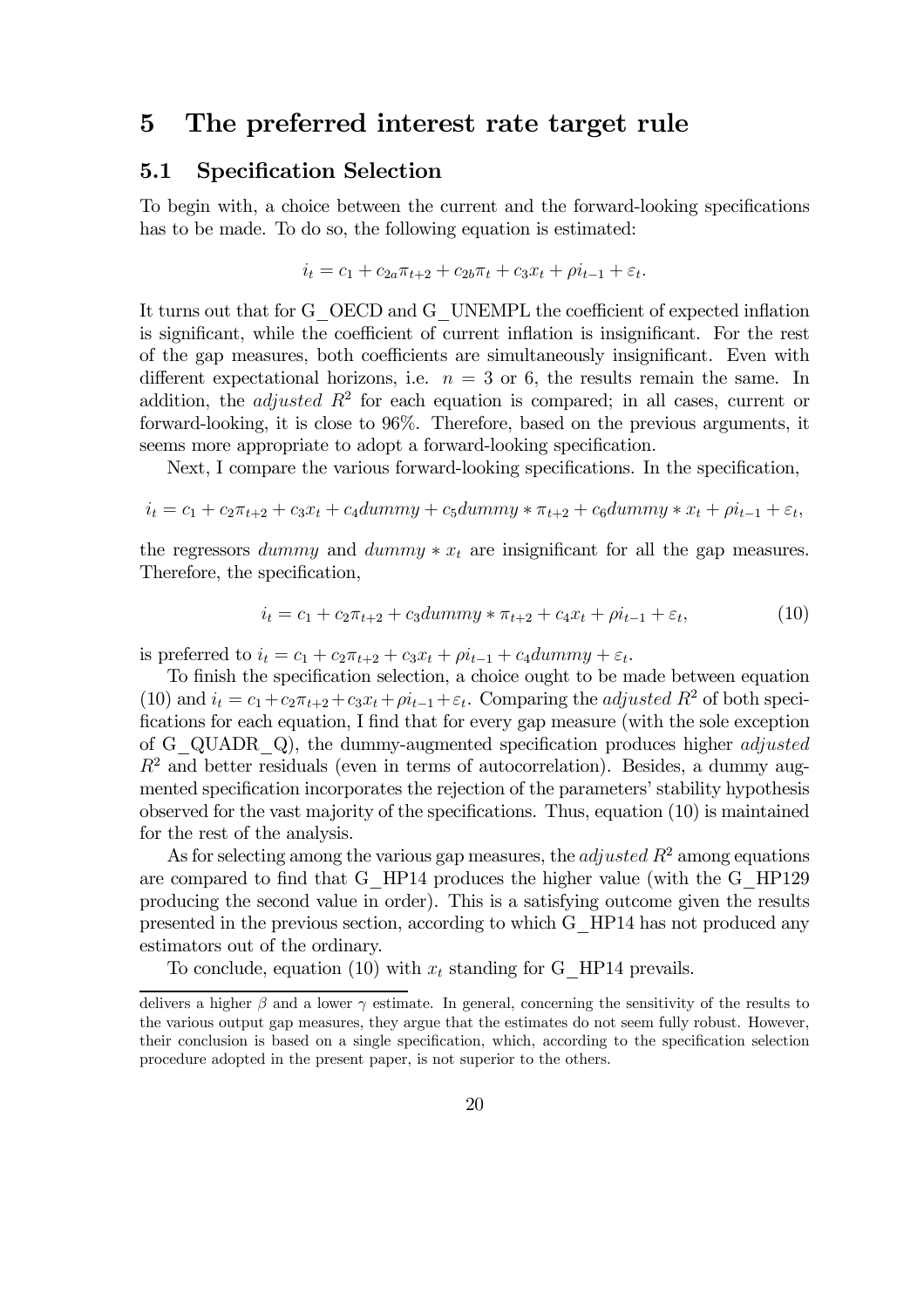#### 5.2 The preferred interest rate rule

Equation (10) has been estimated with TSLS, to produce:

$$
i_t = 0.509 + 0.355\pi_{t+2} - 0.14dummy * \pi_{t+2} + 0.102x_t + 0.736i_{t-1} + \hat{\varepsilon}_t
$$
\n
$$
^{(4.17)}_{(4.17)} \quad (4.74)
$$
\n
$$
^{(4.18)}
$$
\n
$$
^{(4.19)}
$$
\n
$$
^{(4.10)}
$$
\n
$$
^{(4.10)}
$$
\n
$$
^{(4.11)}
$$

The numbers in the parentheses are t-statistic values. In table 2, summary statistics are presented.

| R-squared           | 0.96 |                                                    | test stat | prob     |
|---------------------|------|----------------------------------------------------|-----------|----------|
| Adjusted R-squared  | 0.96 | Breusch-Godfrey LM $(H_0 = no$ autocorrelation)    |           |          |
| S.E. of regression  | 0.19 | $2$ lags                                           | 1.45      | 0.48     |
| Sum squared resid   | 2.97 | 6 lags                                             | 6.9       | 0.32     |
| Mean dependent var  | 4.2  | $12$ lags                                          | 16.6      | 0.16     |
| S.D. dependent var  | 1.01 | ARCH Test $(H_0 = no \text{ ARCH})$                |           |          |
| F-statistic         | 590  | $(2)$ lags                                         | 7.6(4.3)  | 0.2(0.1) |
| $Prob(F-statistic)$ | 0.00 | Jarque-Bera<br>$(H0=$ normality)                   | 1.04      | 0.59     |
|                     |      | White Test $(H_0 = no \text{ heteroskedasticity})$ | 13.1      | 0.43     |

Table 2: Summary statistics for equation (11)

As explained in the discussion opening the fourth section, the parameters of the implied target rule are derived from the estimated equation by dividing all the coefficients by one minus the coefficient of the lagged interest rate. It follows that the optimal target rule is:

$$
i_t^{*preEMU} = \frac{0.50955}{1 - 0.73667} + \frac{0.355538}{1 - 0.73667} \pi_{t+2} + \frac{0.102437}{1 - 0.73667} x_t \Rightarrow
$$
  
\n
$$
i_t^{*preEMU} = 1.935 + 1.35\pi_{t+2} + 0.389x_t \Rightarrow
$$
  
\n
$$
\alpha = 1.9, \ \beta^{preEMU} = 1.35, \ \gamma = 0.4,
$$
  
\n
$$
i_t^{*EMU} = \frac{0.50955}{1 - 0.73667} + \frac{0.355538 - 0.14065}{1 - 0.73667} \pi_{t+2} + \frac{0.102437}{1 - 0.73667} x_t \Rightarrow (13)
$$
  
\n
$$
i_t^{*EMU} = 1.935 + 0.81604\pi_{t+2} + 0.389x_t \Rightarrow (14)
$$

$$
\alpha = 1.9, \ \beta^{EMU} = 0.82, \ \gamma = 0.4,\tag{15}
$$

where  $\alpha \equiv \overline{i_t} - \beta \pi_t^*$  and  $\pi_t^* = \frac{\overline{i_t} - \alpha}{\beta}$ . The corresponding sample period's mean is used as an approximation of  $\overline{i_t}$ , and given the parameters' values in (12) and (15), it follows that  $\pi_t^{*preEMU} = \frac{4.604791667 - 1.935}{1.35} = 1.9776$  and  $\pi_t^{*EMU} = \frac{3.711794872 - 1.935}{0.81604}$ 2. 177 3. The estimated inflation target for the pre-EMU period is identical to the average inflation rate for the period January 1995 to December 1998, which equals 1.91. As for the EMU period estimated inflation target, it differs slightly from the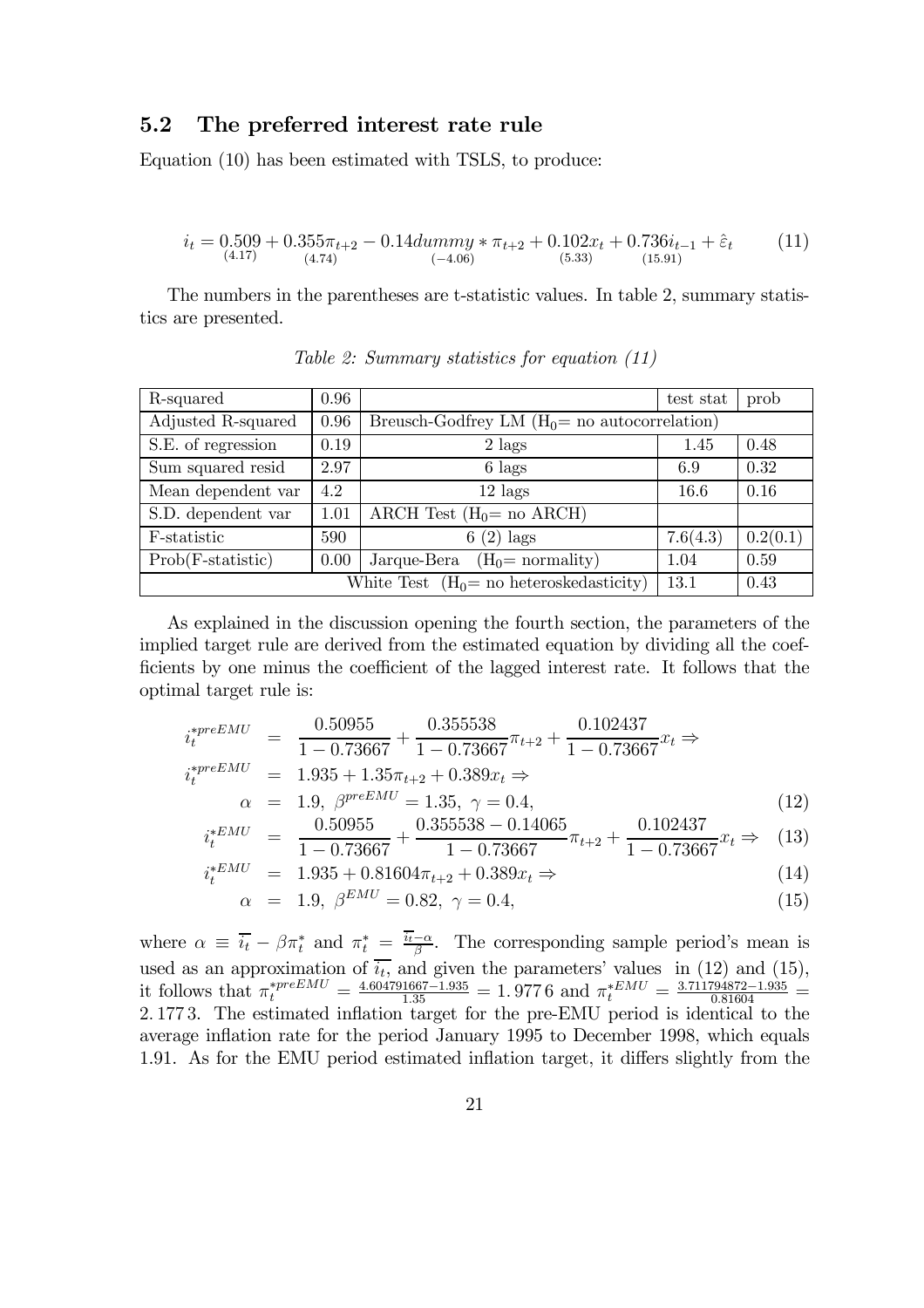average inflation (of the corresponding period January 1999 to March 2002), which equals 2.05. This is an indication that the estimated rule fits the data.

Next, for the sake of robustness, it is worth cross-checking the estimation outcome of equation (11) by estimating specification (10) with a different method, namely the Generalized Method of Moments (GMM from now on).<sup>22</sup> As shown in equation (16) the estimates are rather similar- the numbers in the parentheses are t-statistic values, and in table 3 summary statistics are presented.

$$
i_t = 0.635 + 0.407\pi_{t+2} - 0.17dummy * \pi_{t+2} + 0.136x_t + 0.692i_{t-1} + \hat{\varepsilon}_t(16)
$$
  
\n(18.9)  
\n(18.9)

i.e. 
$$
\alpha = 2.05
$$
,  $\beta^{preEMU} = 1.32$ ,  $\gamma = 0.44$  (17)  
and  $\alpha = 2.05$ ,  $\beta^{EMU} = 0.74$ ,  $\gamma = 0.44$ . (18)

Table 3: Summary statistics for equation (16)

| adj $R^2$ | Jstat       | <i>Ostat</i> 9 <i>lags</i> | Qstat 3lags |
|-----------|-------------|----------------------------|-------------|
|           | $(p-value)$ | $(p-value)$                | $(p-value)$ |
| 0.96      | 20.6        | 8.06                       | 2.16        |
|           | (0.99)      | (0.52)                     | (0.53)      |

The J-statistic tests for the null that the overidentifying restrictions are valid, and the Q-statistic is the Ljung-Box statistic at a specified lag order, which tests for the null hypothesis that there is no autocorrelation up to this lag order.

Let us focus on the EMU period from now on. Equation (13) can be written like equation (2), inserting the estimated  $\pi_t^{*EMU}$ , i.e.  $i_t^* = 3.711 + 0.82(\pi_{t+2} - 2.17) + 0.4x_t$ , implying that when both inflation and output are on target, the optimal EMU rate would equal 3.711, or 1. 541 in real terms.

Comparing the estimated equation with the original Taylor rule, certain remarks should be made. To begin with, the lagged interest rate has been included in the specification. The constant goes above unity- to account for the higher 'equilibrium' interest rate-, while the size of the inflation response coefficient is considerably lower, falling below the unity threshold. However, taking into account the standard error of the point estimate reported in equation (12), it may be that  $\beta^{EMU} > 1$ . All the coefficients enter with the right sign and have reasonable size. The hypothesis that  $\beta = 1.5$  and  $\gamma = 0.5$  cannot be rejected for the pre-EMU period, but it can be rejected for the EMU period.

<sup>&</sup>lt;sup>22</sup>Here the orthogonality conditions underlying GMM are identical to the assumptions of the TSLS. The optimal weighting matrix is obtained by using the TSLS parameter estimates. The weighting matrix is chosen so that the GMM estimates are robust to heteroskedasticity and autocorrelation of unknown form. The bandwidth selection criterion is set to be the fixed Newey and West and the autocovariances in computing the weighting matrix are weighted according to a Bartlett kernel.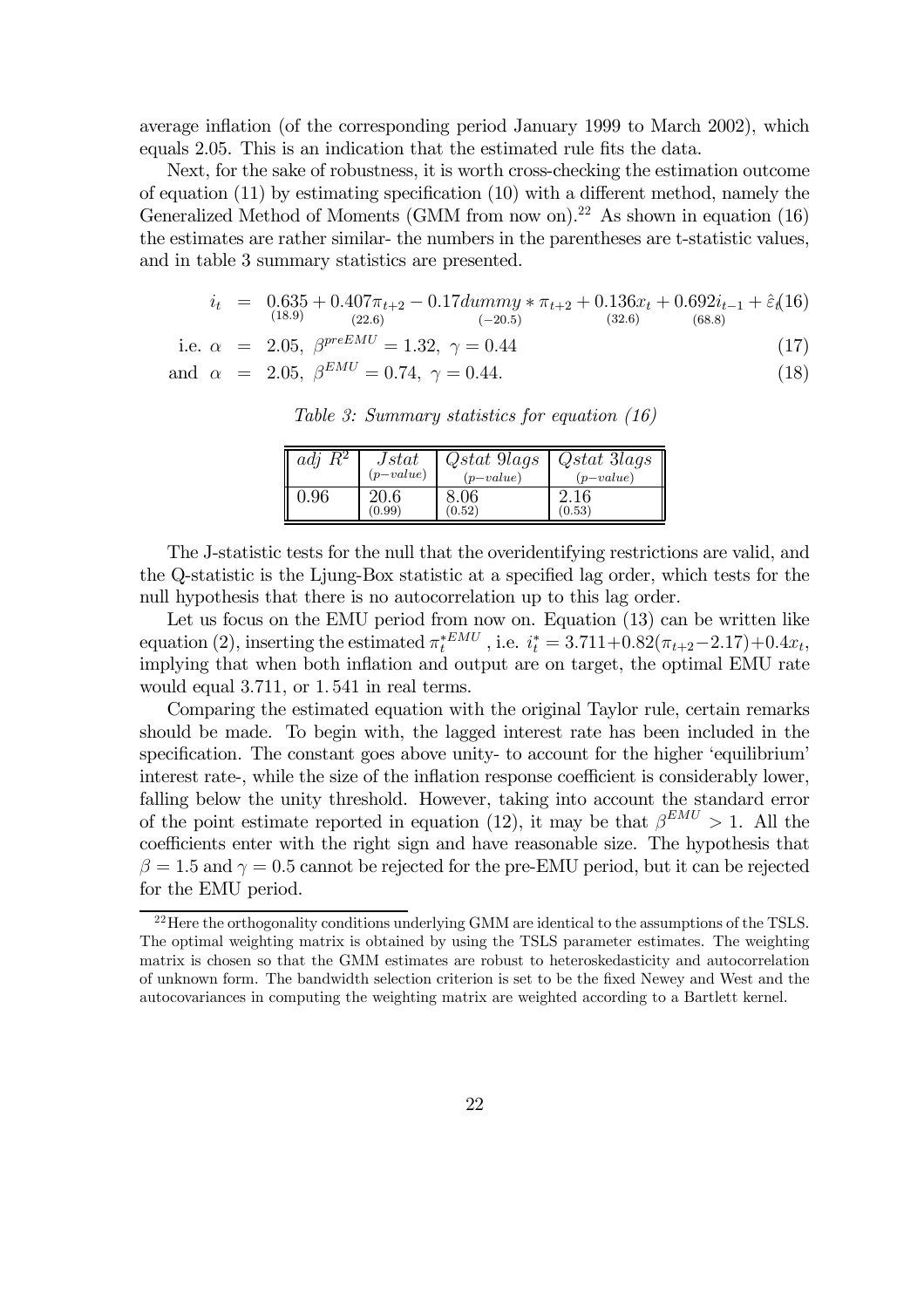| Wald Test                                         |      |              |       |  |  |  |  |  |
|---------------------------------------------------|------|--------------|-------|--|--|--|--|--|
| $H_0$ : $\beta = 1.5$ and $\gamma = 0.5$ , or     |      |              |       |  |  |  |  |  |
| $H_0$ : $c_2 + c_3 = 0.394995$ , $c_4 = 0.131665$ |      |              |       |  |  |  |  |  |
| before 1999:1                                     |      | after 1999:1 |       |  |  |  |  |  |
| Chi-square<br>Chi-square<br>2.31<br>14            |      |              |       |  |  |  |  |  |
| Probability                                       | 0.31 | Probability  | 0.001 |  |  |  |  |  |

Table 4: Wald Test for equation (11)

Concerning the smoothing parameter  $\rho$ , it is large enough to confirm the conventional wisdom that the central bank is concerned about smoothing adjustments in the interest rate; it also suggests considerable interest rate inertia. A specification that assumes an immediate adjustment of the actual rate to its target level would, thus, be too restrictive.

With respect to the constant, uncertainty about the long-run interest rate does not cause unstable inflation; rather it results in a mistake in the level of the longrun inflation rate. The size of the inflation mistake depends on the inflation response coefficient. If its value is close to unity, mistakes about the real interest rate will cause bigger mistakes in the inflation rate, this being another reason to keep the parameter well above unity. The estimated coefficient does not plainly exceed unity so as to ensure that when inflation rises, real rates also go up to bring inflation down; its size is much lower than could have been expected given the bank's 'primary objective'.

To conclude the section, note that for the same specification in equation (13), G\_QUADR predicts  $\beta^{EMU} = 0.96, \gamma = 0.3, G_H$ P129  $\beta^{EMU} = 1.005, \gamma = 0.34,$ while G\_UNEMPL predicts  $\beta^{EMU}$  = 1.26,  $\gamma$  = 1.3 and G\_OECD  $\beta^{preEMU}$  =  $\beta^{EMU} = 1.75$  with  $\gamma$  insignificant. In such a short sample period distortions may arise; if, for instance, during the sample period the central bank is disinflating by pushing up real rates, it is likely that the constant term is overestimated, instead of estimating a higher inflation coefficient. This makes sense since the constant incorporates a relatively high long-run interest rate. Or, more interestingly, suppose that the bank responds aggressively to large deviations of inflation from target but not to small deviations. Then by estimating over a period where inflation does not vary much from its target, one might mistakenly conclude that the bank is not aggressive in fighting inflation, that is, one might mistakenly obtain too low an estimate of the inflation response coefficient. The period 1999:1 to 2002:3 appears to contain some variation in inflation relative to the sample mean (the standard deviation is 0.69), and major distortions do not seem to come up. In any case, lengthening the sample when new data becomes available is highly desirable.

Similar exercises in the literature: the reported estimated coefficients Clausen & Hayo (2002), with aggregate weighted data from Germany, France and Italy for the period 1979:1-1996:4, find that  $\beta = 2.15$ ,  $\gamma = 2.12$  and  $\alpha = 3.91$  (with  $\rho = 0.86$ . Mihov (2001), with data from Germany, France and Italy for the period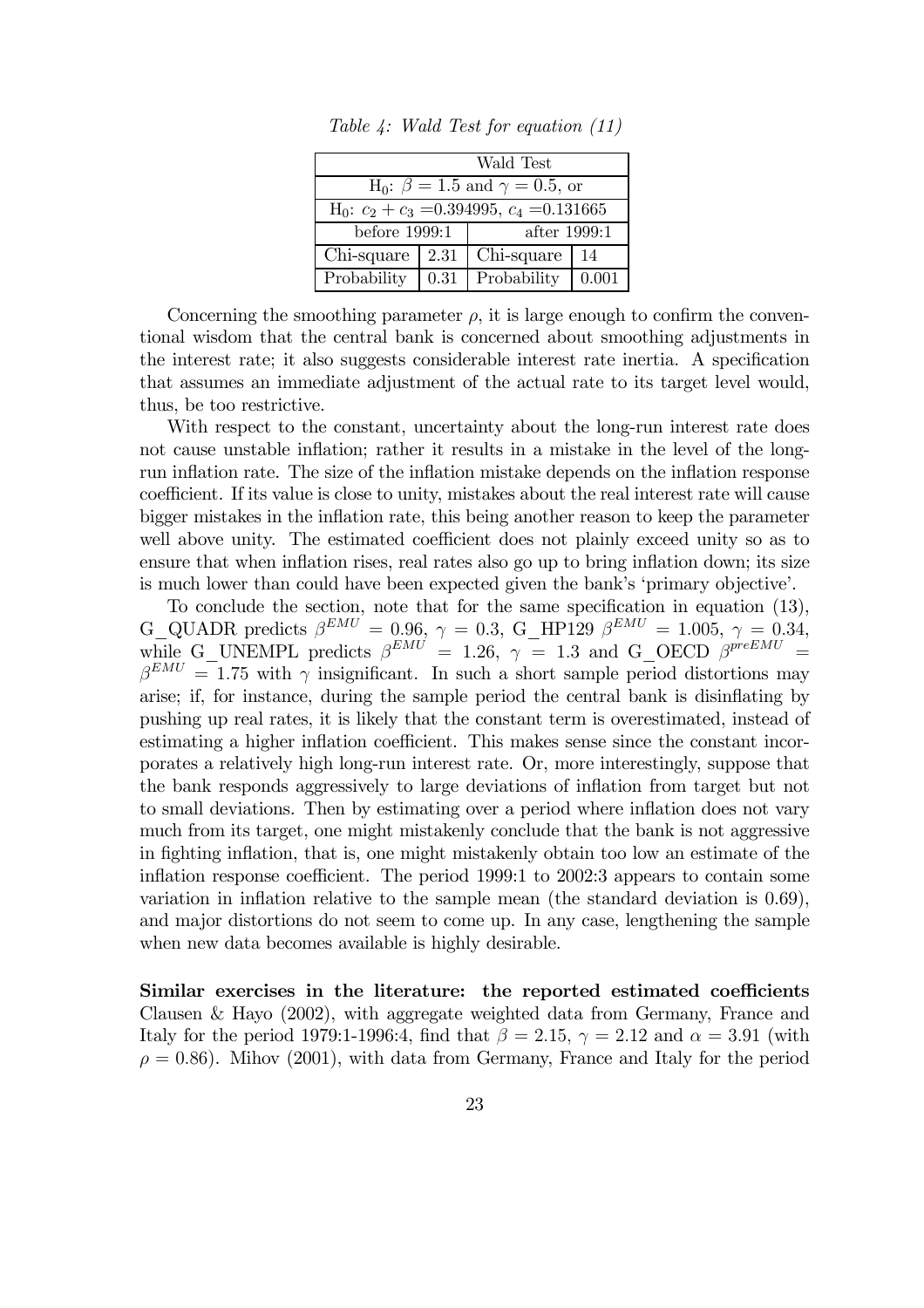1990:3-1998:4, finds that  $\beta = 1.83$  and  $\gamma = 1.09$  (with  $\rho = 0.63$ ). Gerlach & Schnabel (2000), with aggregate weighted EMU-11 data for the period 1990:1-1998:4, find that  $\beta = 2.22$ ,  $\gamma = 0.76$  and  $\alpha = 3.89$  (with  $\rho = 0.32$ ). In a forward-looking specification, they find that  $c_2 = 1.51$ ,  $c_3 = 0.34$  and  $c_1 = 1.95$  (with insignificant  $\rho$ ).

These surveys differ from the present paper most importantly because none of them estimates the interest rate rule with data from the actual EMU period. Gerdesmeier & Roffia (2003) report parameter values of the specification with current inflation and output gap estimated for EMU for various periods: for instance, for 1990- 2002  $β = 1.93, γ = 0.28, α = 1.8$  and  $ρ = 0.87$  while for 1999-2002,  $β = 0.45, γ = 0.30$ ,  $\alpha = 2.6$  and  $\rho = 0.72$ . Regarding the pre-EMU period, note the close similarity of the results reported in equation (12) with those reported by Gerlach & Schnabel (2000) for the forward-looking specification.

Relation with the actual policy performance To close the section, it is instructive to focus on the actual ECB policy and compare the EMU rule estimated target rate with the actual realization of the short-term interest rate. In figure 2 both rates are displayed. And, although I compare the actual rate with the implied target rate, as opposed to the fitted model that allows for partial adjustment, the target rate captures the direction of movement consistently, and on 10 points the rates virtually coincide.

Compared with the estimated rule, from July 1999 to April 2001 the central bank has pursued a looser policy than justified by the economic conditions. This policy stance has favored countries in danger of recession, like France and Germany, but has aggravated the stress in 'smaller' economies with high inflation and positive output gap. However, during the first six months, and the last twelve the policy was relatively tighter; credibility building in 1999 and reversion of the output gap in 2002 may explain these deviations.23

 $23$ These findings are in accordance with Mihov's  $(2001)$  conclusions; he has observed that in mid-1999 the monetary policy was looser than called for by macroeconomic conditions. Similarly, Clausen & Hayo (2002) have observed that actual interest rates were lower than the values suggested by their estimated ECB reaction function for the period January 1999 to July 2000.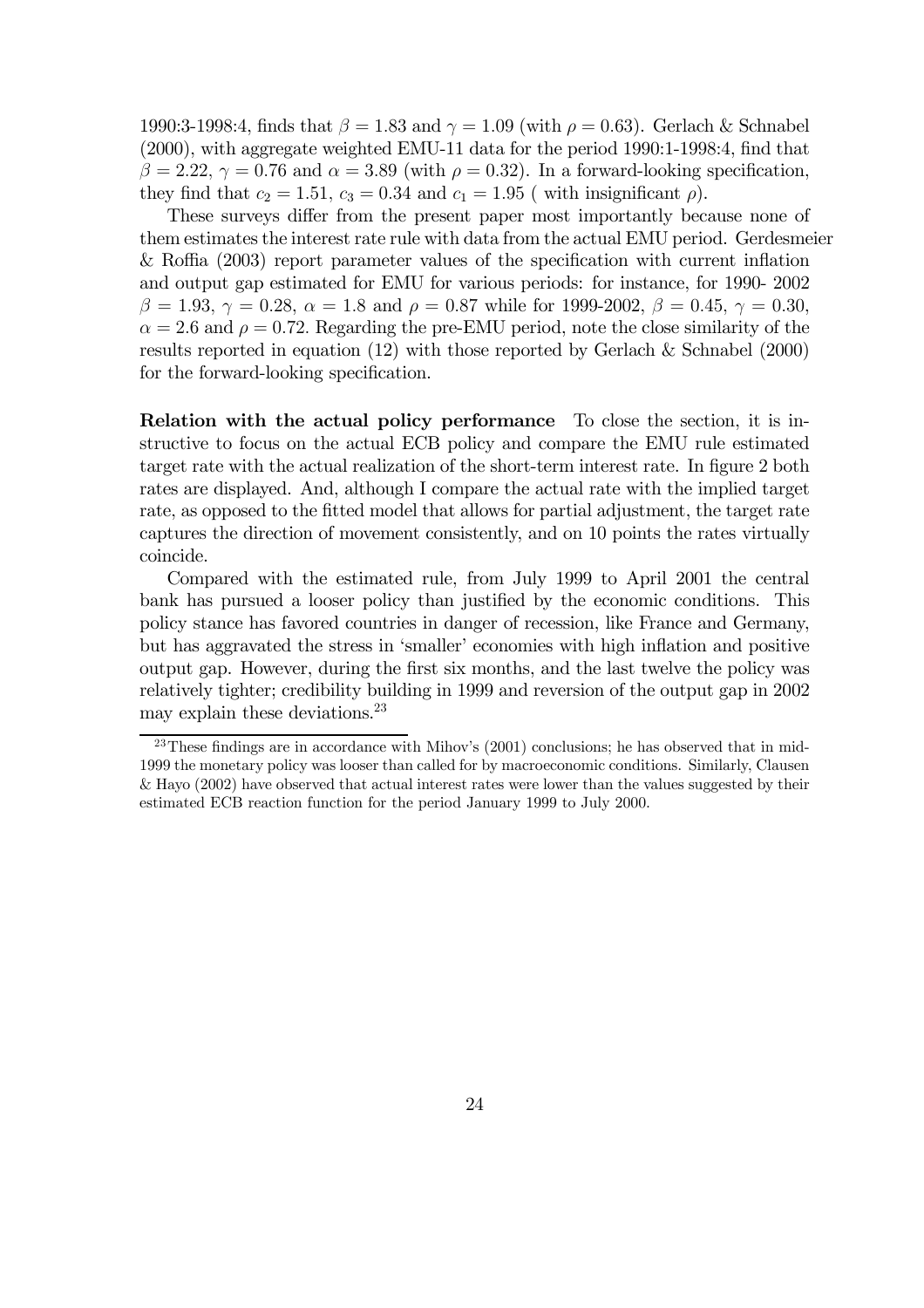

Figure 2: Target versus actual rate (EONIA)

## 6 On the convergence of macroeconomics conditions in the EMU

Even though a Taylor-type interest rate rule is not said to be the optimal rule driving the conduct of monetary policy, it fits the data very well, offering a useful guideline to private agents watching the ECB decisions. In addition, it may be considered as a summary measure of the convergence in macroeconomic conditions, since it weights inflation and output deviations from their target values (Artis (2002)). In this spirit, in the present section I compare the ideal policy stance for the Euro-Area as a whole with the optimal policy for the individual member countries, considering this to be an alternative way to identify the diverging economies in the EMU. My benchmark indicator is the interest rate rule estimated previously.

How 'ideal' is the EMU target rate for the member countries? Figure 3 depicts the disparities in the estimated target interest rates across countries in the first year of the EMU.<sup>2425</sup> For the majority of the member countries the rule indicated rate is above the EMU one. The divergences on the left of the EMU target are relatively small in size, as they never exceed 50 basis points. However, on the right of the EMU target, divergences are far more conspicuous. Note the outliers, and in particular Ireland for which the difference is 160 basis points.

 $^{24}$ The values presented are annual averages.

 $25G$ reece entered the EMU in 2001.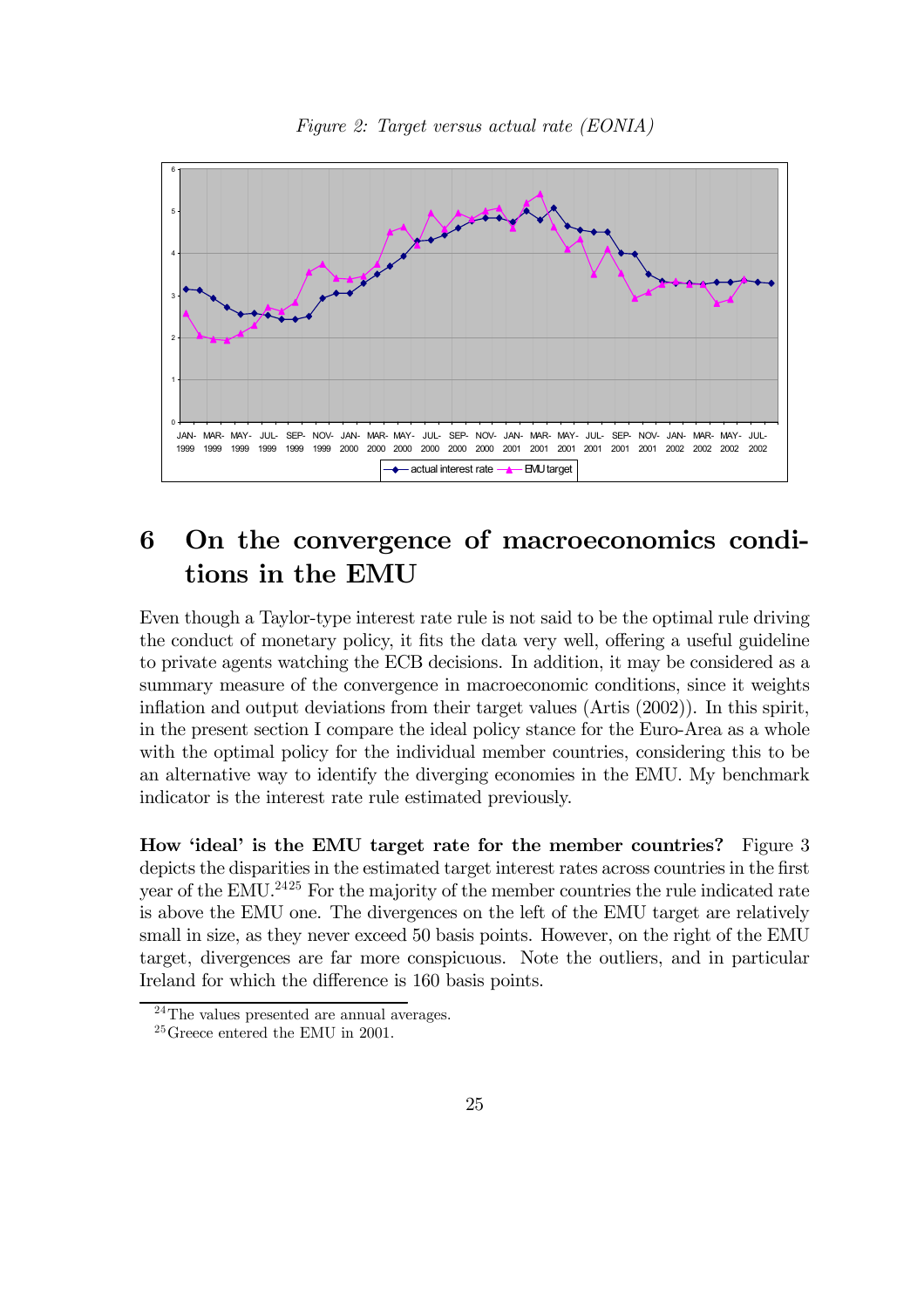For Germany, Austria, Belgium, France, Finland and Italy the common policy rule target is fairly consistent with the local conditions (a deviation  $\leq 50$  basis points). However, for the Netherlands, Spain, Portugal, and certainly Ireland, it is much lower than local conditions require for overheating to be avoided.



Figure 3: Target rate disparity in 1999

Figure 4 illustrates the differences in optimal target rates in the second year of the EMU. With the exceptions of France, Greece, Germany, Portugal and Austria, for the remaining country members the rule indicated rate is higher than the EMU target rate. On both sides, in most cases, divergences stay bounded below 100 basis points of difference. Ireland is the outstanding exception, as the rule indicated rate exceeds the EMU target by 210 basis points, and then Finland with a deviation of 130 basis points. As for Spain, the deviation from the EMU target is once more almost 100 basis points . In more detail, the EMU target interest rule entails too high a rate for France, and a too low one for Belgium, Spain, Finland and Ireland. For Greece, Germany, Portugal, Austria, Italy and the Netherlands the EMU target is more or less in accordance with local developments, implying that the common policy stance is not likely to provoke imbalances.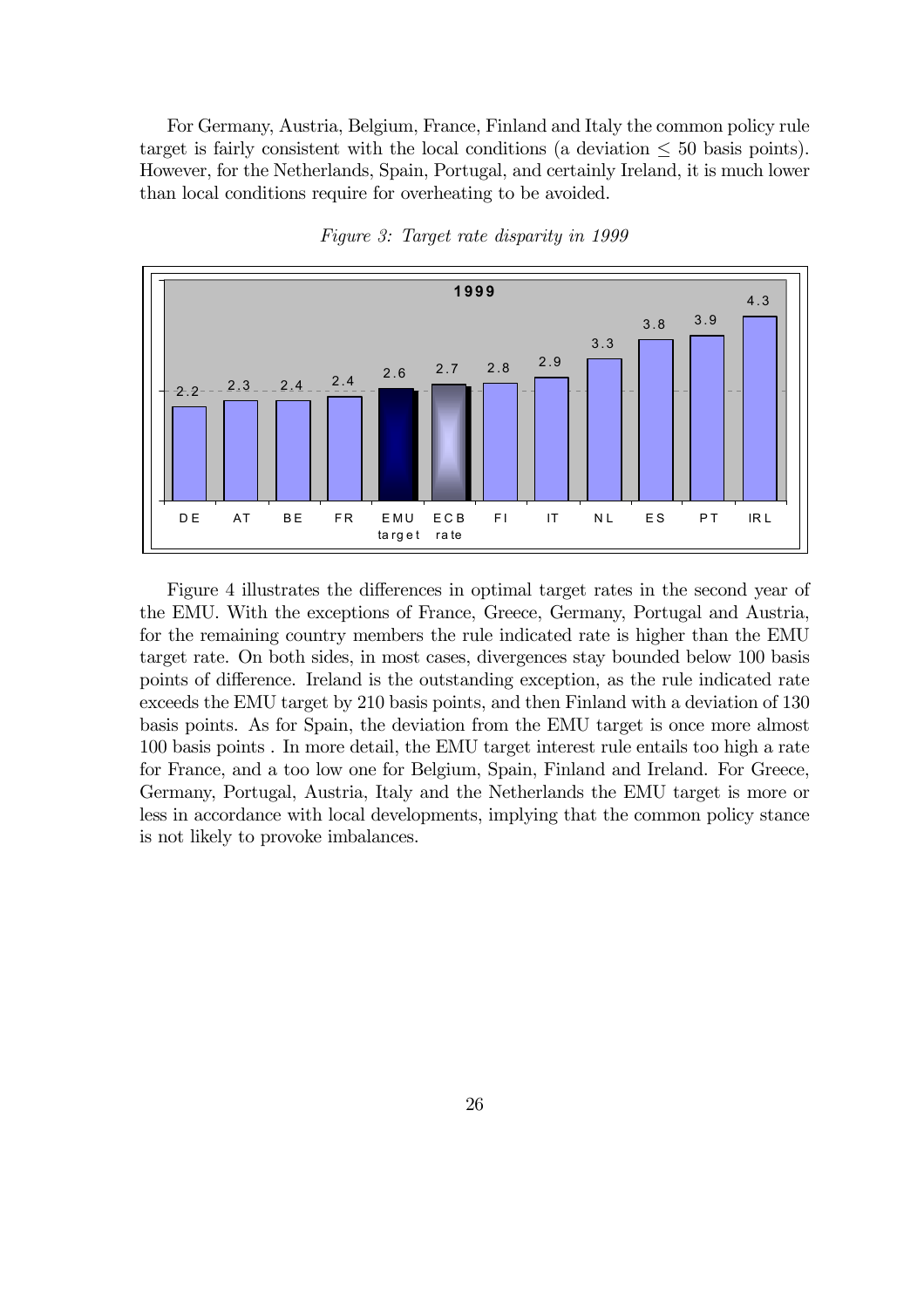



Figure 5 depicts the divergences in the rule indicated interest rates for 2001. For most countries, the deviation is smaller than  $\pm$  100 basis points. Exceptions do exist, however. The deviations for France, Ireland and Greece are almost equal to 100 basis points. For the Netherlands the domestic target exceeds the EMU target by 170 basis points and for Portugal by 120 basis points. France and Austria run the risk of enduring a downturn, while Ireland, Greece, Portugal and the Netherlands run the risk of overheating. For Italy, Germany, Belgium and Spain, the EMU target rate is roughly in line with local economic conditions.





A comparison of the dispersion of target rates around the EMU target suggests that deviations were larger in 2000; this being in accordance with the findings of Artis(2002). To complete the story, it shall be emphasized that the HP filter used to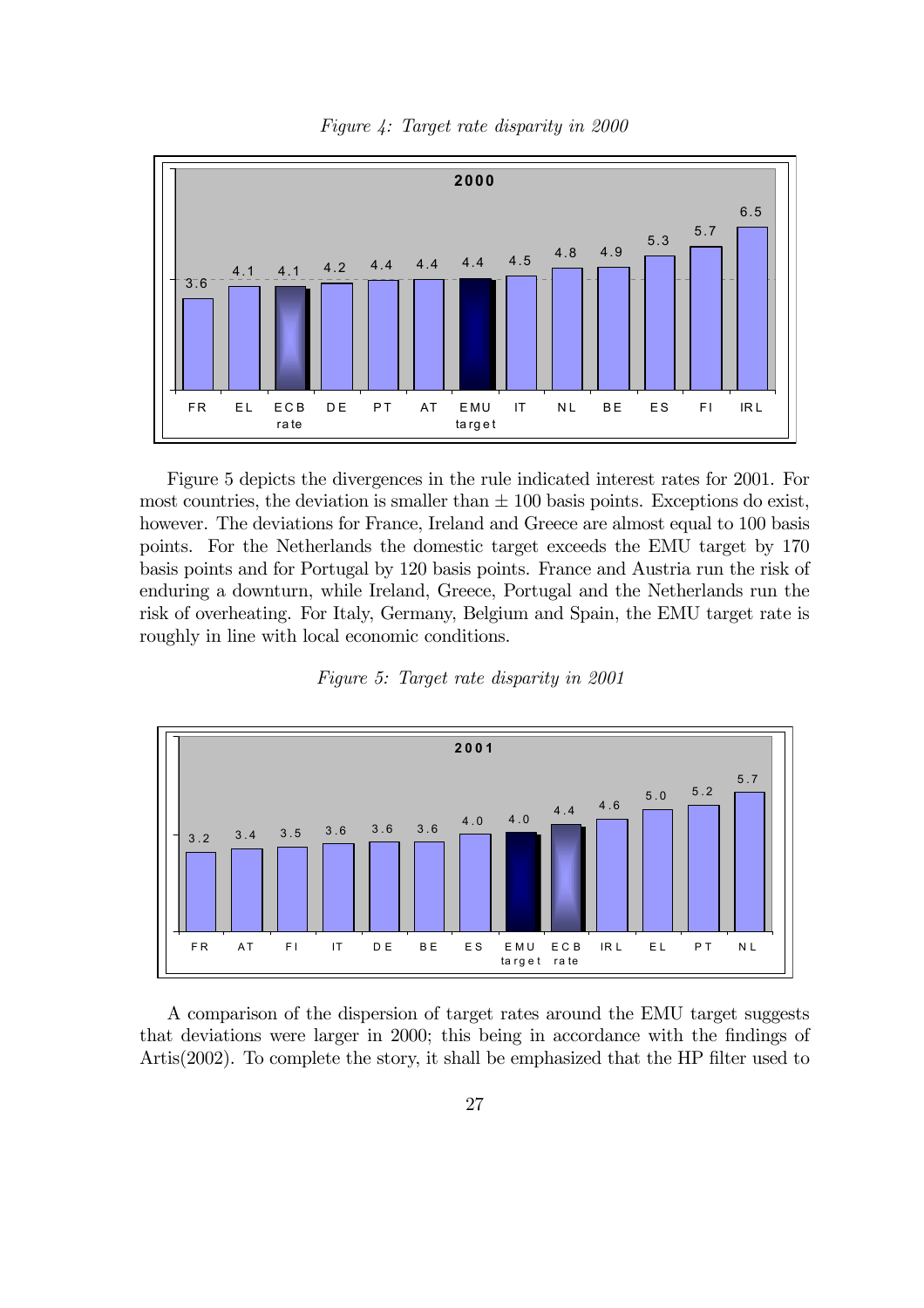measure the output gap suffers from the so-called end-of-sample problem. Focusing, for example, on the Irish case, it is worth noting that one year before the end of the series (in June 2002) the output gap turns negative after years of large positive values. Given the filter's smoothing parameter, and the lack of information on future developments, one cannot be sure whether the observed values indicate a cyclical deviation or a reversal of the trend. A first attempt to incorporate projections of industrial production has not been fruitful. Therefore, the results presented for the last year may be considerably biased.<sup>26</sup>

Thus, in brief, according to the rule indicated optimal rates, throughout the first three EMU years, for Ireland, the Netherlands, Spain and Portugal, and, to a much lesser extent, for France, the predictions of the 'one-size-fits-all' rule are not consistent with the needs of the domestic economies.<sup>27</sup> These deviations are likely to be ignored by the ECB due to the small weight in the area's averages of the countries involved (Dornbusch, Favero & Giavazzi (1998b), Cecchetti, Mark &Sonora (2000))-France excluded. The crucial thing is that the larger the deviation, the greater the implied pressure on the adjustment mechanisms of the economy to avoid either overheating or depression.

The adjustment mechanisms of the member countries In a case where the common monetary policy does not control inflation or stabilize the economy, there is a much greater burden on alternative mechanisms to achieve these objectives. Speaking of mechanisms compensating or supplementing the lack of an independent monetary policy, Sapir & Buti (2001) offer some indicative results. They have estimated the capacity of countries to withstand shocks, and have found that Ireland, Austria, the Netherlands and Finland attain high labor and product market flexibility. On the other hand, Greece, Italy, France and Portugal seem to have the most rigid markets among EMU member countries.<sup>28</sup> They have also observed that France and Germany are very highly similar to the Euro-Area export structure; Belgium, Austria, Spain, Italy and the Netherlands are highly similar; whereas Ireland, Greece, Finland, Luxembourg and Portugal are relatively highly dissimilar to the Euro-Area export exposure. Thus, combining the relative position of individual countries in terms of budgetary policy maneuverability and structural adjustment capability, Ireland and Finland seem fairly well equipped to hold up asymmetric disturbances, which are expected to be frequent given their idiosyncratic economic structures. On the

<sup>&</sup>lt;sup>26</sup>Nevertheless, according to McMorrow Roeger(2001), the end-point effects are mainly noticeable for the last 3 or 4 observations. This means that the end-of-sample problem is not relevant in my case, since the sample period finishes in March 2002.

<sup>&</sup>lt;sup>27</sup>Similarly, Bjorksten & Syrjanen (1999), using the Taylor rule (equation  $(5)$  with the constant adjusted), compare the EMU ideal policy stance with the optimal rate for the individual member countries, and find that Ireland, the Netherlands and Spain diverge from the EMU target, being at greatest risk for overheating. On the other side, divergences do not exceed 100 basis points, with Germany at the 'coolest' position.

 $^{28}$ This grouping is not uncontroversial, but the issue is beyond my interests.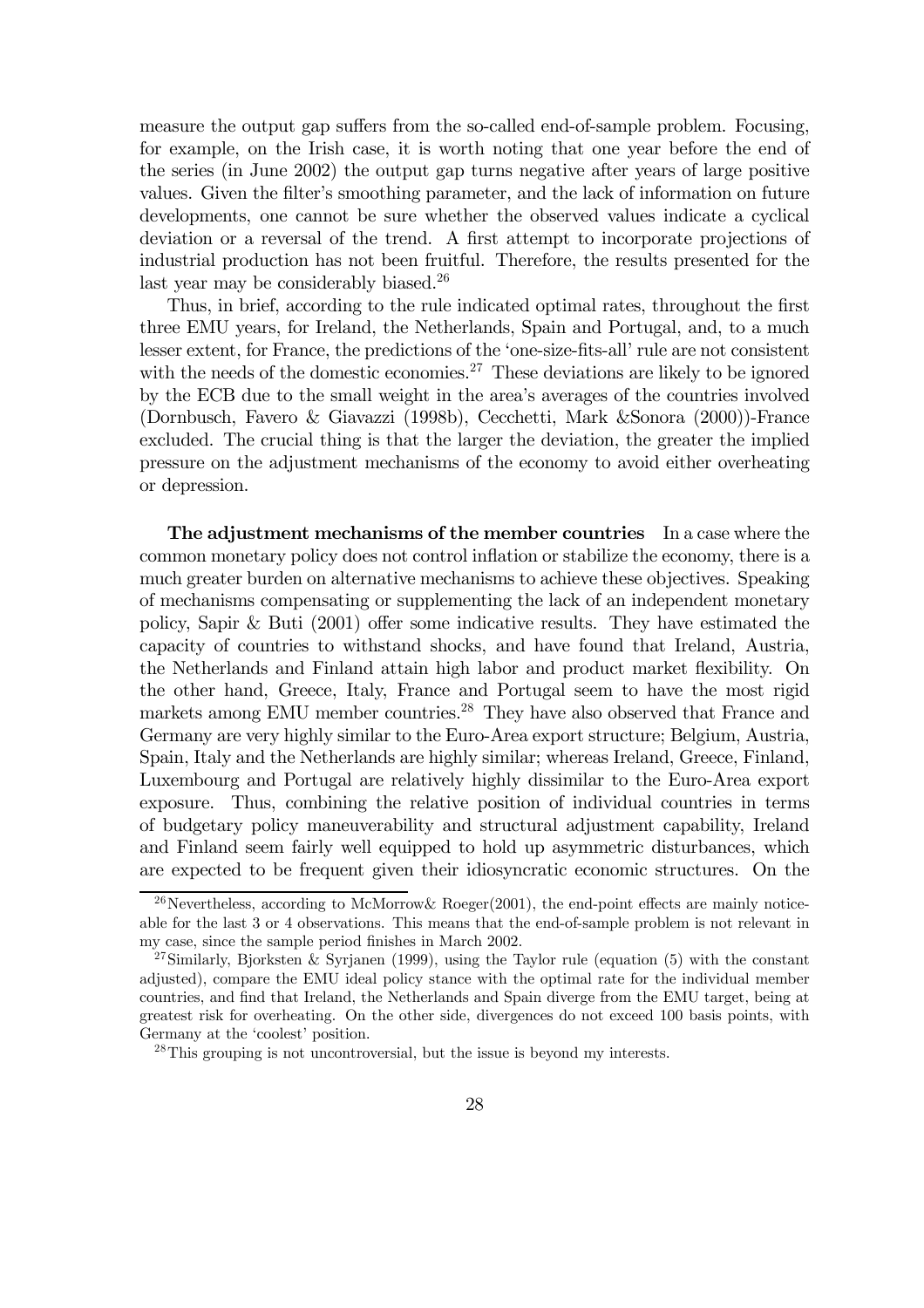contrary, Italy, Greece and Portugal seem poorly prepared, even though they are exposed to country-specific disturbances. The rest (that is the former DM-zone plus Spain) appear to have middling capability to withstand shocks; but most of them are not prone to experience asymmetric shocks.

### 7 Concluding remarks

A rule that feeds back from divergence between objectives and long-run sustainable values encapsulates features of the practice of a stability-oriented central bank. And, although it would be misleading to interpret any statistical tests on such a rule as inferences about the actual motives behind the conduct of policy, its success in tracking past policy moves by the central bank is instructive and valuable for the credibility and the good functioning of the monetary policy.

The present paper focuses on such an interest rate rule for the EMU area. It contributes to the literature an analysis of the robustness of the rule to the output gap, an unobservable variable subject to uncertainty, based on estimations which involve all EMU members and making use of the officially published Euro-Area data.

The main finding of the paper is that the size of the rule parameters is robust to various output gap measures and to two alternative inflation measures. In particular, the inflation coefficient is estimated to be above the unity threshold in most of the cases, while the output gap coefficient is estimated to be positive. Furthermore, it has been shown that the target interest rate rule (of the most preferred specification) fits the data very well and tracks the ECB's past decisions surprisingly closely. Lastly, the estimated target rule has been applied as a measure of convergence in macroeconomic conditions across member countries, and it has been proved that the EMU target rate is not consistent with the needs of quite a few member economies.

The paper can be extended along a number of dimensions. In the first place, projections of the industrial production series need to be incorporated so as to cope with the end-of-sample problem. Moreover, it would be instructive to add an output gap measure constructed with a structural method. Last but not least, taking into account the (re-)emergence of sizeable cross-country differences in inflation in the last two years, it would be interesting to explore further the causes of this regional inflation divergence and its implications for the common monetary policy.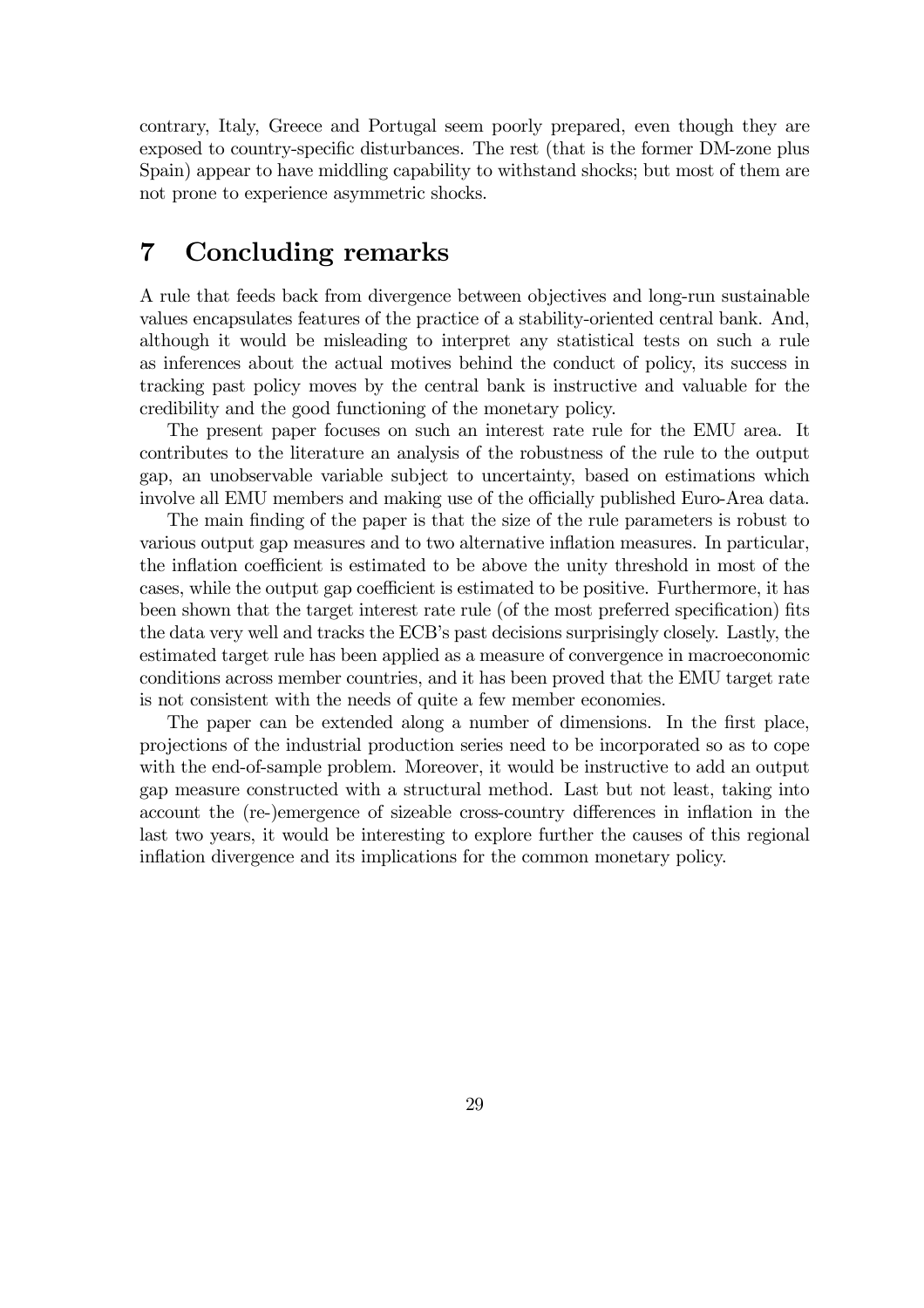## APPENDIX

Note for all the tables presented in this appendix: Concerning the first panel, the numbers in parentheses are t-statistic values, "∗" denotes insignificance at the 95% level. The dummy equals 0 for the pre-EMU period and 1 for the EMU period. Concerning the second panel, in the cells with double entries separated by "/", the first entry refers to the pre-EMU period and the second to the EMU period. The LM Test presented is the Breusch-Godfrey LM Test for serial autocorrelation computed for 6 lags. The numbers in parentheses are probability values for  $H_0$ : no autocorrelation".

|                                        | Table A1 (Current looking specification-Broad HICP)              |                                            |                    |                 |                        |  |  |  |  |  |
|----------------------------------------|------------------------------------------------------------------|--------------------------------------------|--------------------|-----------------|------------------------|--|--|--|--|--|
|                                        | $i_t = c_1 + c_2 \pi_t + c_3 x_t + \rho i_{t-1} + \varepsilon_t$ |                                            |                    |                 |                        |  |  |  |  |  |
|                                        | G QUADR                                                          | G UNEMP                                    | G HP129            | $G$ HP14        | G OECD                 |  |  |  |  |  |
| $c_1$                                  | $0.02*$<br>(0.217)                                               | $0.048*$<br>(0.47)                         | $0.096*$<br>(1.00) | 0.26<br>(2.47)  | $0.056*$<br>(0.52)     |  |  |  |  |  |
| $\pi_t$                                | $0.06*$<br>(1.114)                                               | 0.12<br>(2.24)                             | 0.104<br>(2.12)    | 0.1<br>(2.06)   | 0.17<br>(2.54)         |  |  |  |  |  |
| $x_t$                                  | 0.02<br>(2.048)                                                  | 0.189<br>(2.46)                            | 0.054<br>(3.77)    | 0.079<br>(4.16) | $-0.083*$<br>$(-1.75)$ |  |  |  |  |  |
| $i_{t-1}$                              | 0.96<br>(27.863)                                                 | 0.92<br>(28.28)                            | 0.919<br>(30.08)   | 0.88<br>(27.76) | 0.97<br>(19.54)        |  |  |  |  |  |
| $i_{t-6}$                              |                                                                  |                                            |                    |                 | $-0.097$<br>$-2.16)$   |  |  |  |  |  |
|                                        |                                                                  | $i_t^* = a + \beta \pi_{t+2} + \gamma x_t$ |                    |                 |                        |  |  |  |  |  |
| $\boldsymbol{a}$                       |                                                                  |                                            |                    | 2.23            |                        |  |  |  |  |  |
| $\beta$                                |                                                                  | 1.617                                      | 1.30               | 0.85            | 1.43                   |  |  |  |  |  |
| $\gamma$                               | 0.604                                                            | 2.55                                       | 0.686              | 0.68            |                        |  |  |  |  |  |
| $\pi^*$                                |                                                                  | 2.658                                      | 3.298              | 2.404           | 3.0                    |  |  |  |  |  |
| $R^2$                                  | 0.954                                                            | 0.955                                      | 0.959              | 0.961           | 0.955                  |  |  |  |  |  |
| $\mathrm{Adj}.\overline{\mathrm{R}^2}$ | 0.953                                                            | 0.954                                      | 0.957              | 0.959           | 0.953                  |  |  |  |  |  |
| LM Test                                | 8.8(0.18)                                                        | 7.7(0.2)                                   | 5.2(0.5)           | 5.3(0.4)        | 5.8(0.4)               |  |  |  |  |  |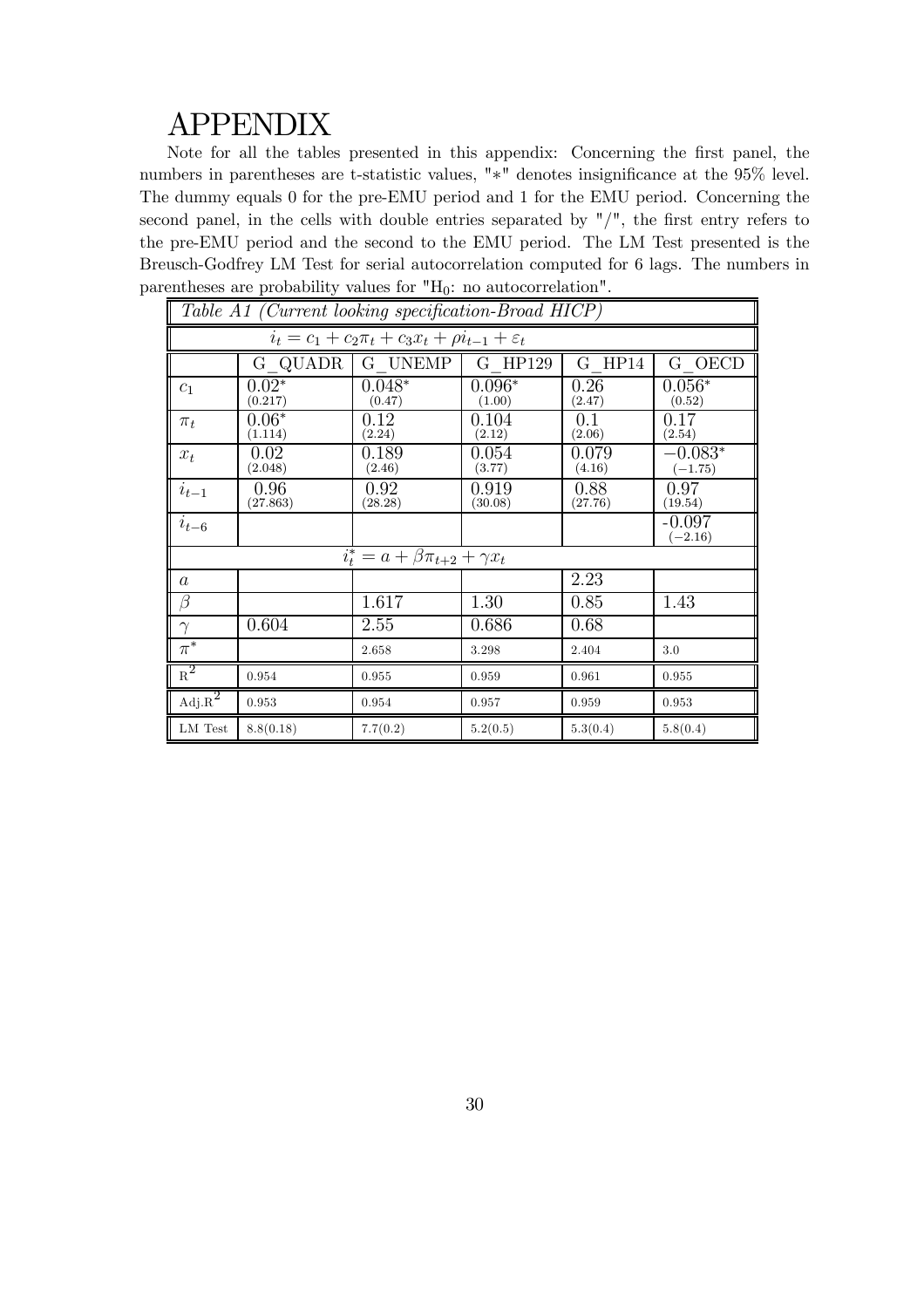|                  | Table A2 (forward-looking specification-Broad HICP) |                    |                      |                    |                                                                                |                  |                      |                        |                       |                          |  |                       |
|------------------|-----------------------------------------------------|--------------------|----------------------|--------------------|--------------------------------------------------------------------------------|------------------|----------------------|------------------------|-----------------------|--------------------------|--|-----------------------|
|                  |                                                     |                    |                      |                    | $i_t = c_1 + c_2\pi_{t+2} + c_3x_t + \rho i_{t-1} + \varepsilon_t$             |                  |                      |                        |                       |                          |  |                       |
|                  |                                                     |                    | $G$ QUADR            | $G$ UNEMP          | $G$ HP129                                                                      |                  | $G$ HP14             | G OECD                 |                       | $G_Q$ $Q$ $U$ $A$ $DR_Q$ |  | $G_HP14_Q$            |
| $c_1$            |                                                     | $0.09*$<br>(0.954) |                      | $0.013*$<br>(0.12) | $0.067*$<br>(0.694)                                                            | 0.24<br>(2.118)  |                      | $-0.008*$<br>$(-0.07)$ | $0.15*$<br>(1.28)     |                          |  | $0.23*$<br>(1.81)     |
| $\pi_{t+2}$      |                                                     | $0.06*$<br>(1.461) |                      | 0.14<br>(2.96)     | 0.115<br>(2.51)                                                                | 0.124<br>(2.509) |                      | 0.2<br>(3.17)          | $0.07*$<br>(1.73)     |                          |  | $0.06*$<br>(1.4)      |
| $x_t$            | 0.02<br>(2.172)                                     |                    |                      | 0.167<br>(2.22)    | 0.051<br>(3.52)                                                                | 0.068<br>(3.32)  |                      | $-0.103$<br>$(-2.21)$  | 0.27<br>(5.49)        |                          |  | 0.19<br>(3.3)         |
| $i_{t-1}$        |                                                     | 0.93<br>(31.49)    |                      | 0.92<br>(31.43)    | 0.921<br>0.877<br>(33.09)<br>(29.25)                                           |                  |                      | 0.96<br>(20.23)        | 0.51<br>(4.11)        |                          |  | 0.7<br>(5.3)          |
| $i_{t-6}$        |                                                     |                    |                      |                    |                                                                                |                  |                      | $-0.092$<br>$(-2.16)$  |                       |                          |  |                       |
| $i_{t-2}$        |                                                     |                    |                      |                    |                                                                                |                  |                      |                        | 0.40<br>(3.26)        |                          |  | $0.2*$<br>(1.5)       |
|                  |                                                     |                    |                      |                    | $i_t^* = a + \beta \pi_{t+2} + \gamma x_t$                                     |                  |                      |                        |                       |                          |  |                       |
| $\boldsymbol{a}$ |                                                     |                    |                      |                    |                                                                                | 1.92             |                      |                        |                       |                          |  |                       |
| $\beta$          |                                                     |                    |                      | 1.876              | 1.483                                                                          | 1.01             |                      | 1.616                  |                       |                          |  |                       |
| $\gamma$         |                                                     | 0.36               |                      | 2.195              | 0.653                                                                          | 0.55             |                      | $-0.84$                | 3.2                   |                          |  | 0.65                  |
| $\pi^*$          |                                                     |                    |                      | 2.238              | 2.83                                                                           | 2.249            |                      | 2.59                   |                       |                          |  |                       |
| $R^2$            |                                                     | 0.959<br>0.956     |                      |                    | 0.959                                                                          | 0.959            |                      | 0.957                  |                       | 0.95                     |  | 0.932                 |
|                  | $Adj.R^2$                                           | 0.957              |                      | 0.954              | 0.958<br>0.959                                                                 |                  |                      | 0.957                  | 0.947                 |                          |  | 0.928                 |
|                  | LM Test                                             | 9.3(0.1)           |                      | 9.7(0.1)           | 6.3(0.3)                                                                       | 4.2(0.6)         |                      | 6.4(0.3)               |                       | 6.9(0.3)                 |  | 8.6(0.1)              |
|                  |                                                     |                    |                      |                    | Table A3 (forward-looking specification-Broad HICP)                            |                  |                      |                        |                       |                          |  |                       |
|                  |                                                     |                    |                      |                    | $i_t = c_1 + c_2\pi_{t+2} + c_3x_t + \rho i_{t-1} + c_4dummxy + \varepsilon_t$ |                  |                      |                        |                       |                          |  |                       |
|                  |                                                     |                    |                      | G QUADR            | G UNEMP                                                                        |                  |                      | G HP129                |                       | $G$ HP14                 |  | G OECD                |
|                  | $c_1$                                               |                    | 0.31<br>(2.34)       |                    | $0.26*$<br>(1.96)                                                              |                  | 0.32<br>(2.6)        |                        | 0.49<br>(3.608)       |                          |  | $0.21*$<br>(0.83)     |
|                  | $\pi_{t+2}$                                         |                    | 0.26<br>(3.75)       |                    | 0.28<br>(4.01)                                                                 |                  |                      | 0.24<br>(3.95)         |                       | 0.23<br>(3.584)          |  | 0.24<br>(3.55)        |
|                  | $x_t$                                               |                    | 0.04<br>(3.26)       |                    | 0.22<br>(2.93)                                                                 |                  | 0.06<br>(4.23)       |                        | 0.087<br>(4.59)       |                          |  | $0.001*$<br>(0.02)    |
|                  | $i_{t-1}$                                           |                    | 0.83<br>(18.07)      |                    | 0.82<br>(17.5)                                                                 |                  | 0.82<br>(19.1)       |                        | 0.786<br>(17.08)      |                          |  | 0.84<br>(17.29)       |
|                  | $\mathfrak{c}_4$                                    |                    | $-0.29$<br>$(-3.41)$ |                    | $-0.21$<br>$(-2.81)$                                                           |                  | $-0.21$<br>$(-3.04)$ |                        | $-0.207$<br>$(-2.86)$ |                          |  | $-0.11*$<br>$(-0.82)$ |
|                  |                                                     |                    |                      |                    | $i_t^* = a + \beta \pi_{t+2} + \gamma x_t$                                     |                  |                      |                        |                       |                          |  |                       |
|                  | 1.86/0.07<br>$\it a$                                |                    |                      | $0/-1.23$          |                                                                                |                  | 1.84/0.62            | 2.32/1.36              |                       |                          |  |                       |
|                  | $\beta$<br>1.567                                    |                    | 1.59                 |                    | 1.38                                                                           |                  | 1.1                  |                        |                       | 1.606                    |  |                       |
|                  | $\gamma$                                            |                    | 0.24                 |                    | 1.24                                                                           |                  | 0.34                 |                        | 0.41                  |                          |  |                       |
|                  | $\pi^*$                                             |                    |                      | 1.93/2.31          | 3.06/3.08                                                                      |                  |                      | 2.2/2.22               | 2.33/2.12             |                          |  | 3.05/2.3              |
|                  | $\overline{\mathrm{R}^2}$                           |                    | 0.96                 |                    | 0.959                                                                          |                  | 0.963                |                        | 0.964                 |                          |  | 0.961                 |
|                  | Adj. $R^2$                                          |                    | 0.958                |                    | 0.957                                                                          |                  | 0.961                |                        | 0.962                 |                          |  | 0.959                 |
|                  |                                                     | LM Test            |                      | 5.08(0.5)          | 7.6(0.2)                                                                       |                  |                      | 4.7(0.5)               | 5.3(0.4)              |                          |  | 7.02(0.3)             |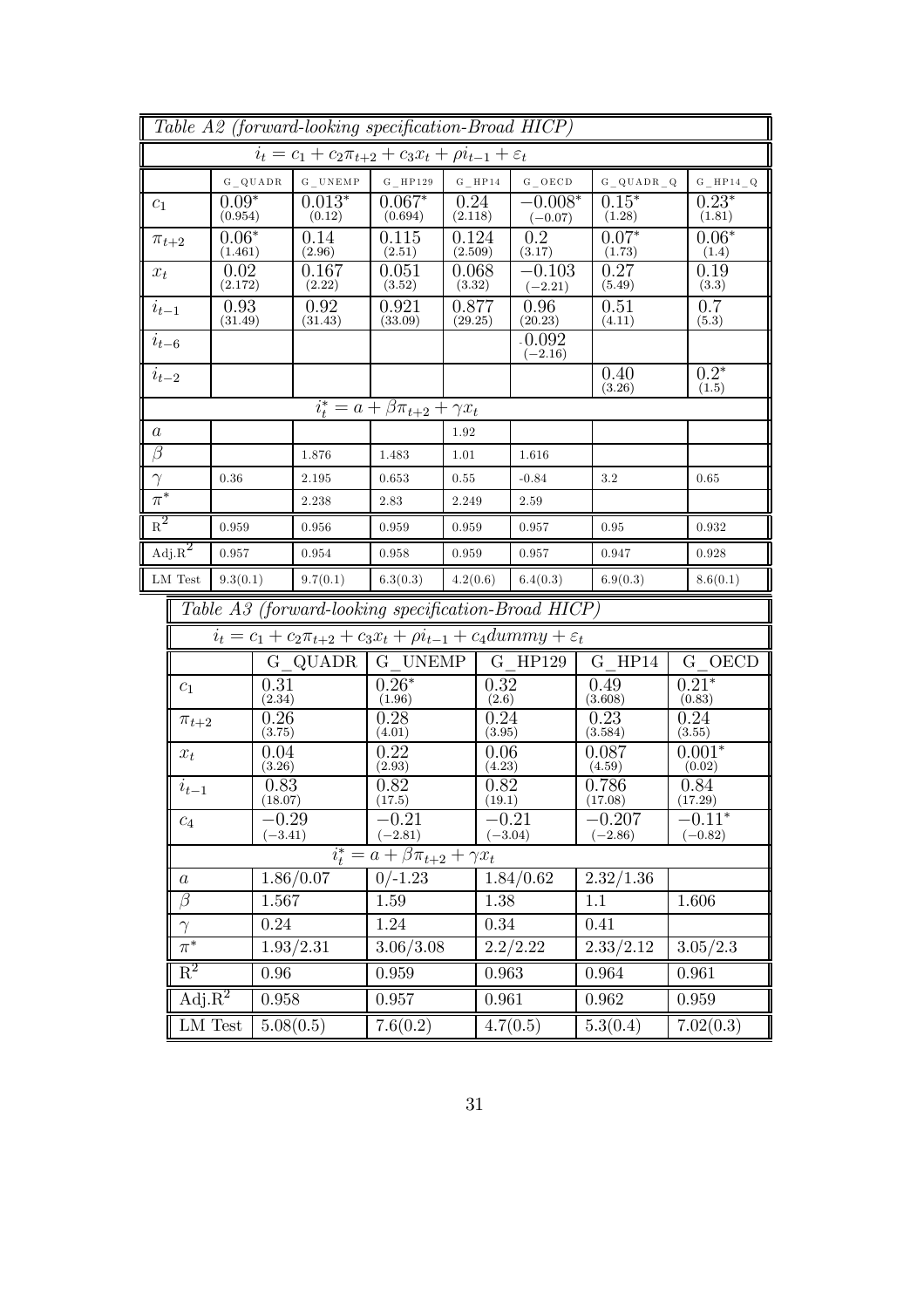|                                    | Table A4 (forward-looking specification-Broad HICP)                                          |                                                                                                                                   |                      |                      |                                                       |                      |                      |  |  |  |  |
|------------------------------------|----------------------------------------------------------------------------------------------|-----------------------------------------------------------------------------------------------------------------------------------|----------------------|----------------------|-------------------------------------------------------|----------------------|----------------------|--|--|--|--|
|                                    | $i_t = c_1 + c_2 \pi_{t+2} + c_3 dummy * \pi_{t+2} + c_4 x_t + \rho i_{t-1} + \varepsilon_t$ |                                                                                                                                   |                      |                      |                                                       |                      |                      |  |  |  |  |
|                                    | G QUADR                                                                                      | $\begin{array}{c} \textbf{G} \; \underline{\;} \; \textbf{U} \, \textbf{N} \, \textbf{E} \, \textbf{M} \, \textbf{P} \end{array}$ | $G$ HP129            | $G$ HP14             | $G$ OECD                                              | G QUADR Q            | $G$ HP14 $Q$         |  |  |  |  |
| C <sub>1</sub>                     | 0.29<br>(2.702)                                                                              | $0.14*$<br>(1.35)                                                                                                                 | 0.30<br>(2.84)       | 0.509<br>(4.17)      | $0.4*$<br>(1.17)                                      | $0.208*$<br>(1.64)   | 0.26<br>(2.25)       |  |  |  |  |
| $\pi_{t+2}$                        | 0.47<br>(5.48)                                                                               | 0.25<br>(3.19)                                                                                                                    | 0.36<br>(4.77)       | 0.35<br>(4.74)       | 0.31<br>(3.07)                                        | 0.27<br>(3.6)        | 0.29<br>(3.44)       |  |  |  |  |
| $c_3$                              | $-0.25$<br>$(-5.19)$                                                                         | $-0.07$<br>$(-2.01)$                                                                                                              | $-0.14$<br>$(-4.05)$ | $-0.14$<br>$(-4.06)$ | $-0.13*$<br>$(-1.16)$                                 | $-0.11$<br>$(-3.10)$ | $-0.15$<br>$(-3.52)$ |  |  |  |  |
| $x_t$                              | 0.07<br>(5.01)                                                                               | 0.19<br>(2.79)                                                                                                                    | 0.07<br>(5.01)       | 0.102<br>(5.33)      | $0.103*$<br>(0.73)                                    | 0.25<br>(5.109)      | 0.31<br>(5.95)       |  |  |  |  |
| $i_{t-1}$                          | 0.76<br>(16.54)                                                                              | 0.85<br>(19.1)                                                                                                                    | 0.78<br>(17.8)       | 0.73<br>(15.9)       | 0.81<br>(13.4)                                        | 0.47<br>(4.13)       | 0.406<br>(3.6)       |  |  |  |  |
| $i_{t-2}$                          |                                                                                              |                                                                                                                                   |                      |                      |                                                       | 0.36<br>(3.28)       | 0.42<br>(4.07)       |  |  |  |  |
|                                    |                                                                                              |                                                                                                                                   |                      |                      | $\overline{i_t^*} = a + \beta \pi_{t+2} + \gamma x_t$ |                      |                      |  |  |  |  |
| $\alpha$                           | 1.22                                                                                         |                                                                                                                                   | 1.39                 | 1.93                 |                                                       |                      | 1.64                 |  |  |  |  |
| $\beta$                            | 2.01/0.9                                                                                     | 1.75/1.2                                                                                                                          | 1.6/1.005            | 1.35/0.81            | 1.75                                                  | 1.77/1.04            | 1.82/0.8             |  |  |  |  |
| $\gamma$                           | 0.306                                                                                        | 1.34                                                                                                                              | 0.34                 | 0.38                 | $\theta$                                              | 1.65                 | 1.91                 |  |  |  |  |
| $\pi^*$                            | 1.81/2.5                                                                                     | 2.79/2.9                                                                                                                          | 2.1/2.28             | 2.19/2.16            | 2.45                                                  | 2.76/3.55            | 1.78/2.3             |  |  |  |  |
| $R^2$                              | 0.965                                                                                        | 0.962                                                                                                                             | 0.966                | 0.966                | 0.961                                                 | 0.939                | 0.949                |  |  |  |  |
| $\text{ADJ}.\overline{\text{R}^2}$ | 0.963                                                                                        | 0.96                                                                                                                              | 0.964                | 0.964                | 0.959                                                 | 0.934                | 0.945                |  |  |  |  |
| LM Test                            | 5.5(0.4)                                                                                     | 8.2(0.2)                                                                                                                          | 5.7(0.4)             | 6.9(0.3)             | 9.3(0.1)                                              | 3.6(0.7)             | 8.5(0.2)             |  |  |  |  |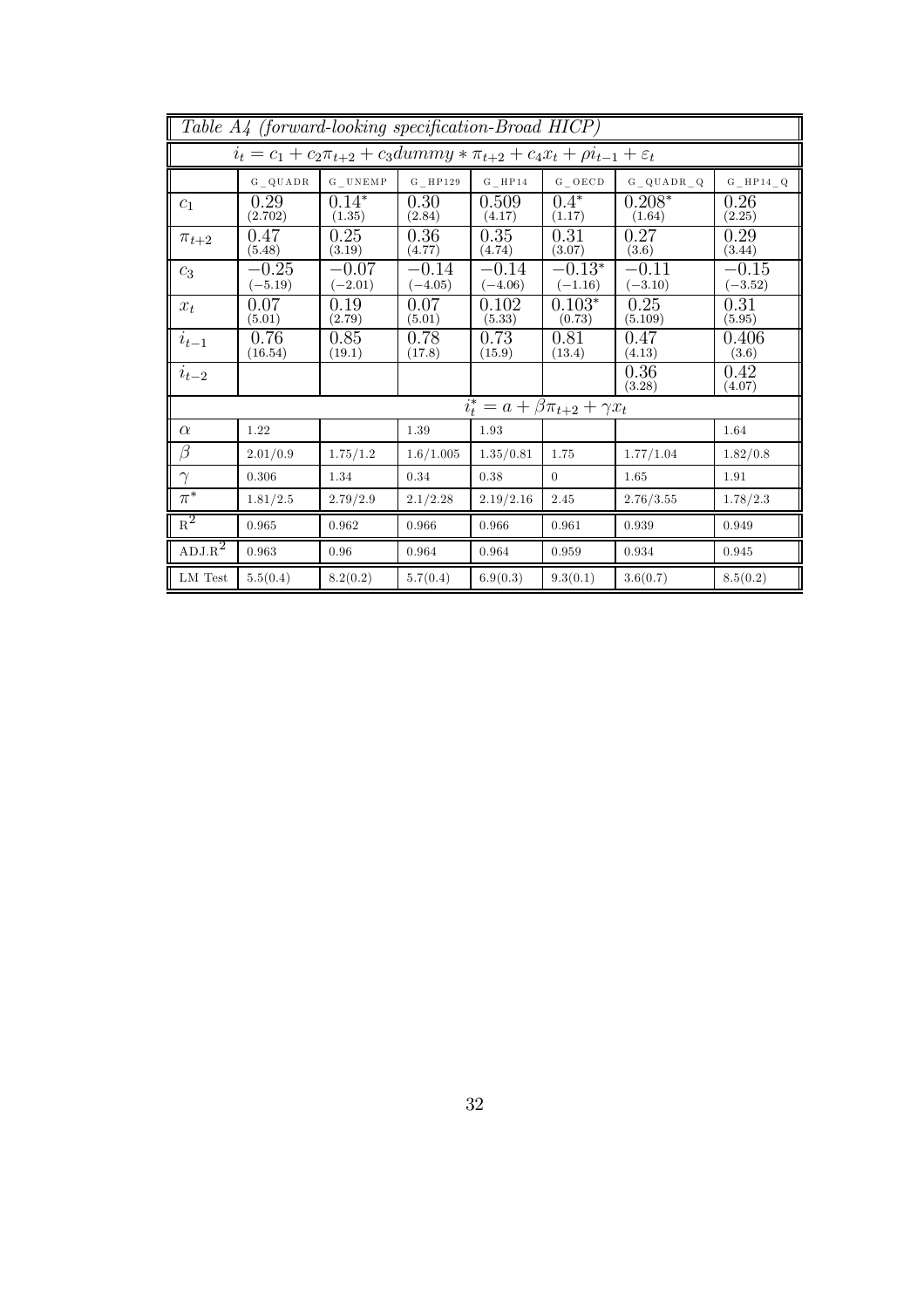|                                        | Table A5 (forward-looking specification-Core inflation) |                                                                      |                                                       |                  |                       |                   |                     |  |  |  |
|----------------------------------------|---------------------------------------------------------|----------------------------------------------------------------------|-------------------------------------------------------|------------------|-----------------------|-------------------|---------------------|--|--|--|
|                                        |                                                         | $i_t = c_1 + c_2 \pi_{t+2} + c_3 x_t + \rho i_{t-1} + \varepsilon_t$ |                                                       |                  |                       |                   |                     |  |  |  |
|                                        | $G$ QUADR                                               | $G_U NEMP$                                                           | $\mathrm{G}$ $\_$ HP 129                              | $G$ HP14         | $G$ OECD              | $G_Q UADR_Q Q$    | $\rm G\_HP14\_Q$    |  |  |  |
| c <sub>1</sub>                         | $0.18*$<br>(1.67)                                       | 0.309<br>(2.59)                                                      | 0.25<br>(2.4)                                         | 0.37<br>(3.45)   | 0.39<br>(2.89)        | $0.19*$<br>(1.46) | $0.24*$<br>(0.06)   |  |  |  |
| $\pi_{t+1}$                            |                                                         |                                                                      |                                                       |                  |                       |                   | $-0.1*$<br>$(-1.1)$ |  |  |  |
| $\pi_{t+2}$                            |                                                         |                                                                      |                                                       |                  | 0.42<br>(2.68)        |                   |                     |  |  |  |
| $\pi_{t+6}$                            | 0.305<br>(2.32)                                         | 0.401<br>(3.34)                                                      | 0.42<br>(3.51)                                        | 0.401<br>(3.127) |                       | 0.26<br>(2.06)    |                     |  |  |  |
| $x_t$                                  | $0.018*$<br>(1.85)                                      | $0.04*$<br>(0.33)                                                    | 0.04<br>(2.57)                                        | 0.058<br>(2.81)  | $-0.03*$<br>$(-0.68)$ | 0.13<br>(2.64)    | 0.24<br>(4.13)      |  |  |  |
| $i_{t-1}$                              | 0.829<br>(12.05)                                        | 0.82<br>(12.3)                                                       | 0.76<br>(12.2)                                        | 0.74<br>(11.56)  | 0.89<br>(14.23)       | 0.84<br>(13.1)    | 0.57<br>(4.96)      |  |  |  |
| $i_{t-2}$                              |                                                         |                                                                      |                                                       |                  |                       |                   | 0.41<br>(3.5)       |  |  |  |
| $i_{t-9}$                              |                                                         | $-0.06*$<br>$(-1.98)$                                                |                                                       |                  | $-0.16$<br>$(-2.9)$   |                   |                     |  |  |  |
|                                        |                                                         |                                                                      | $\overline{i_t^*} = a + \beta \pi_{t+2} + \gamma x_t$ |                  |                       |                   |                     |  |  |  |
| $\boldsymbol{a}$                       |                                                         | 1.79                                                                 | 1.05                                                  | 1.45             | 1.44                  |                   |                     |  |  |  |
| $\beta$                                | 1.79                                                    | 2.32                                                                 | 1.78                                                  | 1.56             | 1.55                  | 1.68              |                     |  |  |  |
| $\gamma$                               |                                                         |                                                                      | 0.17                                                  | 0.22             |                       | 0.85              | 16.3                |  |  |  |
| $\pi^*$                                | 2.39                                                    | 1.07                                                                 | 1.81                                                  | 1.81             | 1.83                  | 2.5               |                     |  |  |  |
| $\overline{\mathrm{R}^2}$              | 0.964                                                   | 0.965                                                                | 0.964                                                 | 0.965            | 0.96                  | 0.928             | 0.939               |  |  |  |
| $\overline{\mathrm{Adj}.\mathrm{R}^2}$ | 0.963                                                   | 0.964                                                                | 0.962                                                 | 0.963            | 0.957                 | 0.925             | 0.934               |  |  |  |
| LM Test                                | 5.2(0.5)                                                | 4.7(0.5)                                                             | 6.3(0.4)                                              | 5.3(0.5)         | 12(0.05)              | 6.9(0.3)          | 11(0.09)            |  |  |  |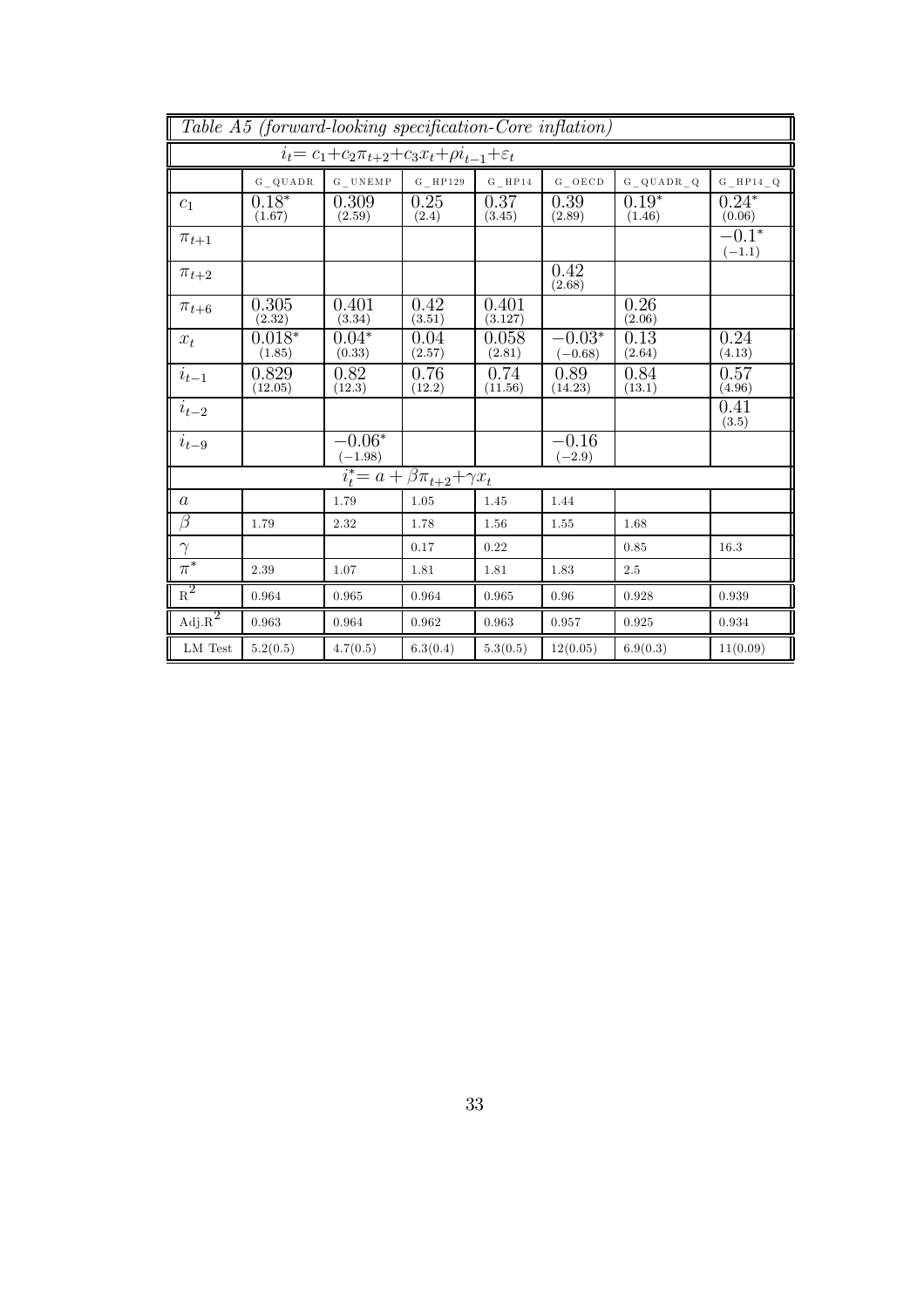|                             | Table A6 (forward-looking specification-Core inflation) |                                                                                               |                      |                       |                                                       |                       |                       |  |  |  |  |
|-----------------------------|---------------------------------------------------------|-----------------------------------------------------------------------------------------------|----------------------|-----------------------|-------------------------------------------------------|-----------------------|-----------------------|--|--|--|--|
|                             |                                                         | $i_t = c_1 + c_2 \pi_{t+2} + c_3 dummxy * \pi_{t+2} + c_4 x_t + \rho i_{t-1} + \varepsilon_t$ |                      |                       |                                                       |                       |                       |  |  |  |  |
|                             | G QUADR                                                 | $\rm G-UNEM\,P$                                                                               | $G$ _HP129           | $G$ HP14              | $G$ _OECD                                             | $G_QUADR_Q$           | $G_HP14_Q$            |  |  |  |  |
| $c_1$                       | 0.29<br>(2.45)                                          | 0.52<br>(3.49)                                                                                | 0.24<br>(2.007)      | 0.47<br>(3.25)        | $0.28*$<br>(1.12)                                     | $0.22*$<br>(1.61)     | 0.28<br>(2.09)        |  |  |  |  |
| $\pi_{t+2}$                 |                                                         |                                                                                               | 0.24<br>(2.104)      | 0.21<br>(1.99)        |                                                       |                       |                       |  |  |  |  |
| $\pi_{t+3}$                 |                                                         |                                                                                               |                      |                       | 0.43<br>(2.84)                                        |                       |                       |  |  |  |  |
| $\pi_{t+6}$                 | 0.48<br>(3.71)                                          | 0.65<br>(4.81)                                                                                |                      |                       |                                                       | 0.39<br>(2.49)        | 0.308<br>(2.039)      |  |  |  |  |
| $c_3$                       | $-0.07*$<br>$(-1.76)$                                   | $-0.09$<br>$(-2.38)$                                                                          | $-0.04$<br>$(-1.39)$ | $-0.03*$<br>$(-1.08)$ | $0.04*$<br>(0.42)                                     | $-0.06*$<br>$(-1.31)$ | $-0.05*$<br>$(-1.31)$ |  |  |  |  |
| $x_t$                       | 0.03<br>(2.27)                                          | $0.09*$<br>(0.72)                                                                             | 0.09<br>(4.405)      | 0.11<br>(4.55)        | $-0.09*$<br>$(-0.77)$                                 | 0.21<br>(3.43)        | 0.31<br>(5.95)        |  |  |  |  |
| $i_{t-1}$                   | 0.74<br>(10.6)                                          | 0.72<br>(10.4)                                                                                | 0.83<br>(13.12)      | 0.79<br>(11.4)        | 0.88<br>(12.9)                                        | 0.81<br>(11.8)        | 0.406<br>(3.6)        |  |  |  |  |
| $i_{t-9}$                   |                                                         | $-0.104$<br>$(-2.65)$                                                                         |                      |                       | $-0.16$<br>$(-2.88)$                                  |                       |                       |  |  |  |  |
|                             |                                                         |                                                                                               |                      |                       | $\overline{i_t^*} = a + \beta \pi_{t+2} + \gamma x_t$ |                       |                       |  |  |  |  |
| $\alpha$                    | 1.15                                                    | 1.39                                                                                          | 1.49                 | 2.25                  |                                                       |                       | 1.54                  |  |  |  |  |
| $\beta$                     | 1.89                                                    | 1.7/1.48                                                                                      | 1.47                 | 1.06                  | 1.57                                                  | 1.95                  | 1.66                  |  |  |  |  |
| $\gamma$                    | 0.128                                                   |                                                                                               | 0.55                 | 0.55                  |                                                       | 0.91                  | 1.164                 |  |  |  |  |
| $\pi^*$                     | 1.658                                                   | 2/1.54                                                                                        | 1.901                | 1.92                  | 2.73                                                  | 2.203                 | 1.659                 |  |  |  |  |
| $R^2$                       | 0.964                                                   | 0.965                                                                                         | 0.958                | 0.958                 | 0.96                                                  | 0.931                 | 0.938                 |  |  |  |  |
| $\mathrm{Adj}.\mathrm{R}^2$ | 0.962                                                   | 0.963                                                                                         | 0.955                | 0.956                 | 0.957                                                 | 0.926                 | 0.933                 |  |  |  |  |
| LM Test                     | 7.3(0.3)                                                | 7.2(0.2)                                                                                      | 11(0.09)             | 12(0.06)              | 6.9(0.3)                                              | 5.1(0.5)              | 7.2(0.3)              |  |  |  |  |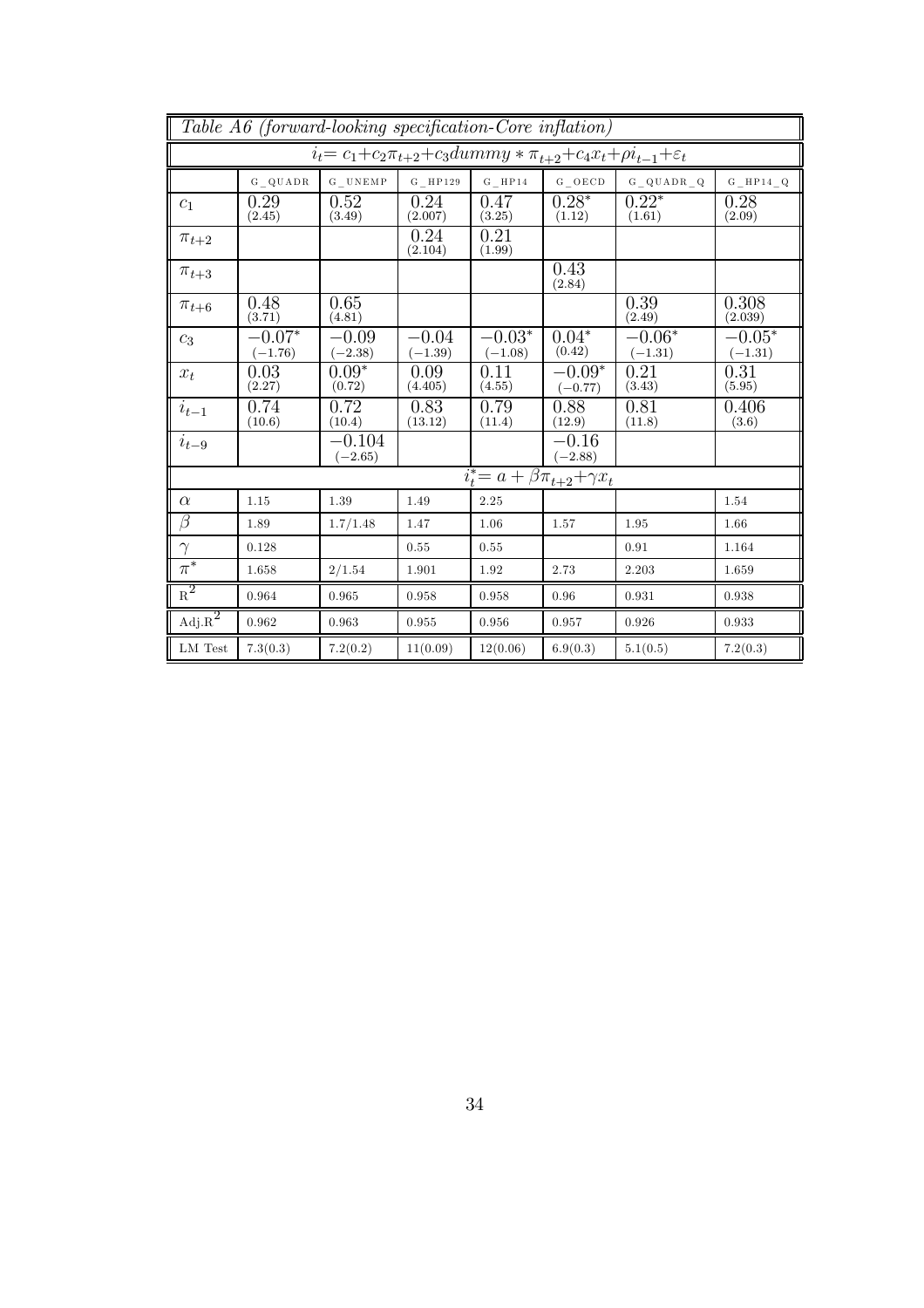## REFERENCES

1. Artis, M.J. (2002), 'EMU: the first four years', Paper for the conference of the Institute of International Policy Studies in November 2002, http://www.iips.org.

2. Ball, L. (1997), 'Efficient Rules for Monetary Policy', NBER Working Paper, no. 5952, March.

3. Bjorksten N. & Syrjanen M. (1999), 'Divergences in the Euro Area: A cause for concern?', Bank of Finland Discussion Papers, 11/99.

4. Canova, F. (1997), 'Detrending and Business Cycle Facts', Universita degli studi di Modena, Materiali di discussione, No. 194.

5. Cecchetti, S.G., N.C. Mark, and R.J. Sonora (2000), 'Price level convergence among United States Cities: Lessons for the European Central Bank', NBER Working Papers, No 7681.

6. Clarida, R., J. Gali, and M. Gertler, (1996), 'How the Bundesbank conducts monetary polity', NBER Working Paper, no. 5581.

7. Clarida, R., J. Gali, and M. Gertler, (1998), 'Monetary Policy Rules in Practice: Some International Evidence', European Economic Review, 42, p. 1033-1067.

8. Clarida, R., J. Gali, and M. Gertler, (2000), "Monetary Policy Rules and Macroeconomic Stability: Evidence and Some Theory," The Quarterly Journal of Economics, February.

9. Clausen, V. and B. Hayo (2002), 'Monetary Policy in the Euro Area- Lessons from the first years', ZEI Working papers, No 9, May.

10. Dimitz, M.A. (2001), 'Output Gaps in European Monetary Union', Institute for Advanced Studies Economic Series, 102, July.

11. Dornbusch R., C. Favero and F. Giavazzi (1998a), 'A red letter day', CEPR Discussion Papers, no. 1804.

12. Dornbusch R., C. Favero and F. Giavazzi (1998b), 'Immediate Challenges for the European Central Bank', Economic Policy, 13(26), 15-64.

13. European Central Bank (2001), Monthly Bulletin, October.

14. Gerdesmeier D. and B. Roffia (2003), 'Empirical Estimates of Reaction Functions for the Euro Area', European Central Bank Working paper, No 206, January.

15. Gerlach, S. and F. Smets (1999), 'Output Gaps and Monetary Policy in the EMU area', European Economic Review, 43, p. 801-812.

16. Gerlach, S. and G. Schnabel (2000), 'The Taylor Rule and Interest Rates in the EMU area', Economic Letters, No 67, p. 165-171.

17. Giorno et al (1995), 'Potential Output, Output Gaps, and Structural Budget Balances', OECD Economic Studies, No. 24, 1995/I.

18. Goodfriend, M. (1991), 'Interest Rate Smoothing and the Conduct of Monetary Policy', Carnegie-Rochester Conference Series on Public Policy, Spring, p. 7-30.

19. Hodrick, R.J. and E.C. Prescott (1997), "Postwar U.S. Business Cycles: An Empirical Investigation," Journal of Money, Credit, and Banking, No 29, p. 1—16.

20. McMorrow, K. and W. Roeger (2001), 'Potential Output: Measurement Methods, "New" Economy Influences and Scenarios for 2002-2010 -A Comparison of the EU15